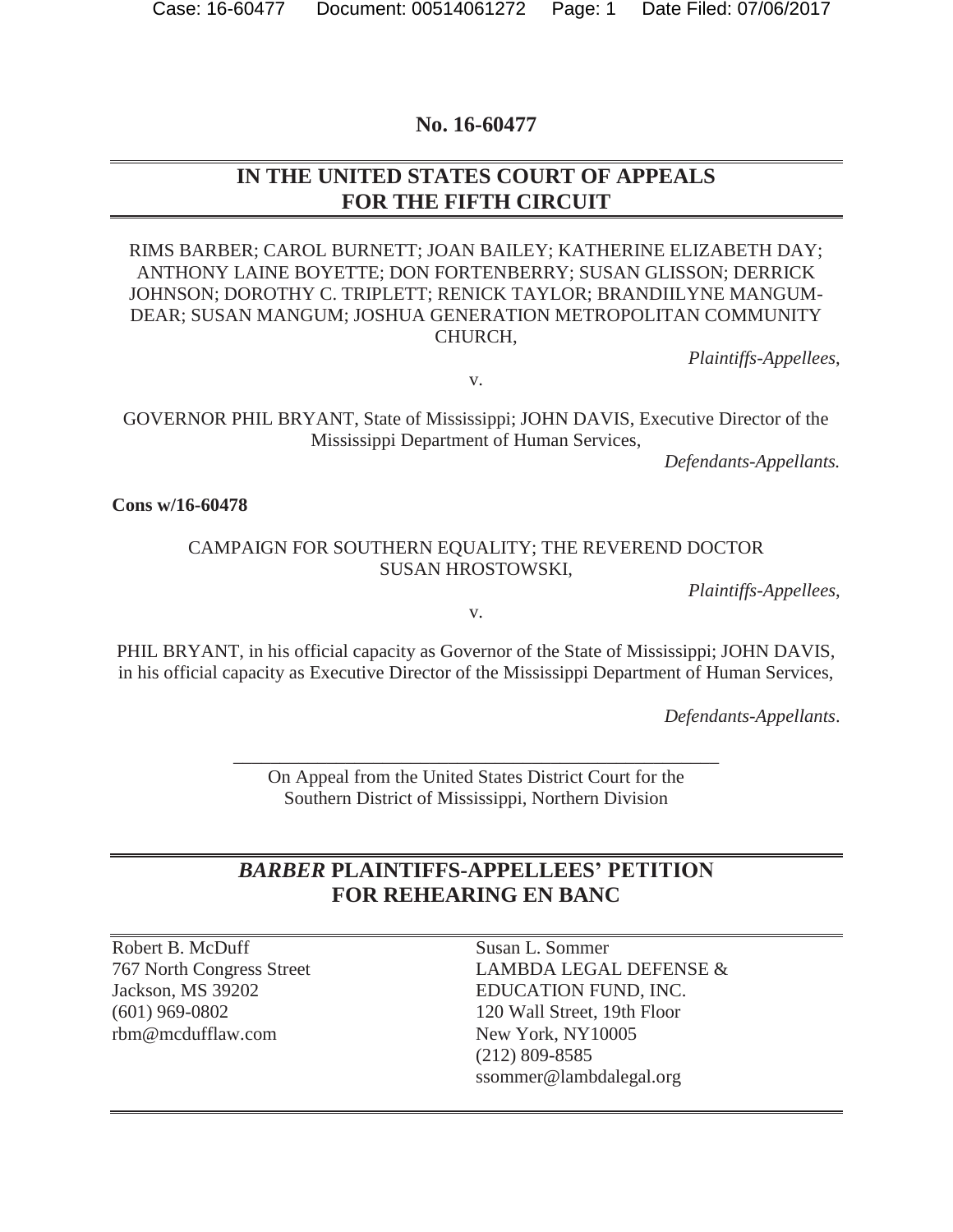Beth L. Orlansky MISSISSIPPI CENTER FOR JUSTICE P.O. Box 1023 Jackson, MS 39205-1023 (601) 352-2269 borlansky@mscenterforjustice.org

Elizabeth Littrell LAMBDA LEGAL DEFENSE & EDUCATION FUND, INC. 730 Peachtree Street, Suite 640 Atlanta, GA 30308 (404) 897-1880 blittrell@lambdalegal.org

*Attorneys for Plaintiffs-Appellees Rims Barber, Et Al.*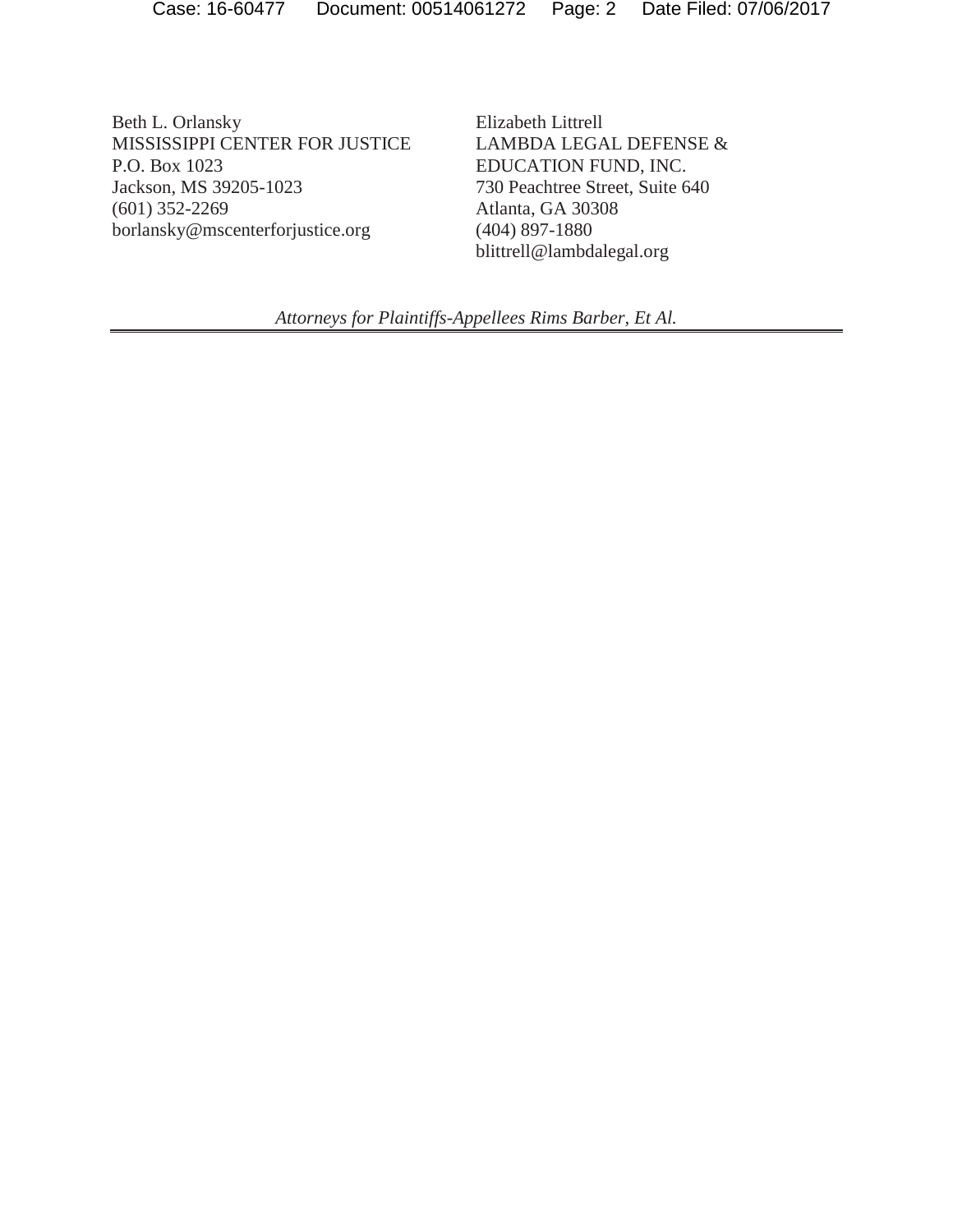Case: 16-60477 Document: 00514061272 Page: 3 Date Filed: 07/06/2017

#### **CERTIFICATE OF INTERESTED PARTIES**

#### *Rims Barber, et al. v. Governor Phil Bryant, et al.,* **No. 16-60477**

### **Consolidated with**  *Campaign for Southern Equality***,** *et al***.** *v. Phil Bryant***,** *et al.***, No. 16-60478**

The undersigned counsel of record certifies that the following listed persons and entities as described in the fourth sentence of Rule 28.2.1 have an interest in the outcome of this case. These representations are made in order that the judges of this Court may evaluate possible disqualification or recusal.

1. Campaign for Southern Equality, Plaintiff-Appellee, is a North Carolina non-profit corporation with no parent corporation. No publicly held company owns ten percent or more of the Campaign for Southern Equality's stock.

2. Susan Hrostowski, Plaintiff-Appellee.

3. Paul, Weiss, Rifkind, Wharton & Garrison LLP, Counsel for all Plaintiffs-Appellees in Case No. 16-60478 (Roberta A. Kaplan and Joshua D. Kaye representing).

4. Dale Carpenter, Counsel for all Plaintiffs-Appellees in Case No. 16- 60478.

5. Fishman Haygood, LLP, Counsel for all Plaintiffs-Appellees in Case No. 16-60478 (Alysson Mills representing).

6. Rims Barber, Plaintiff-Appellee.

7. Carol Burnett, Plaintiff-Appellee.

i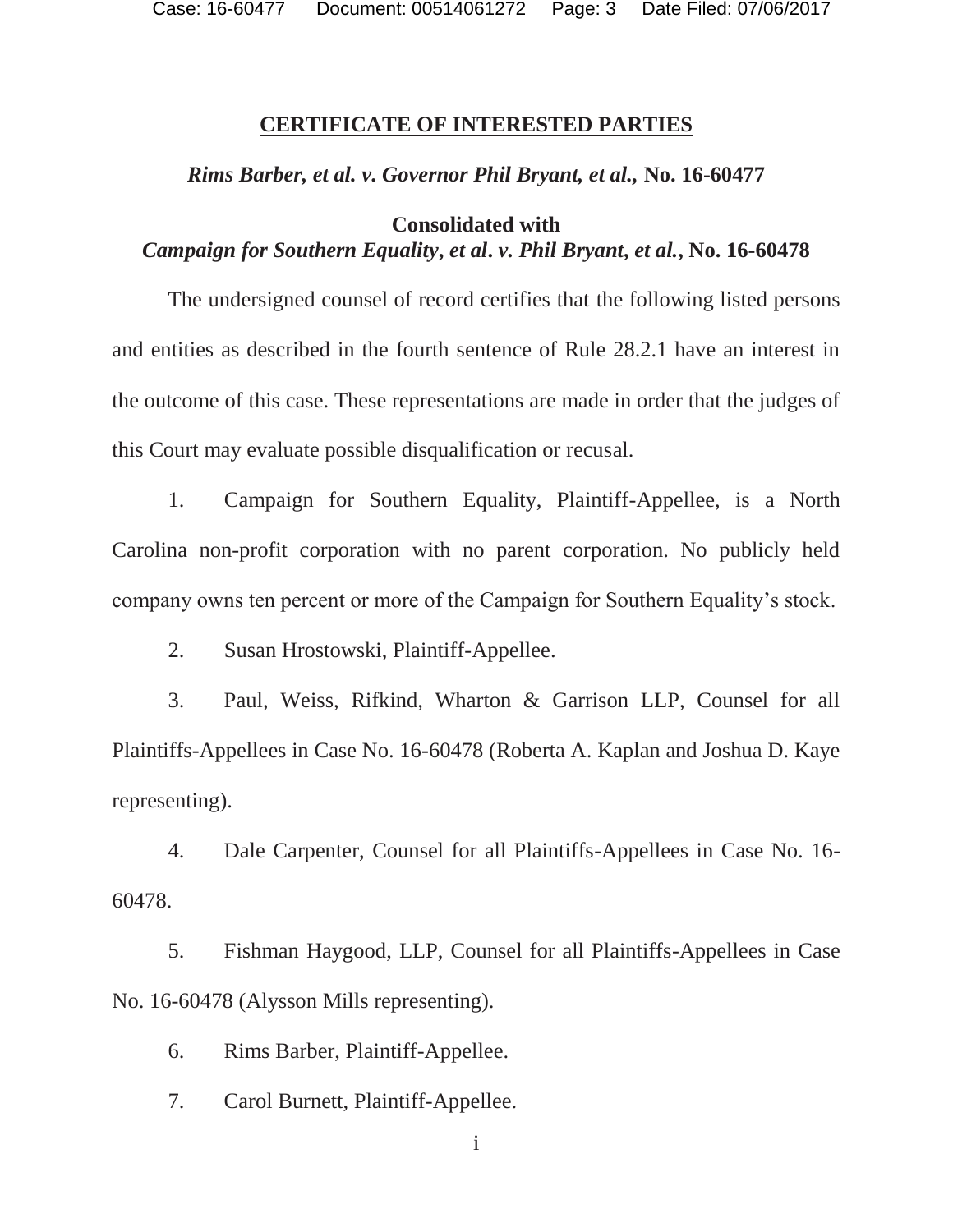- 8. Joan Bailey, Plaintiff-Appellee.
- 9. Katherine Elizabeth Day, Plaintiff-Appellee.
- 10. Anthony Laine Boyette, Plaintiff-Appellee.
- 11. Don Fortenberry, Plaintiff-Appellee.
- 12. Susan Glisson, Plaintiff-Appellee.
- 13. Derrick Johnson, Plaintiff-Appellee.
- 14. Dorothy C. Triplett, Plaintiff-Appellee.
- 15. Renick Taylor, Plaintiff-Appellee.
- 16. Brandiilyne Mangum-Dear, Plaintiff-Appellee.
- 17. Susan Mangum, Plaintiff-Appellee.

18. Joshua Generation Metropolitan Community Church, Plaintiff-Appellee, is a non-profit religious ministry that is not a publicly held corporation.

19. Lambda Legal Defense and Education Fund, Inc., Counsel for all Plaintiffs-Appellees in Case No. 16-60477 (Susan Sommer and Beth Littrell representing), is a  $501(c)(3)$  non-profit organization that is not a publicly held corporation.

20. Mississippi Center for Justice, Counsel for all Plaintiffs-Appellees in Case No. 16-60477 (Beth Orlansky representing), is a  $501(c)(3)$  non-profit organization that is not a publicly held corporation.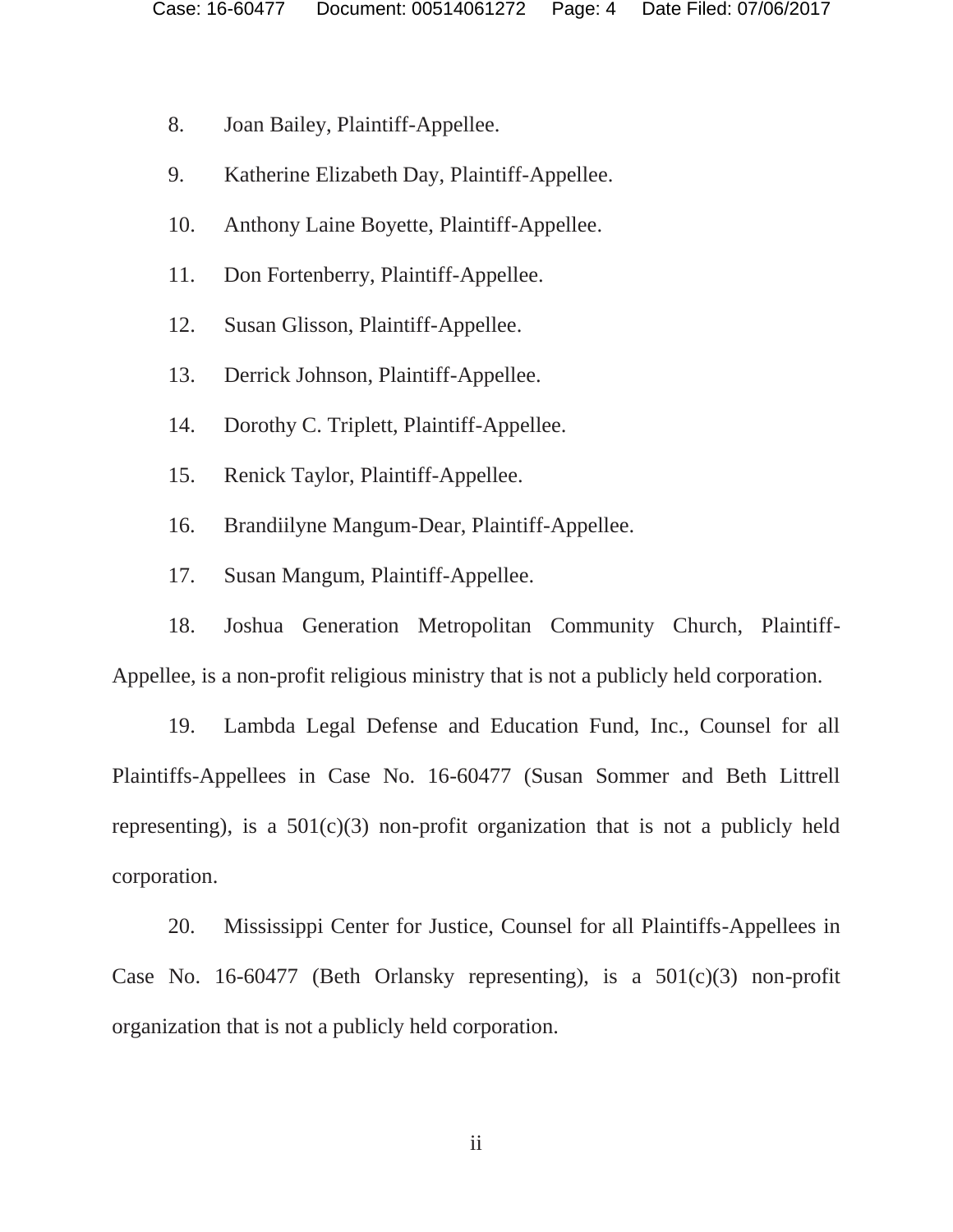21. Robert B. McDuff, Counsel for all Plaintiffs-Appellees in Case No. 16-6047.

22. Phil Bryant, in his official capacity as the Governor of the State of Mississippi, Defendant-Appellant.

23. John Davis, in his official capacity as Executive Director of the Mississippi Department of Human Services, Defendant-Appellant.

24. Judy Moulder, Mississippi Registrar of Vital Records, Defendant in the matter below.

25. Jim Hood, Mississippi Attorney General, Defendant in the matter below.

26. Office of the Mississippi Attorney General, Counsel for all Defendants-Appellants in the matter below (Tommy D. Goodwin representing).

27. James Otis Law Group, LLC, Counsel for Defendants-Appellants Phil Bryant and John Davis (Jonathan F. Mitchell and D. John Sauer representing).

28. Alliance Defending Freedom, Counsel for Defendants-Appellants Phil Bryant and John Davis (Kevin H. Theriot representing).

29. Drew L. Snyder, Counsel for Defendant-Appellant Phil Bryant.

iii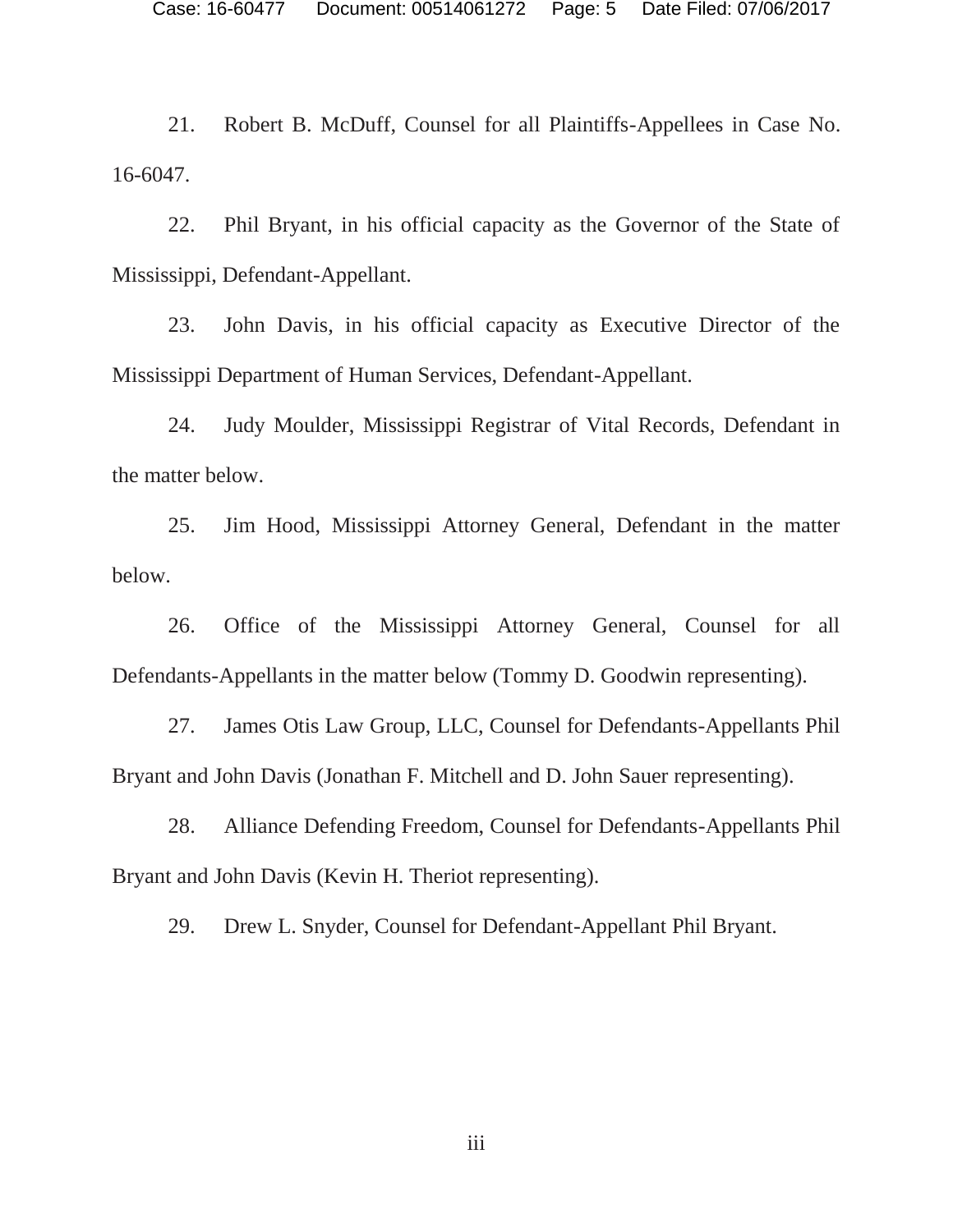Respectfully submitted,

/s/ Robert B. McDuff Robert B. McDuff

*Attorney of Record for Plaintiffs-Appellees Rims Barber, et al.*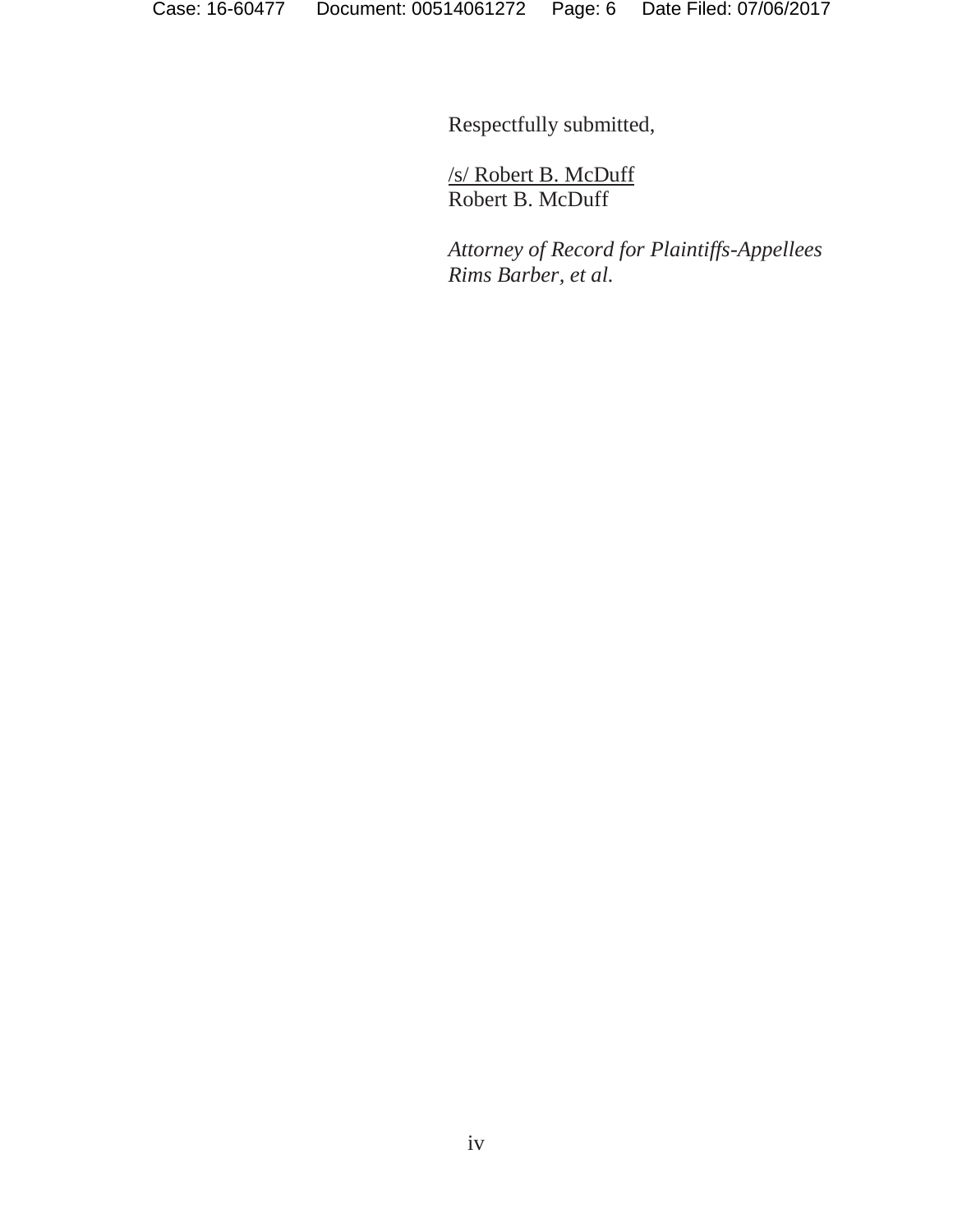### **STATEMENT OF RULE 35(b) EN BANC CONSIDERATIONS**

This case challenges Mississippi's HB 1523, which bestows exclusive immunity from generally applicable constraints against discrimination on those with three specified religious views—that marriage is only between one man and one woman, that sexual relations are permissible only within such a marriage, and that a person's sex is immutably determined by anatomy and genetics at the time of birth. It particularly targets lesbian, gay, bisexual, and transgender ("LGBT") Mississippians for discrimination and stigma. The District Court characterized it as "the State's attempt to put LGBT citizens back in their place after *Obergefell*." *Barber v. Bryant*, 193 F. Supp. 3d 677, 708 (S.D. Miss. 2016). The Panel's reversal of the District Court's preliminary injunction for lack of standing on the part of the wide array of Plaintiffs raises exceptionally important issues regarding this and other religious exemption bills in the wake of *Obergefell v. Hodges*, 135 S. Ct. 2584 (2015), with Mississippi's the most extreme.

The Panel's holding that Plaintiffs lack Establishment Clause standing because the promotion of the favored religious beliefs is contained in a statute rather than in "an encounter with [an] offending item or action" involving "religious displays and exercises," Op. 6, creates a false distinction with this Court's decisions in the religious display and exercise cases and conflicts with the holdings of *Catholic League for Religious & Civil Rights v. City & Cty. of San*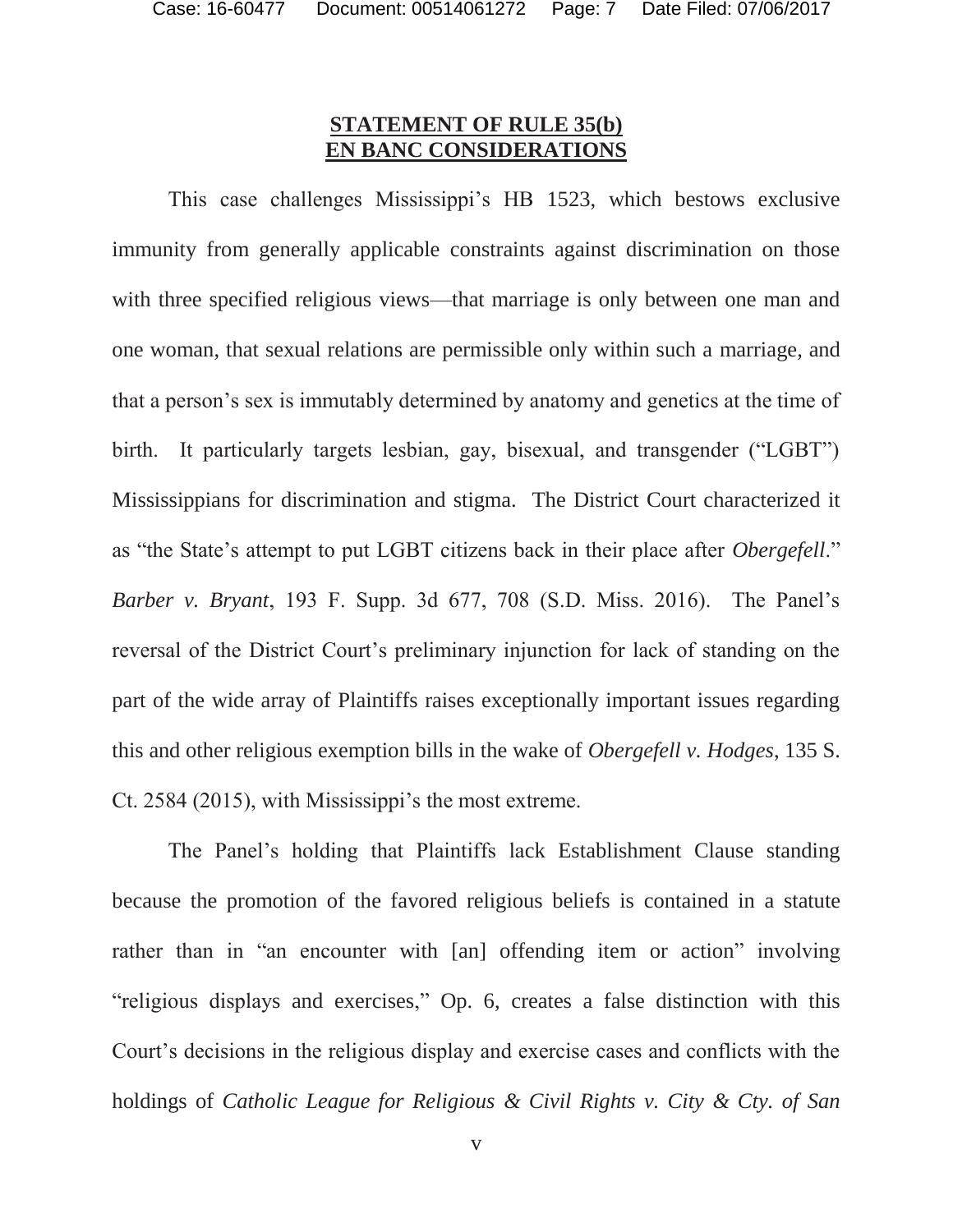*Francisco*, 624 F.3d 1043 (9th Cir. 2010) (en banc), and *Awad v. Ziriax*, 670 F.3d 1111 (10th Cir. 2012).

The Panel's holding that the unequal treatment, targeting of disfavored groups, and negative stigma embedded in the bill does not constitute "discriminatory treatment," Op. 13 (quotations and citation omitted), sufficient to establish Equal Protection standing conflicts with decisions holding that this type of "illegitimate unequal treatment is an injury until itself." *Peyote Way Church of God, Inc. v. Thornburgh*, 922 F.2d 1210, 1214 n. 2 (5th Cir. 1991).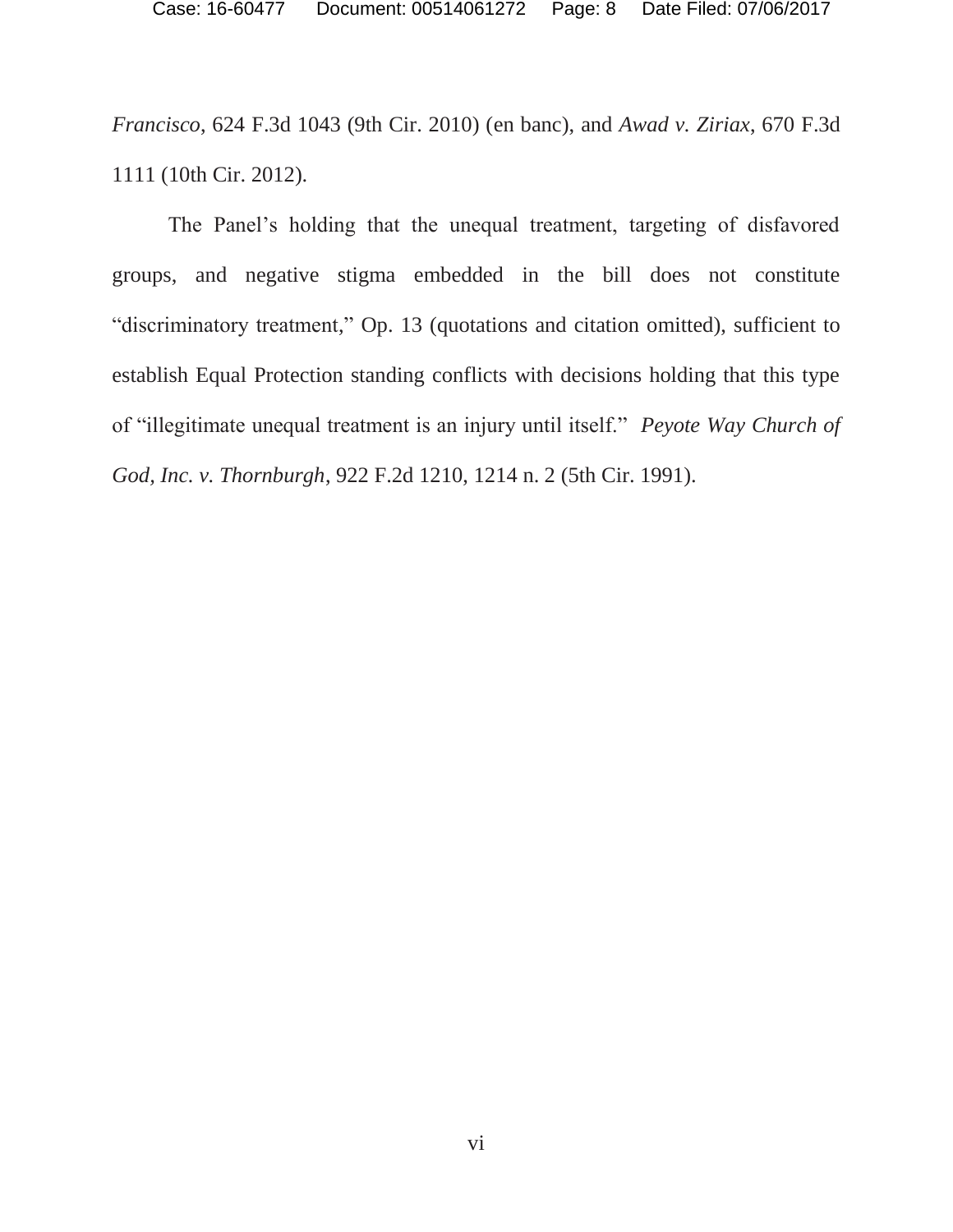# **TABLE OF CONTENTS**

| STATEMENT OF RULE 35(b) EN BANC CONSIDERATIONS       |                                                                                                                                                                                     |  |  |
|------------------------------------------------------|-------------------------------------------------------------------------------------------------------------------------------------------------------------------------------------|--|--|
|                                                      |                                                                                                                                                                                     |  |  |
|                                                      |                                                                                                                                                                                     |  |  |
|                                                      | STATEMENT OF ISSUES MERITING EN BANC CONSIDERATION 1                                                                                                                                |  |  |
| STATEMENT OF COURSE OF PROCEEDINGS AND DISPOSITION 2 |                                                                                                                                                                                     |  |  |
|                                                      |                                                                                                                                                                                     |  |  |
|                                                      |                                                                                                                                                                                     |  |  |
| $\mathbf{I}$ .                                       | Plaintiffs' Standing To Challenge Mississippi's Notorious<br>Official Endorsement Of Anti-LGBT Religious Beliefs And<br>Discrimination Raises Issues Of Exceptional, Far-Reaching   |  |  |
| $\Pi$ .                                              | En Banc Review Is Warranted To Resolve Plaintiffs' Standing<br>To Challenge A Statute Endorsing Specific Religious Beliefs<br>And Imposing Discrimination, Issues About Which Other |  |  |
|                                                      |                                                                                                                                                                                     |  |  |
|                                                      |                                                                                                                                                                                     |  |  |
|                                                      |                                                                                                                                                                                     |  |  |
|                                                      |                                                                                                                                                                                     |  |  |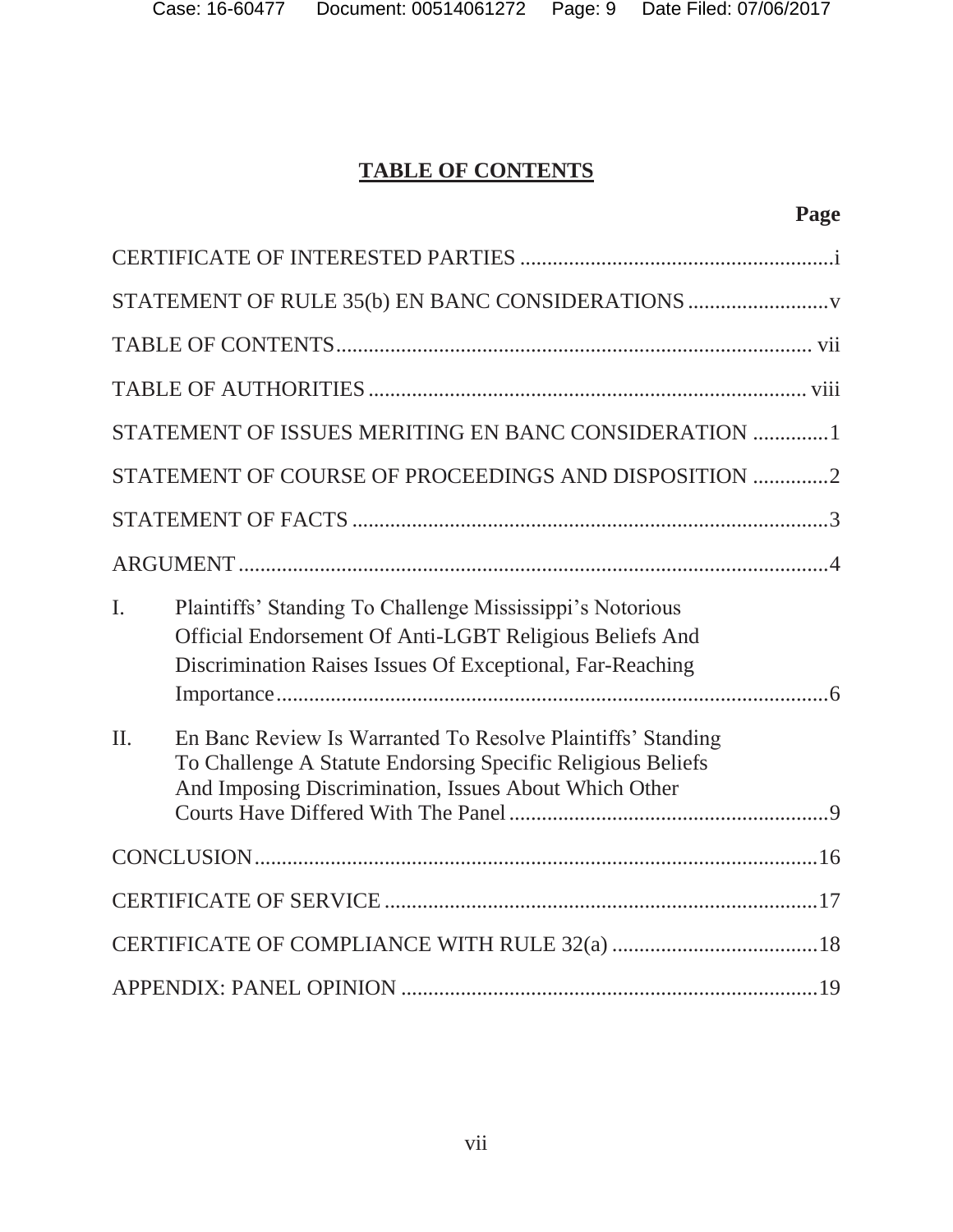# **TABLE OF AUTHORITIES**

# **Page**

# **Cases**

| Awad v. Ziriax,                                                                     |  |
|-------------------------------------------------------------------------------------|--|
| Barber v. Bryant,                                                                   |  |
| Catholic League for Religious & Civil Rights v. City & Cty. of San<br>Francisco,    |  |
| Croft v. Governor of Texas,                                                         |  |
| Hassan v. City of New York,<br>804 F.3d 277 (3d Cir. 2015),                         |  |
| Heckler v. Mathews,                                                                 |  |
| Ingebretsen v. Jackson Pub. Sch. Dist.,                                             |  |
| Moore v. Bryant,                                                                    |  |
| Moore v. Bryant,                                                                    |  |
| Murray v. City of Austin,                                                           |  |
| N.E. Fla. Chapter of the Assoc. Gen. Contractors of Am. v. City of<br>Jacksonville, |  |
| Obergefell v. Hodges,                                                               |  |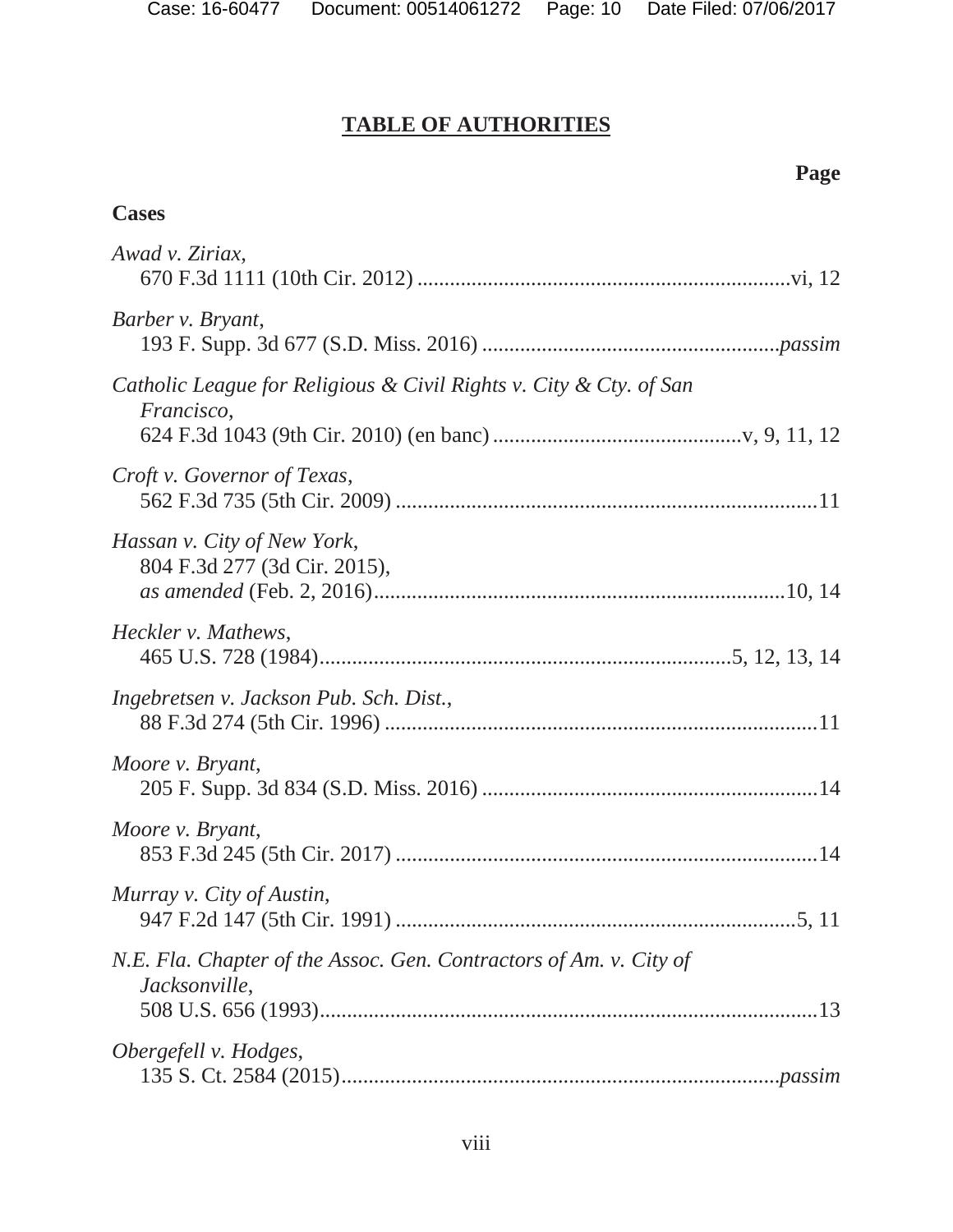| Pavan v. Smith,                                                                        |  |
|----------------------------------------------------------------------------------------|--|
| Peyote Way Church of God, Inc. v. Thornburgh,                                          |  |
| Saenz v. Roe,                                                                          |  |
| Santa Fe Indep. Sch. Dist. v. Doe,                                                     |  |
| Sessions v. Morales-Santana,                                                           |  |
| Tex. Cable & Telecomms. Ass'n v. Hudson,                                               |  |
| Valley Forge Christian Coll. v. Ams. United for Separation of Church<br>& State, Inc., |  |

# **Bills**

H.B. 1523, 2016 Leg. Reg. Sess. (Miss. 2016) .................................................*passim* 

# **Other Authorities**

| Larrison Campbell, It will be legal to refuse service to LGBT people in                                                                                                                       |  |
|-----------------------------------------------------------------------------------------------------------------------------------------------------------------------------------------------|--|
| Mississippi, court rules, Sun Herald (June 22, 2017),                                                                                                                                         |  |
| http://www.sunherald.com/news/state/mississippi/                                                                                                                                              |  |
|                                                                                                                                                                                               |  |
| Bryan Dewan, States Turn Their Back On Mississippi Over Its New<br>Discriminatory Law, ThinkProgress (Apr. 6, 2016),<br>https://thinkprogress.org/states-turn-their-back-on-mississippi-over- |  |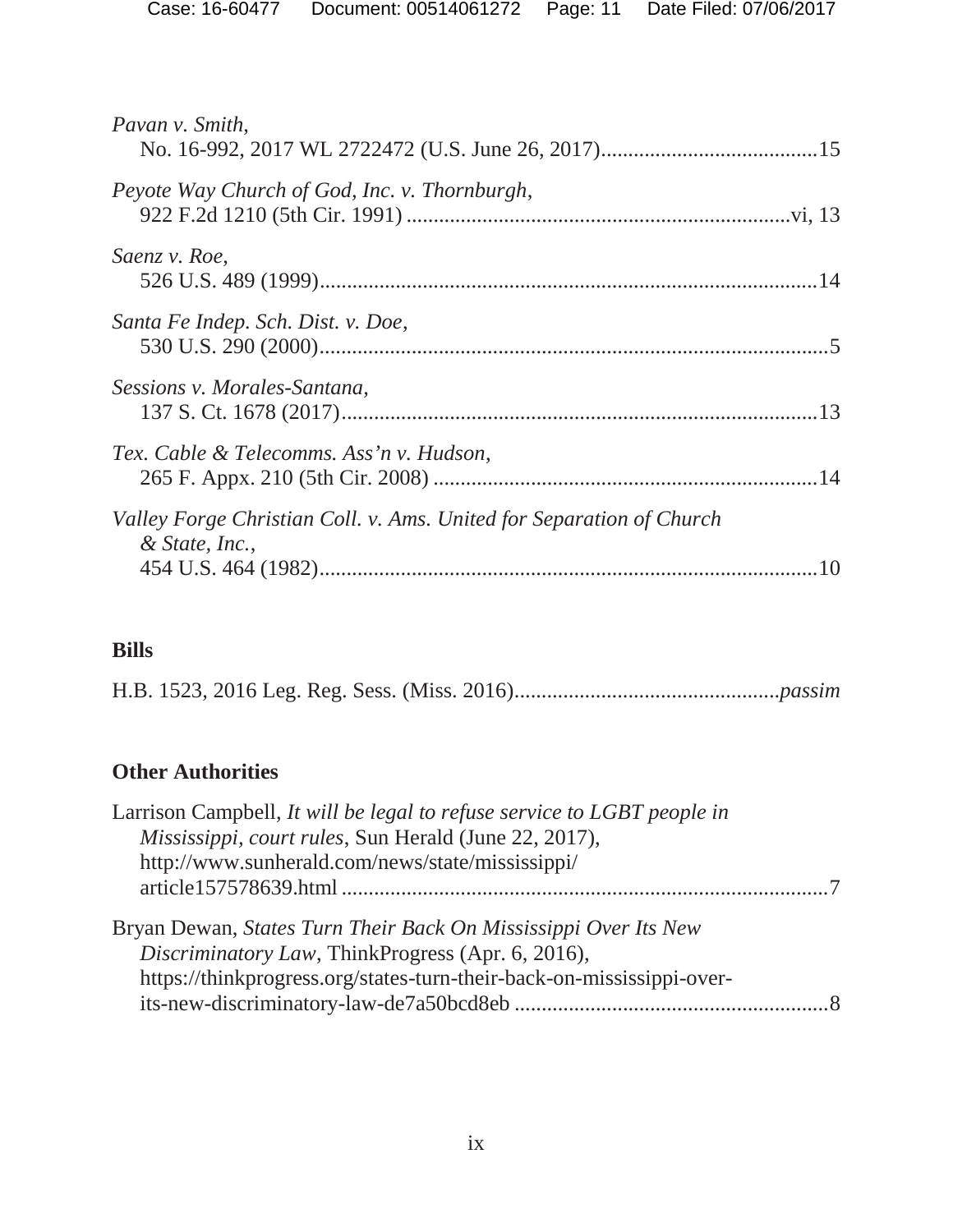| Sarah Kaplan, Mississippi's Senate just approved a sweeping<br>'religious liberty' bill that critics say is the worst yet for LGBT<br>rights, Washington Post (Mar. 31, 2016),<br>https://www.washingtonpost.com/news/morning-mix/wp/2016/03/<br>31/mississippis-senate-just-approved-a-sweeping-religious-liberty-<br>bill-that-critics-say-is-the-worst-yet-for-lgbt-rights/?utm_ |
|-------------------------------------------------------------------------------------------------------------------------------------------------------------------------------------------------------------------------------------------------------------------------------------------------------------------------------------------------------------------------------------|
| Ronald J. Krotoszynski, Jr., Agora, Dignity, and Discrimination: On<br>the Constitutional Shortcomings of "Conscience" Laws that<br>Promote Inequality in the Public Marketplace, 20 Lewis & Clark                                                                                                                                                                                  |
| Memorandum from Public Rights/Private Conscience Project on<br>Mississippi H.B. 1523 & the Establishment Clause to Interested<br><i>Parties</i> (Apr. 5, 2016) (on file with Columbia University in the<br>City of New York), available at https://web.law.columbia.edu/<br>sites/default/files/microsites/gender-sexuality/files/memo_                                             |
| Susan Miller, Onslaught of anti-LGBT bills in 2017 has activists<br>'playing defense,' USA Today (June 1, 2017),<br>https://www.usatoday.com/story/news/nation/2017/06/01/                                                                                                                                                                                                          |
| Kayleigh Skinner, HB 1523: Reactions to the decision upholding the<br>religious objections law, Mississippi Today (June 22, 2017),<br>https://mississippitoday.org/2017/06/22/hb-1523-reactions-to-the-                                                                                                                                                                             |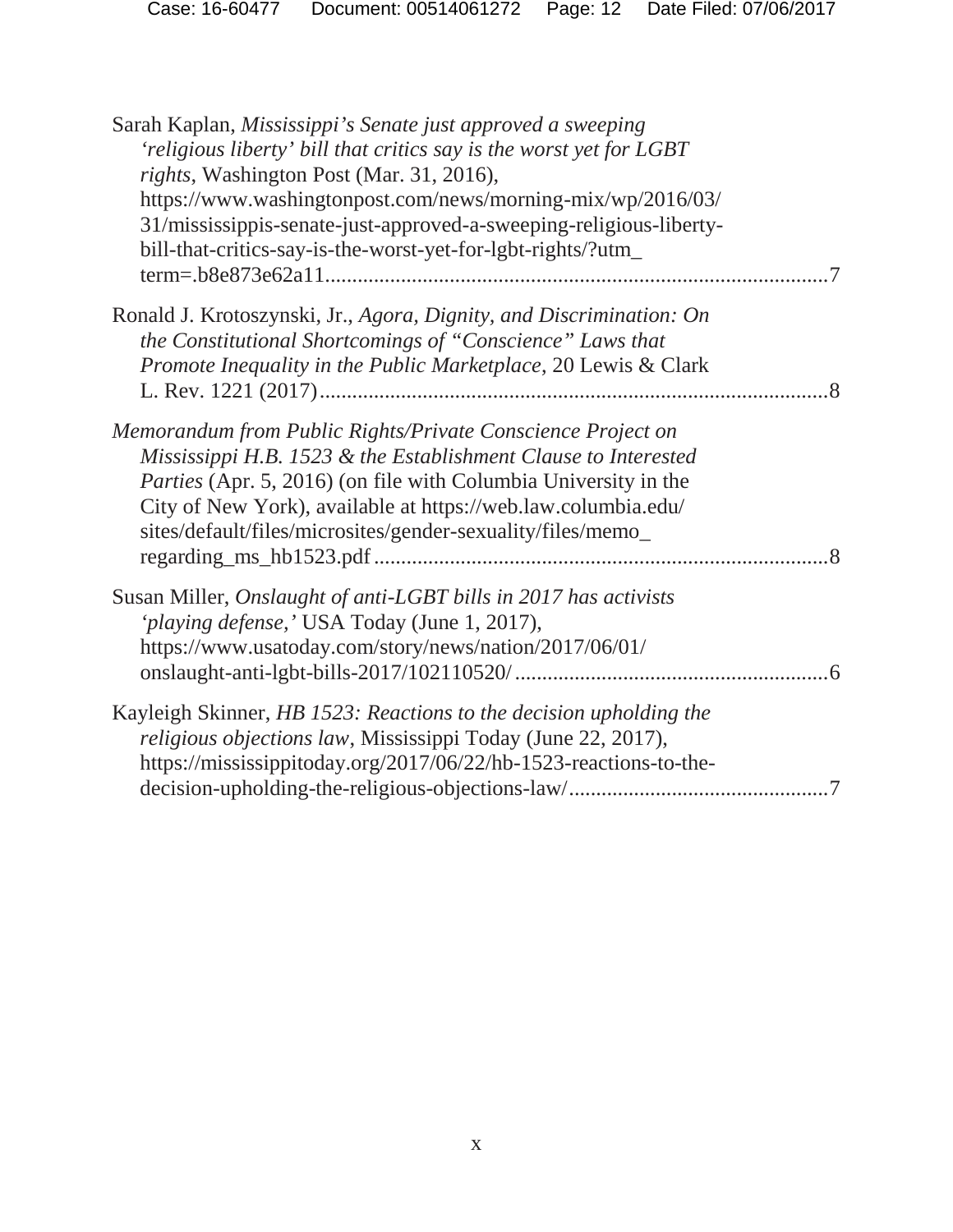#### **STATEMENT OF ISSUES MERITING EN BANC CONSIDERATION**

1. Do Plaintiffs have standing to challenge under the Establishment Clause of the First Amendment a statute providing exclusive legal privileges allowing adherents of specific religious beliefs to discriminate against certain disfavored groups, where the Plaintiffs—who include members of those groups—object to the religious beliefs and are offended by their endorsement by the State but have had no encounter with a physical display of the State's endorsement beyond the text of the statute itself because there is no physical display?

2. Does the unequal treatment embodied in a statute granting adherents of endorsed religious beliefs exclusive privileges to discriminate against particular disfavored groups establish standing under the Equal Protection Clause of the Fourteenth Amendment for members of the targeted groups and for other nonadherents who object to the adherents' favored treatment?

3. With respect to the merits, does HB 1523 violate the Establishment Clause by endorsing three favored religious beliefs through a discriminatory preference that grants legal protections only to those who subscribe to the favored beliefs?

1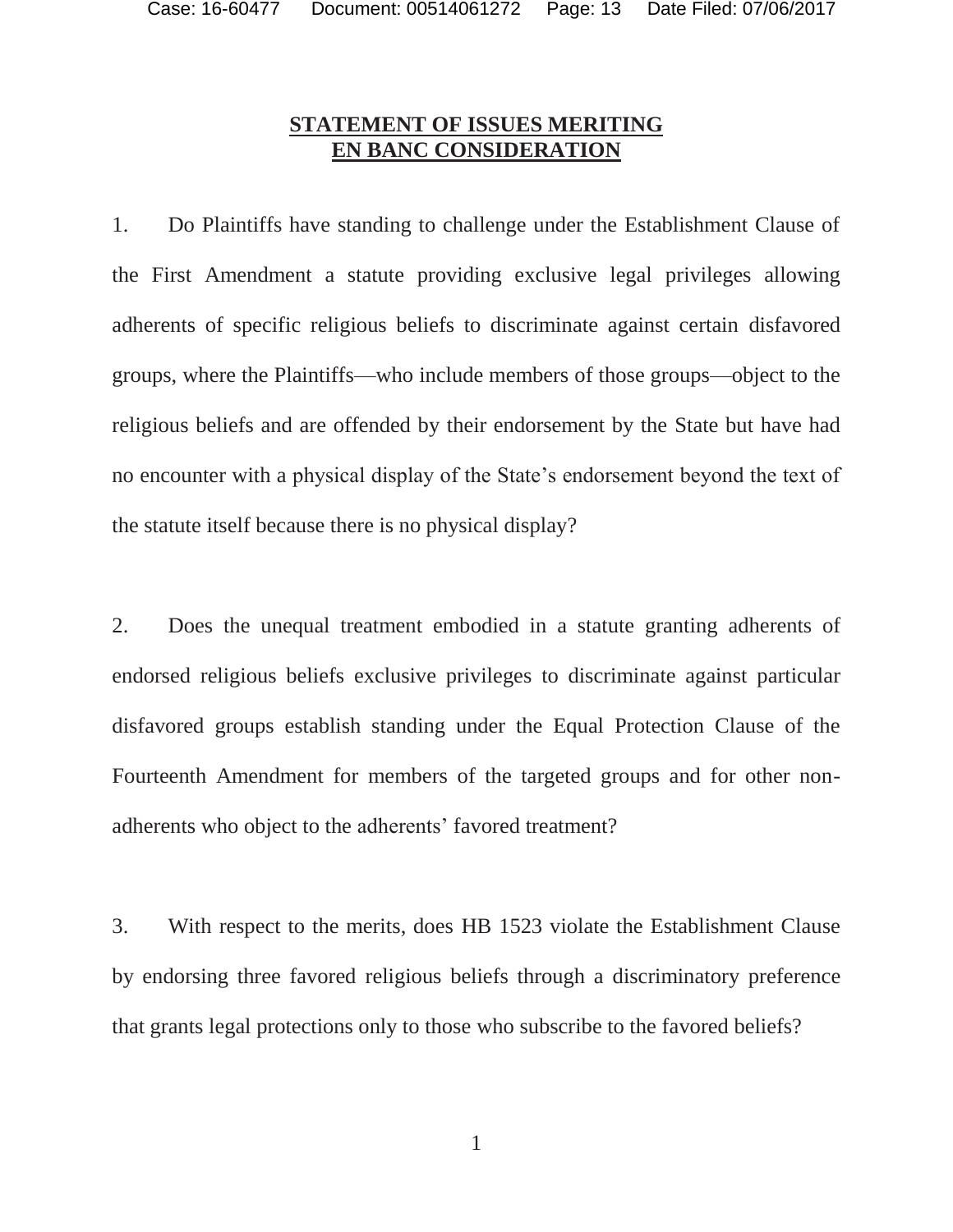4. Does HB 1523 violate the Equal Protection Clause by erecting a scheme of special benefits for a favored class of those who believe that members of the targeted groups are immoral, thereby imposing a disadvantage and stigma upon those targeted groups and by denying equal treatment to non-adherents?

#### **STATEMENT OF COURSE OF PROCEEDINGS AND DISPOSITION**

 The *Barber* Plaintiffs are twelve Mississippians, including some LGBT individuals, and a Hattiesburg church with many LBGT members, who sued the government Defendants to block HB 1523 from taking effect.

 Following extensive submissions and a hearing, District Court Judge Carlton Reeves issued a preliminary injunction on June 30, 2016, shortly before HB 1523 was to take effect. The court held that Plaintiffs demonstrated standing and met their burden for a preliminary injunction based on their Establishment Clause and Equal Protection Clause claims. The court similarly ruled in favor of the two plaintiffs in the consolidated case *CSE v. Bryant*, who asserted only an Establishment Clause claim. *See Barber*, 193 F. Supp. 3d 677.

Although Mississippi's Attorney General declined to appeal, the Governor and the Director of the Department of Human Services did. On June 22, 2017, a Panel of this Court reversed the preliminary injunction without reaching the merits, instead holding that Plaintiffs in both cases failed to demonstrate standing. The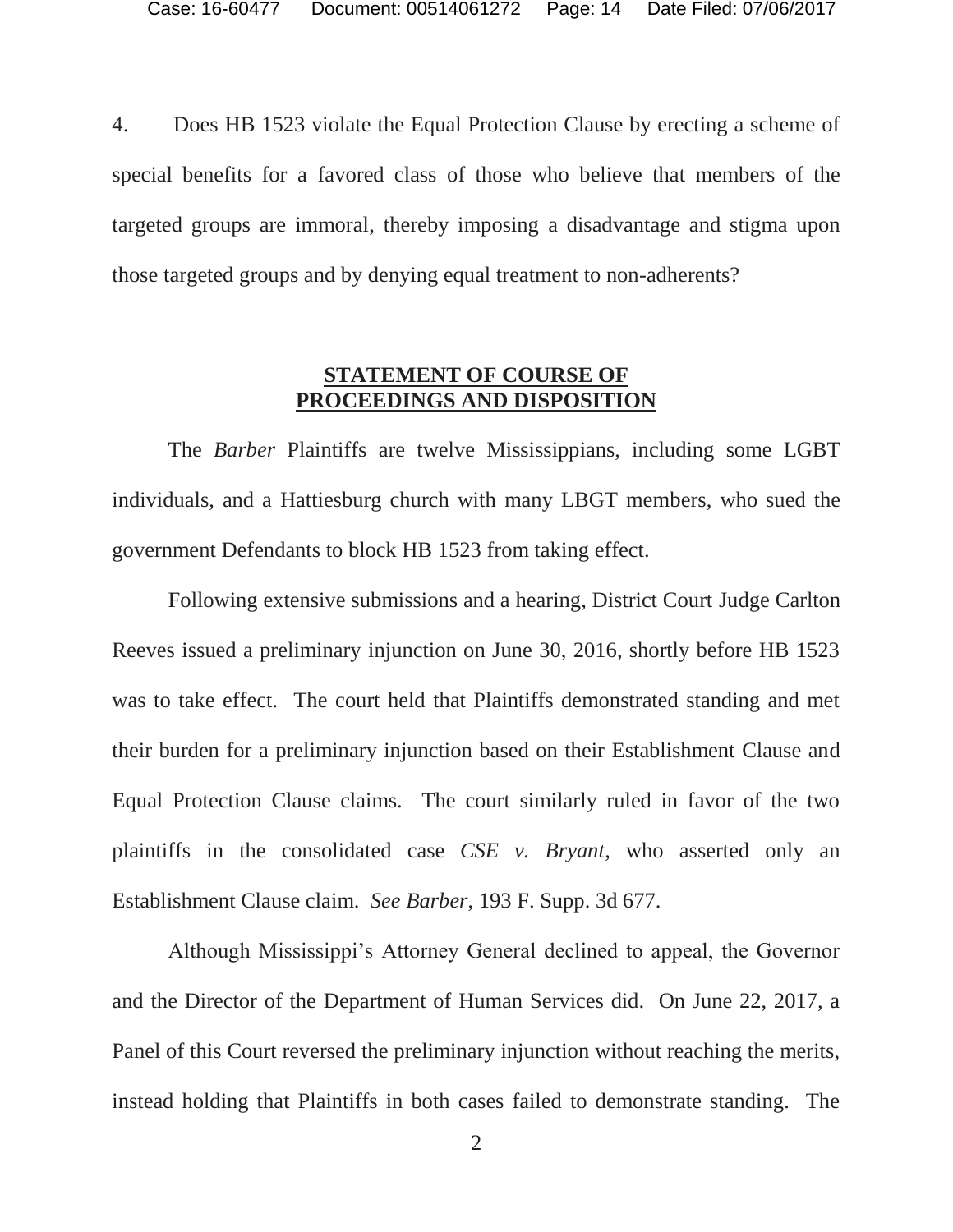Panel rendered judgement requiring the District Court on remand to dismiss the case for want of jurisdiction. Op. 16.

#### **STATEMENT OF FACTS**

Mississippi's HB 1523 immunizes from generally applicable constraints against discrimination those with three specified religious views—that marriage is only between one man and one woman, that sexual relations are permissible only within such a marriage, and that a person's sex is immutably determined by anatomy and genetics at the time of birth ("Section 2 Beliefs"). HB 1523  $\S$  2.

 Following *Obergefell*, Mississippi's elected officials made plain their intention to, as the District Court described it, "put LGBT citizens back in their place." *Barber*, 193 F. Supp. 3d at 708. Governor Bryant asserted that *Obergefell* "'usurped [states'] right to self-governance and has mandated that states must comply with federal marriage standards—standards that are…certainly out of step with the majority of Mississippians." *Id.* at 692. Speaker of the House Gunn proclaimed that *Obergefell* was "'in direct conflict with God's design for marriage as set forth in the Bible,'" and the Chair of the House Judiciary B Committee suggested that Mississippi might "stop issuing marriage licenses altogether." *Id.*  (citations omitted). Two justices of the Mississippi Supreme Court claimed that *Obergefell* was "'[w]orthy only to be disobeyed." *Id.* at 693 (citation omitted).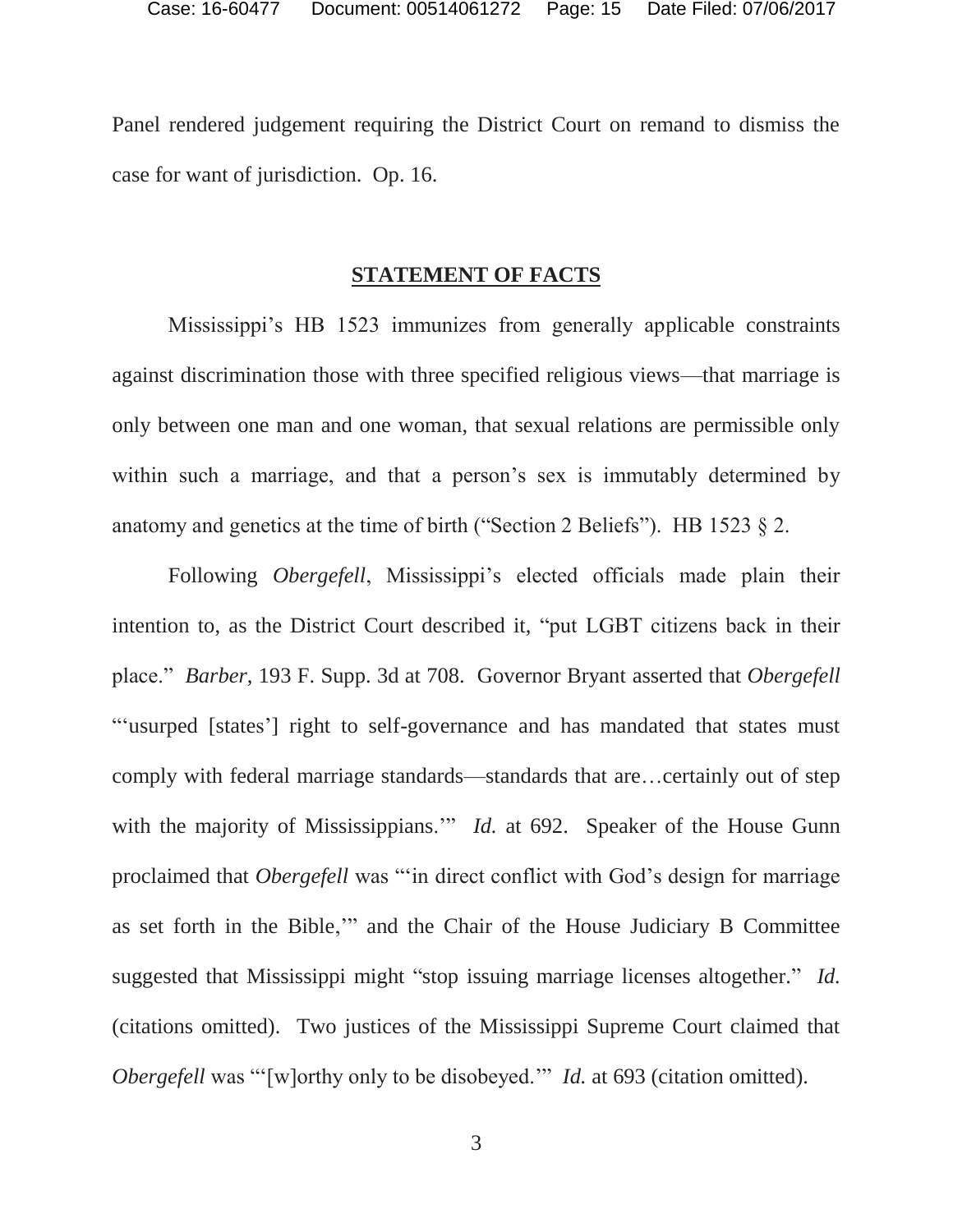HB 1523 was Mississippi's official response, passed in the next legislative session. *Id.* Its principal purpose and effect is to "grant[] special rights to citizens who hold" the negative religious or moral convictions about LGBT people endorsed in Section 2 of the law. *Id.* at 688. It provides adherents to its Stateendorsed religious beliefs, including businesses and government employees, immunity from sanctions for a range of anti-LGBT discrimination, including in provision of foster care services, § 3(2), (3); psychological or counseling services, § 3(4); marriage-related public accommodations, § 3(5); and public accommodations and health and mental health services for transgender individuals, § 3(4), (6). It also permits state employees to recuse themselves from serving same-sex couples seeking marriage licenses and ceremonies, § 3(8).

 Among the individual Plaintiffs are members of all three groups that are the subject of disapproval and condemnation by those who hold the endorsed beliefs, including a married same-sex couple, a gay man engaged to marry, an unmarried person in a long-term relationship, and two transgender individuals. Some are clergy. None adhere to the Section 2 Beliefs.

#### **ARGUMENT**

Bestowing exclusive legal privileges on adherents to HB 1523's specified "sincerely held religious beliefs," the statute inflicts an Establishment Clause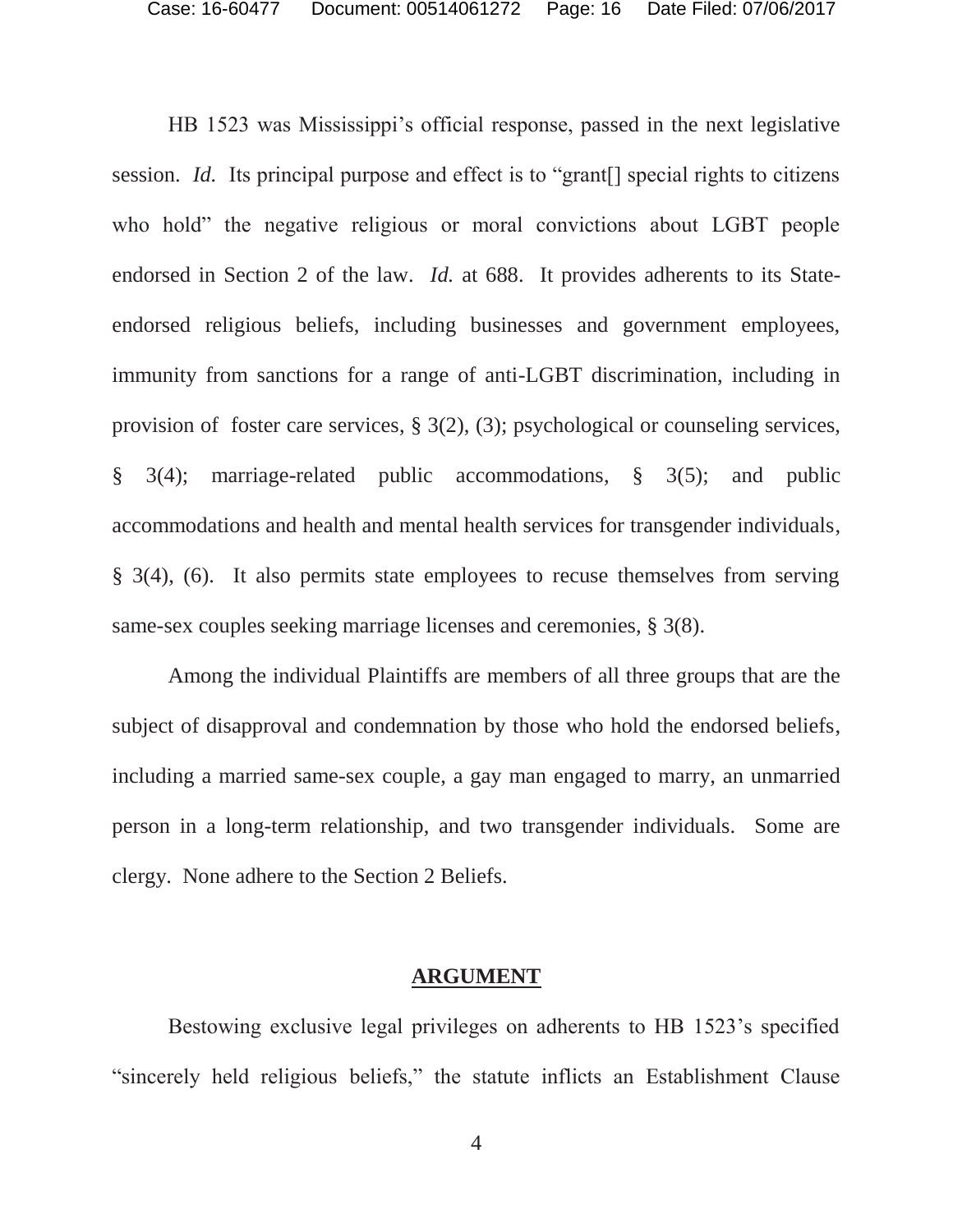injury by "send[ing] the…message to…non-adherents [like the Plaintiffs] 'that they are outsiders, not full members of the political community, and an accompanying message to adherents that they are insiders, favored members of the political community.'" *Santa Fe Indep. Sch. Dist. v. Doe*, 530 U.S. 290, 309-10 (2000) (citation omitted). Yet the Panel held Plaintiffs lacked standing because their injury stems from endorsement of those religious beliefs in a statute rather than in "an encounter with [an] offending item or action" in a "religious display[]" or "exercise[]," Op. 6, such as a "personal[] encounter [with] a religious symbol on [a] public utility bill." Op. 7, *citing Murray v. City of Austin*, 947 F.2d 147, 150 (5th Cir. 1991).

 HB 1523 also inflicts an Equal Protection injury by bestowing legal privileges on those who would discriminate against members of the targeted groups, "stigmatizing members of the disfavored group[s] as 'innately inferior' and therefore as less worthy participants in the political community." *Heckler v. Mathews*, 465 U.S. 728, 739 (1984) (citation omitted). And by bestowing privileges only on adherents to the favored beliefs, the statute disfavors those who believe differently and "personally denie[s] [them] equal treatment solely because of their membership in [that] disfavored group." *Id.* at 740. "[T]he appropriate remedy is a mandate of *equal* treatment, a result that can be accomplished by withdrawal of benefits from the favored class." *Id.* Despite the stigma and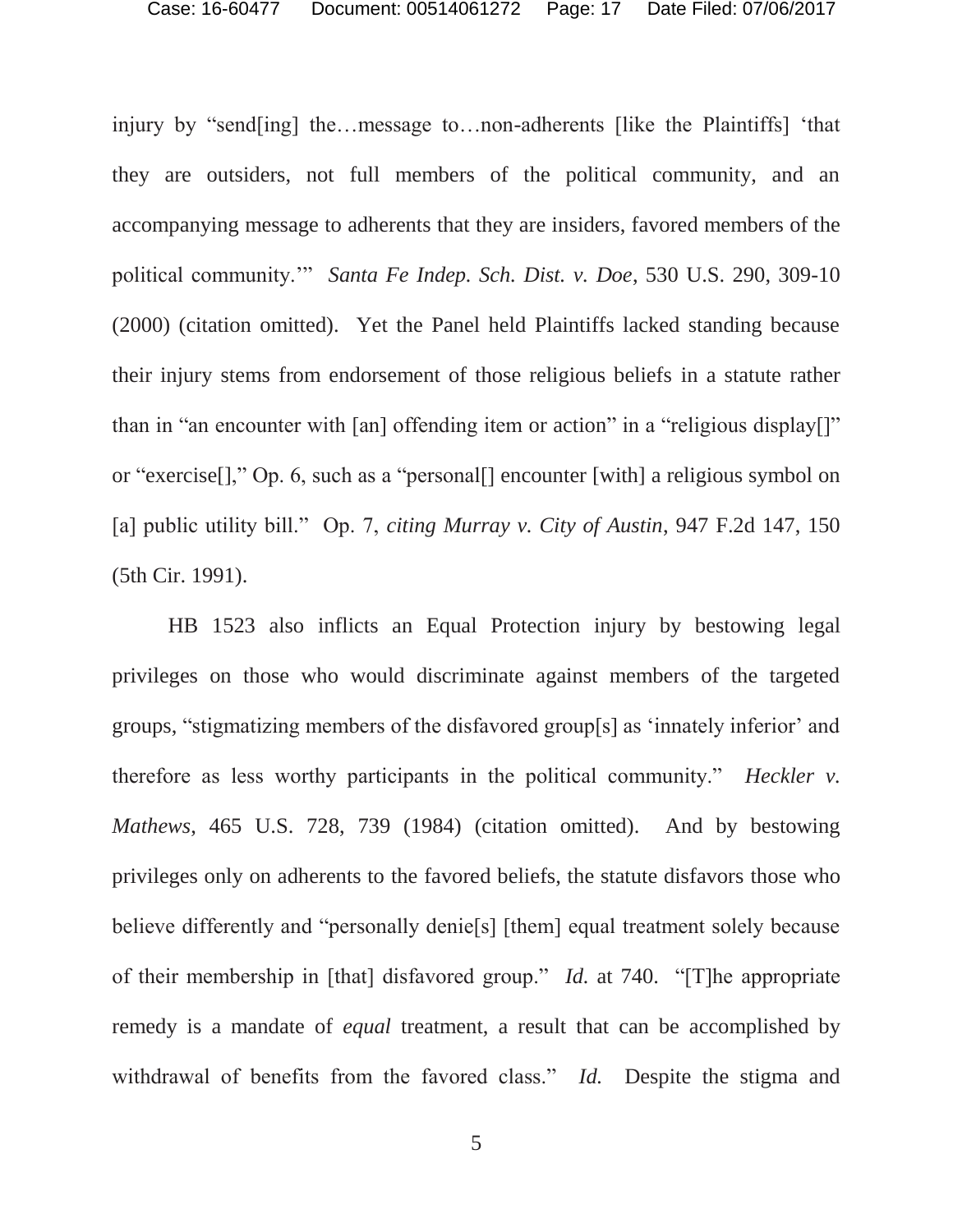disfavored treatment built into the statute, the Panel held that this was not sufficient discriminatory treatment to establish Equal Protection standing. Op. 13.

Mississippi's statute is the most extreme of a number of so-called religious freedom statutes passed in the country in response to *Obergefell*, and the Panel's decision raises unresolved issues of exceptional public importance. As the District Court emphasized, civil rights advances historically have been met with "predictable overreaction" and backlash. With HB 1523, "[t]he next chapter of this back-and-forth has begun." 193 F. Supp. 3d at 691.

## **I. Plaintiffs' Standing To Challenge Mississippi's Notorious Official Endorsement Of Anti-LGBT Religious Beliefs And Discrimination Raises Issues Of Exceptional, Far-Reaching Importance.**

 HB 1523 is part of an ugly chapter in our nation's history, with numerous variations on religious exemptions targeting LGBT individuals drafted and waiting in the wings in other states around the country.<sup>1</sup> Whether and under what circumstances those targeted by these measures will have standing to seek to block them from taking effect through Establishment Clause and Equal Protection challenges is a pressing issue that inevitably will recur. Guidance from the en banc Fifth Circuit will serve the public interest in greater clarity, shared by LGBT people, those who harbor religious objections to them, and lawmakers alike. The

 $\overline{a}$ 

<sup>1</sup> *See, e.g.*, Susan Miller, *Onslaught of anti-LGBT bills in 2017 has activists 'playing defense,'* USA Today (June 1, 2017), https://www.usatoday.com/story/news/nation/2017/06/01/onslaughtanti-lgbt-bills-2017/102110520/.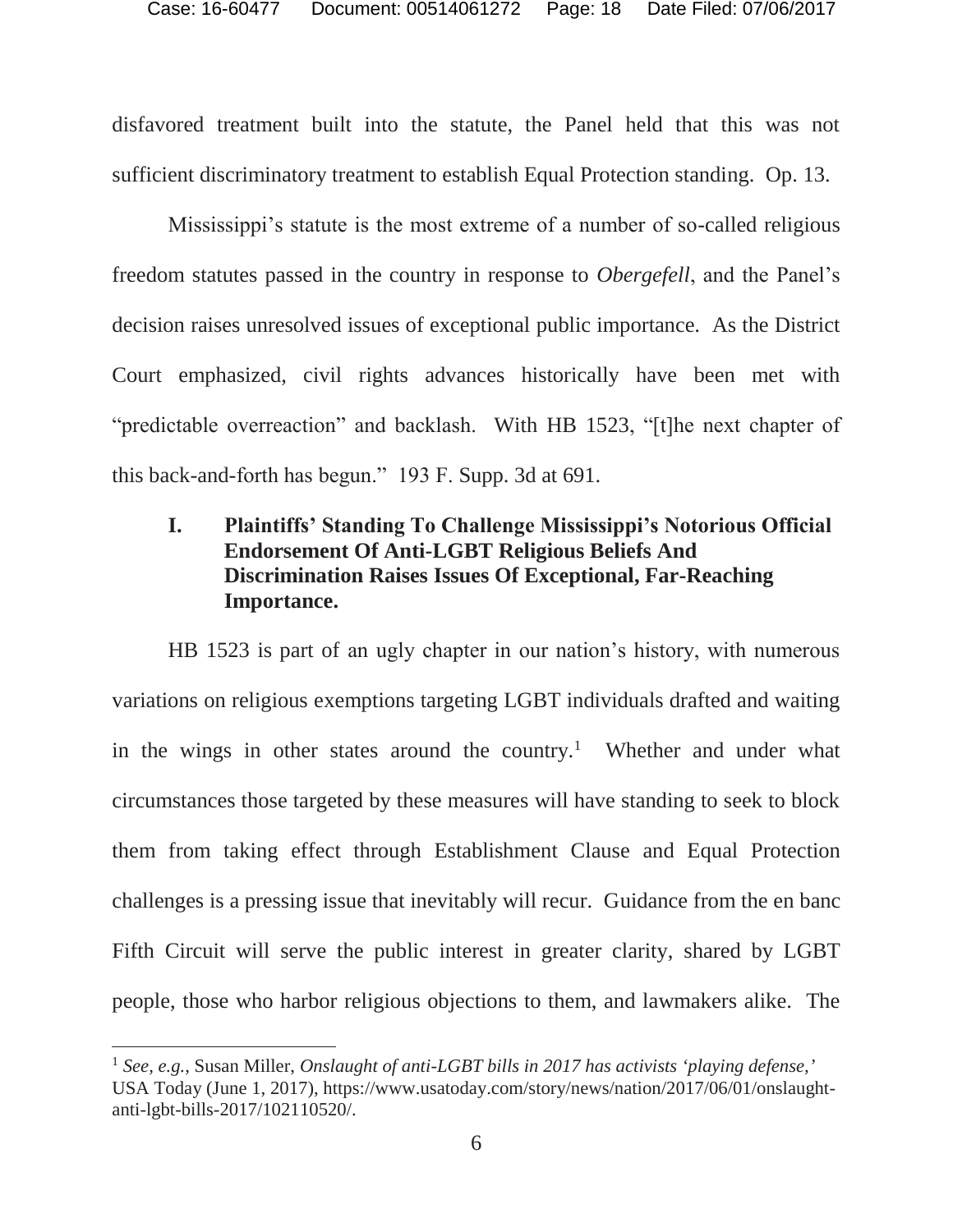importance of this case is further underscored by the thirteen amicus briefs on behalf of more than 175 amici, including Fifth Circuit states Texas and Louisiana, filed on both sides of the issue at the Panel stage.

 HB 1523 leads the way among the most sweeping and extreme of the anti-LGBT religious exemption laws yet passed in the country. It is notable in providing special, absolute legal protections for specific religious beliefs targeting specific minorities, rather than generally providing all religious beliefs evenhanded exemptions that may be outweighed if the exemptions inflict undue harms.<sup>2</sup> Even without having taken effect, HB 1523 already has fueled harassment and discrimination against LGBT Mississippians, Plaintiffs included.<sup>3</sup> HB 1523 has been the subject of intense scrutiny in the press, with scores of articles published on the controversy it has spawned.<sup>4</sup> It has been criticized by legal scholars, many of whom agree that it "presents a conflict with First Amendment religious freedom

 $\overline{a}$ 

<sup>2</sup> *See* ROA.16-60477.283 n. 2 (compiling state RFRAs and related statutes).

<sup>3</sup> Kayleigh Skinner, *HB 1523: Reactions to the decision upholding the religious objections law*, Mississippi Today (June 22, 2017), https://mississippitoday.org/2017/06/22/hb-1523-reactionsto-the-decision-upholding-the-religious-objections-law/ (reporting that following HB 1523's passage, a truck bearing a swastika parked outside Plaintiff LGBT-affirming church, and in recent weeks KKK distributed fliers through area); *see also Amicus Curiae* Brief by Companies Opposed to H.B. 1523, at 8, Doc. No. 00513811833.

<sup>4</sup> *See, e.g.*, Larrison Campbell, *It will be legal to refuse service to LGBT people in Mississippi, court rules*, Sun Herald (June 22, 2017),

http://www.sunherald.com/news/state/mississippi/article157578639.html; Sarah Kaplan, *Mississippi's Senate just approved a sweeping 'religious liberty' bill that critics say is the worst yet for LGBT rights*, Washington Post (Mar. 31, 2016),

https://www.washingtonpost.com/news/morning-mix/wp/2016/03/31/mississippis-senate-justapproved-a-sweeping-religious-liberty-bill-that-critics-say-is-the-worst-yet-for-lgbtrights/?utm\_term=.b8e873e62a11.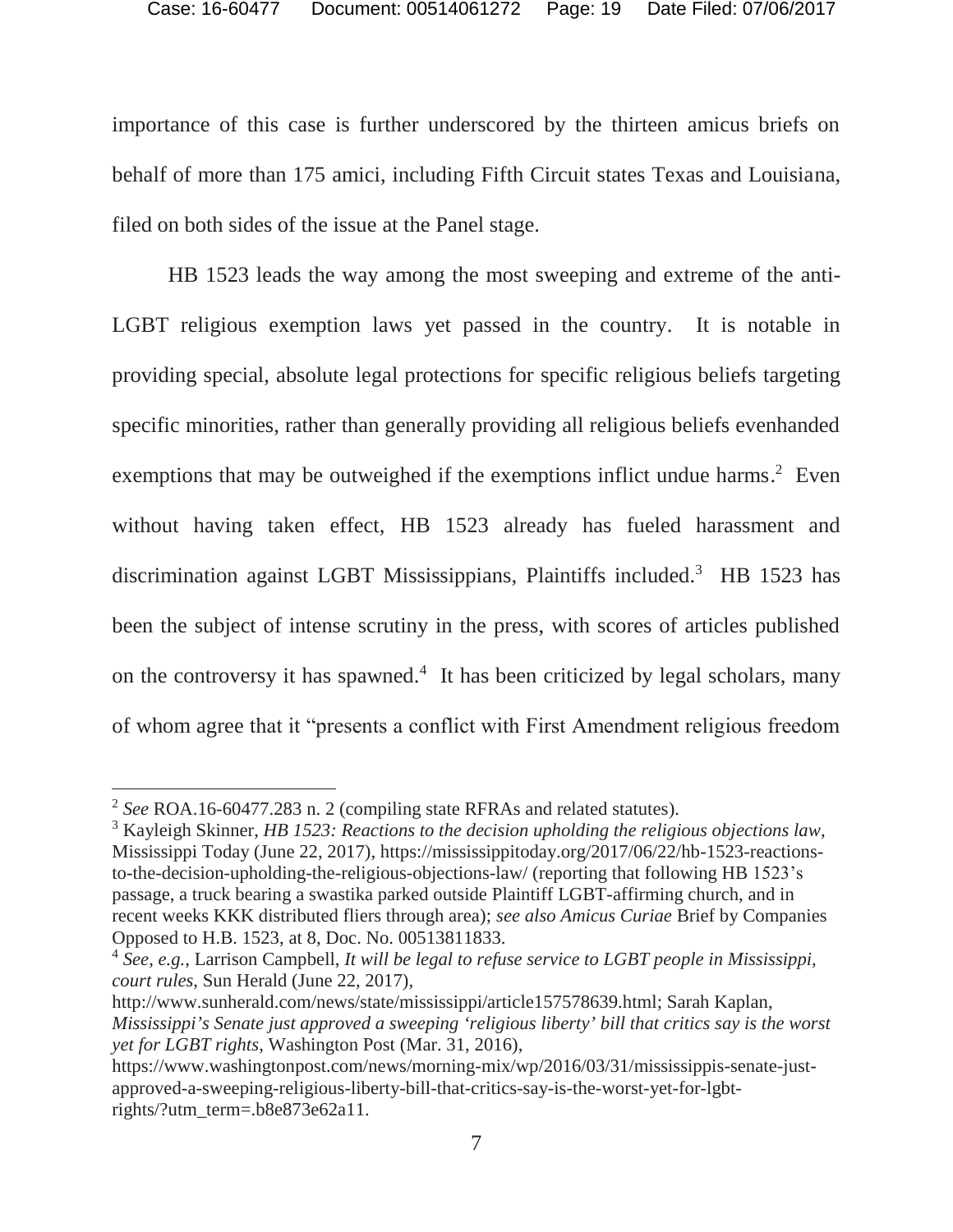doctrine by providing for religious exemptions that will meaningfully harm the rights of others, particularly LGBT Mississippians."<sup>5</sup> As explained by the District Court, "Mississippi has been subjected to widespread condemnation and an economic boycott as a result of HB 1523's passage."<sup>6</sup> This condemnation has come from many quarters, including businesses from both inside and outside the State.

 In effect, a single Panel of this Court has ruled that a District Court Judge sitting in Mississippi overestimated the imminent, concrete, and unconstitutional injuries that will be inflicted on Mississippi Plaintiffs by a law that puts his State's official imprimatur on a particular set of religious beliefs, stigmatizes Mississippi's vulnerable LGBT minority, and denies Plaintiffs equal legal treatment.

 Respectfully, the Panel *underestimated* these injuries and the standing they confer. Before the courthouse doors are shut to Plaintiffs, and before HB 1523 is permitted to take effect and inflict deeper damage, the full Court sitting en banc should have a say. It is, after all, "incumbent upon the courts to apply standing

 $\overline{a}$ 

de7a50bcd8eb.

<sup>5</sup> *Memorandum from Public Rights/Private Conscience Project on Mississippi H.B. 1523 & the Establishment Clause to Interested Parties* (Apr. 5, 2016) (on file with Columbia University in the City of New York), at 1; available at

https://web.law.columbia.edu/sites/default/files/microsites/gender-

sexuality/files/memo\_regarding\_ms\_hb1523.pdf; *see also, e.g.*, Ronald J. Krotoszynski, Jr., *Agora, Dignity, and Discrimination: On the Constitutional Shortcomings of "Conscience" Laws that Promote Inequality in the Public Marketplace*, 20 Lewis & Clark L. Rev. 1221, 1226-27 (2017).

<sup>6</sup> *See Barber*, 193 F. Supp. 3d at 723; *see also, e.g.*, Bryan Dewan, *States Turn Their Back On Mississippi Over Its New Discriminatory Law*, ThinkProgress (Apr. 6, 2016), https://thinkprogress.org/states-turn-their-back-on-mississippi-over-its-new-discriminatory-law-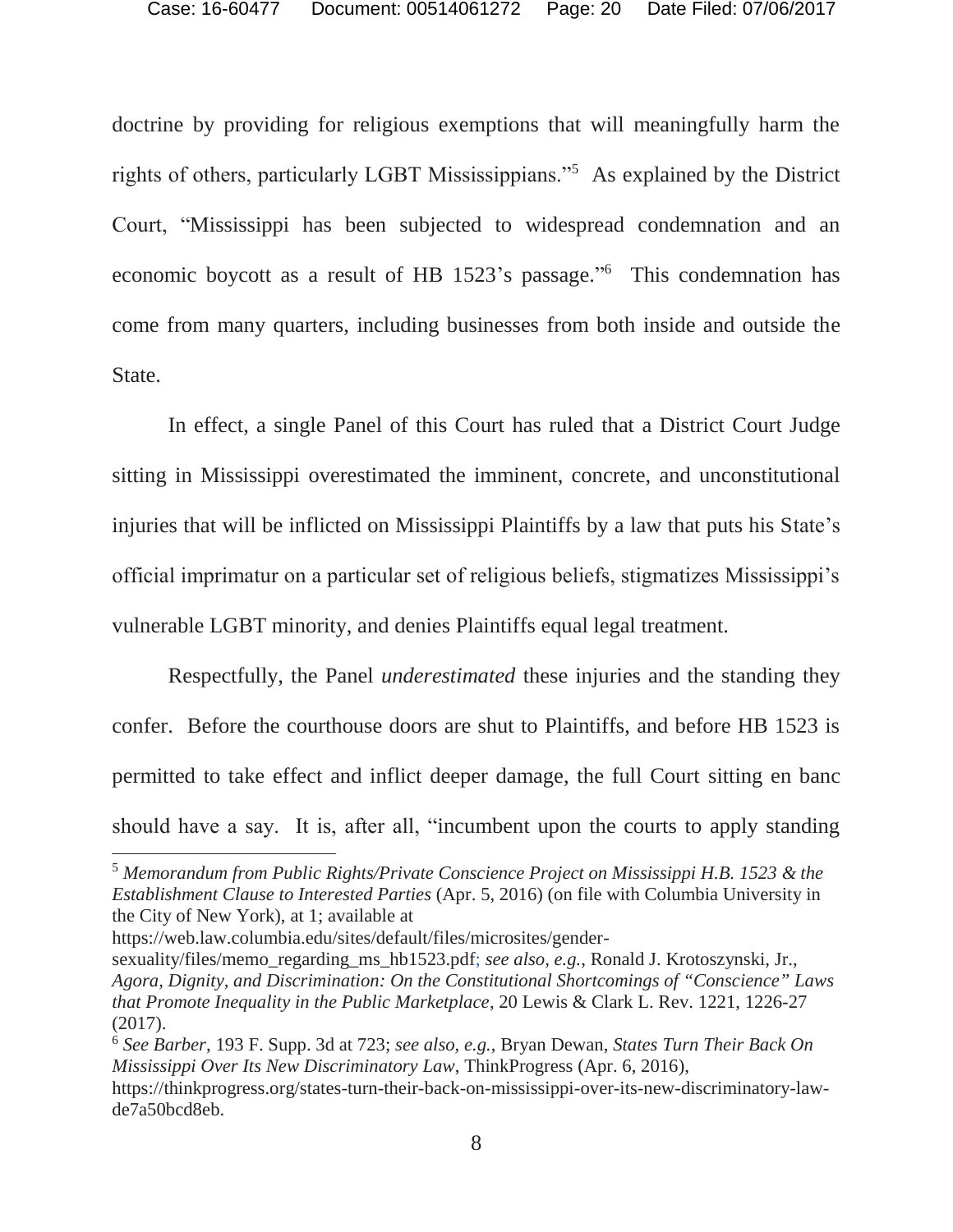doctrine neutrally, so that it does not become a vehicle for…disallowing disfavored claimants from even getting their claims considered." *Catholic League*, 624 F.3d at 1049.

### **II. En Banc Review Is Warranted To Resolve Plaintiffs' Standing To Challenge A Statute Endorsing Specific Religious Beliefs And Imposing Discrimination, Issues About Which Other Courts Have Differed With The Panel.**

 The Panel drew a distinction between injury inflicted from exposure to a religious display or public prayer and that inflicted by the commands of a statute endorsing religious beliefs, including sanctioned discrimination targeting many of the Plaintiffs. The Panel held that the former gives rise to standing while the latter involves insufficient "personal confrontation" for standing. Op. 8. This is a false distinction.

 Plaintiffs are Mississippi residents who will be governed by HB 1523. They all read the law and followed the controversy about it, including, for some, following the legislative debates and speaking out against the statute. They do not subscribe to the Section 2 Beliefs, are offended by Mississippi's public endorsement and special protections for those beliefs, and feel ostracized by their government. ROA.16-60477.207-41, ROA.16-60477.904-06. For Plaintiff Taylor, engaged to marry his same-sex spouse, HB 1523's religious condemnation of his relationship is as "personal" as it gets. *See* ROA.16.60477.231-33. HB 1523's public condemnation of transgender Plaintiffs Day and Boyette and greenlighting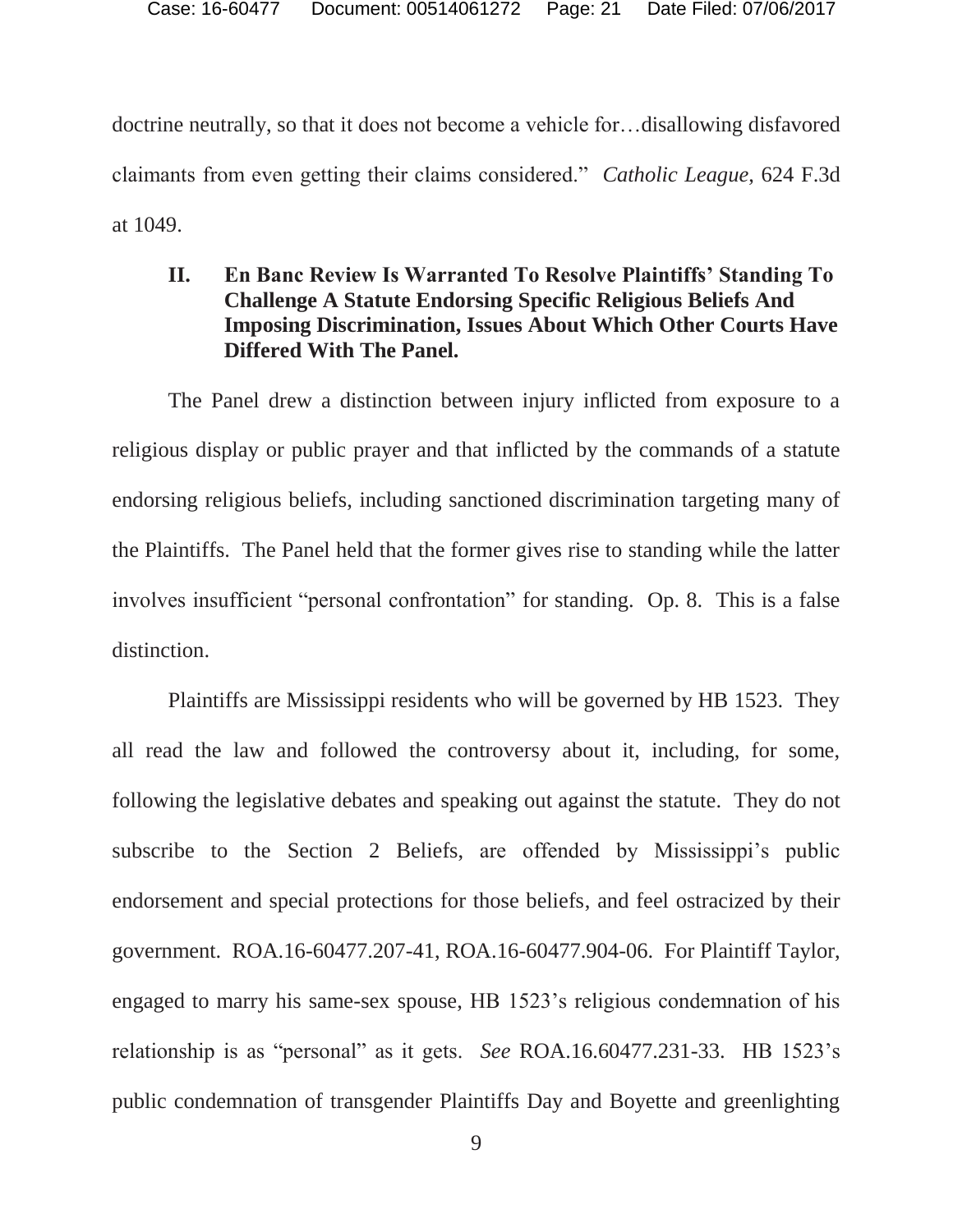of discrimination against them is profoundly "personal" too. *See*  ROA.16.60477.213-15, ROA.16.60477.220—23. As the District Court found, HB 1523 "will undeniably impact their lives." 193 F. Supp. 3d at 701. "Our Nation's history teaches the uncomfortable lesson that those not on discrimination's receiving end can all too easily gloss over the 'badge of inferiority' inflicted by unequal treatment itself." *Hassan v. City of New York*, 804 F.3d 277, 291 (3d Cir. 2015), *as amended* (Feb. 2, 2016).

 These Plaintiffs are not similarly situated to other Mississippi residents, but rather are direct targets of the discrimination and exclusion HB 1523 licenses, encourages, and enacts. They did not "roam the country in search of governmental wrongdoing." *Valley Forge Christian Coll. v. Ams. United for Separation of Church & State, Inc.*, 454 U.S. 464, 487 (1982). Their government brought wrongdoing to their door with its message of religious condemnation.

 Indeed, during the oral argument before the Panel, Defendants' counsel was asked whether standing would exist if a board with the words of the statute were posted outside the State capitol building and a Plaintiff came along and read it. Counsel admitted that it would.<sup>7</sup> But surely standing in a case this important does not turn on whether the Plaintiff sees offending text on a board instead of actually reading the statute codifying the unconstitutional endorsement and discrimination.

 $\overline{a}$ 

<sup>7</sup> *See* Oral Argument at 29:00, http://www.ca5.uscourts.gov/OralArgRecordings/16/16-60477\_4- 3-2017.MP3.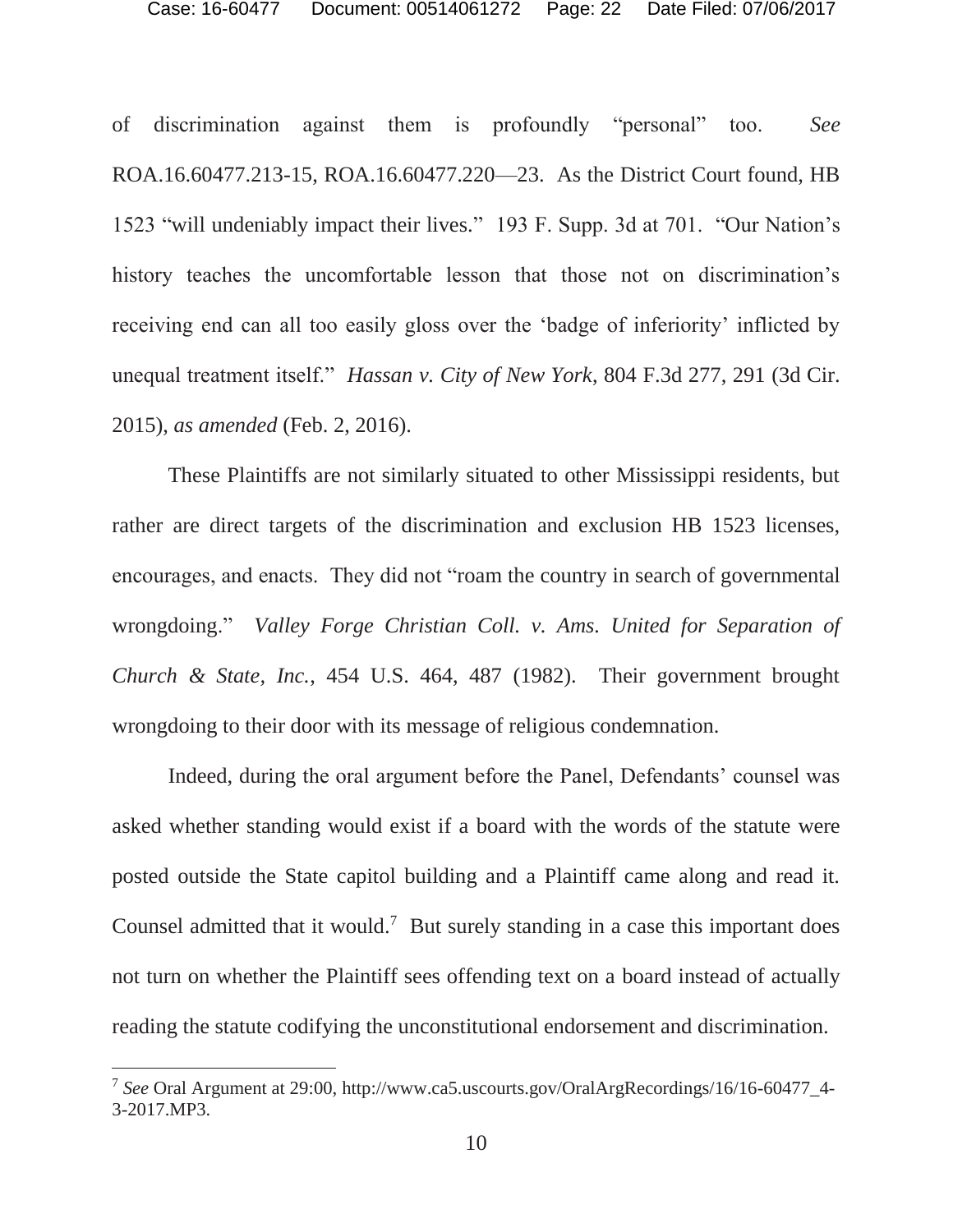Plaintiffs are as "confronted" and injured by HB 1523's state-endorsed Section 2 Beliefs as were the parents and students in *Ingebretsen v. Jackson Pub. Sch. Dist.*, 88 F.3d 274, 278 (5th Cir. 1996), who had standing to bring a preimplementation challenge to Mississippi's school prayer statute; the resident offended by his utility bills and other correspondence bearing the municipal cross insignia in *Murray*, 947 F.2d at 151; and the schoolchildren observing a moment of silence in *Croft v. Governor of Texas*, 562 F.3d 735, 746 (5th Cir. 2009).

 The Panel decision conflicts as well with other circuits' rulings involving strikingly analogous challenges not to literal confrontation with visible religious symbols or ceremonies but to legislation endorsing religious beliefs. These cases recognized that laws embodying religious condemnation give rise to standing for those who disagree with and are targeted by them, even when there are no tangible religious displays or prayers.

 In *Catholic League*, the en banc Ninth Circuit held that two San Francisco Catholic individuals and a Catholic advocacy organization had standing to challenge a non-binding municipal resolution expressly disagreeing with the Catholic Church's beliefs against adoption by same-sex couples and "urg[ing]" the Cardinal to withdraw a directive on the issue. 624 F.3d at 1047. Unlike HB 1523, which enacts a wide range of affirmative legal protections for those holding Section 2 Beliefs and corresponding disabilities for those it targets, the San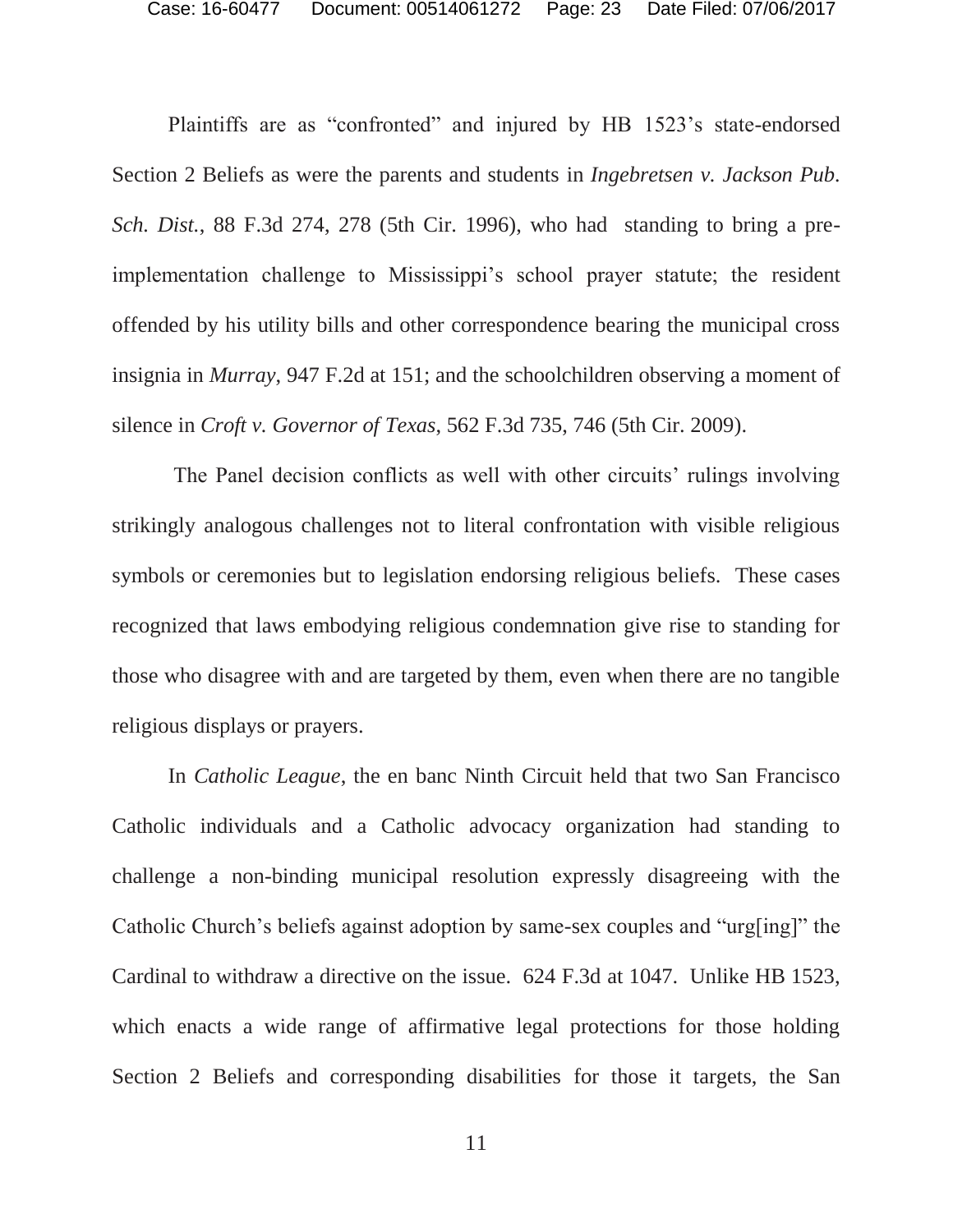Francisco resolution carried no further legal force. The Court nonetheless concluded that plaintiffs "allege that the stigmatizing resolution leaves them feeling like second-class citizens of the San Francisco political community, and expresses to the citizenry of San Francisco that they are. The cause of the plaintiffs' injury here is not speculative: it is the resolution itself." *Id.* at 1052.

 Similarly, the Tenth Circuit held in *Awad* that a Muslim plaintiff had preenforcement standing to seek a preliminary injunction blocking a referendum to prohibit courts from using international or Sharia law. The Court concluded that "Awad's allegation—that the proposed state amendment *expressly* condemns his religion and exposes him and other Muslims in Oklahoma to disfavored treatment—suffices to establish the kind of direct injury-in-fact necessary to create Establishment Clause standing." 670 F.3d at 1123. Beyond this "immediate and concrete condemnation injury," *id.* at 1125, Awad alleged injury no more tangible and imminent than that someday, after he dies, problems will arise with probating his will. *Id.* at 1119.

 With respect to standing to assert an Equal Protection Clause violation, numerous cases have concluded—contrary to the Panel's ruling—that plaintiffs denied equal treatment by stigmatizing legal barriers satisfy the injury-in-fact standing requirement. Thus in *Heckler*, the Supreme Court held that a man alleging unequal treatment under Social Security rules granting men lesser benefits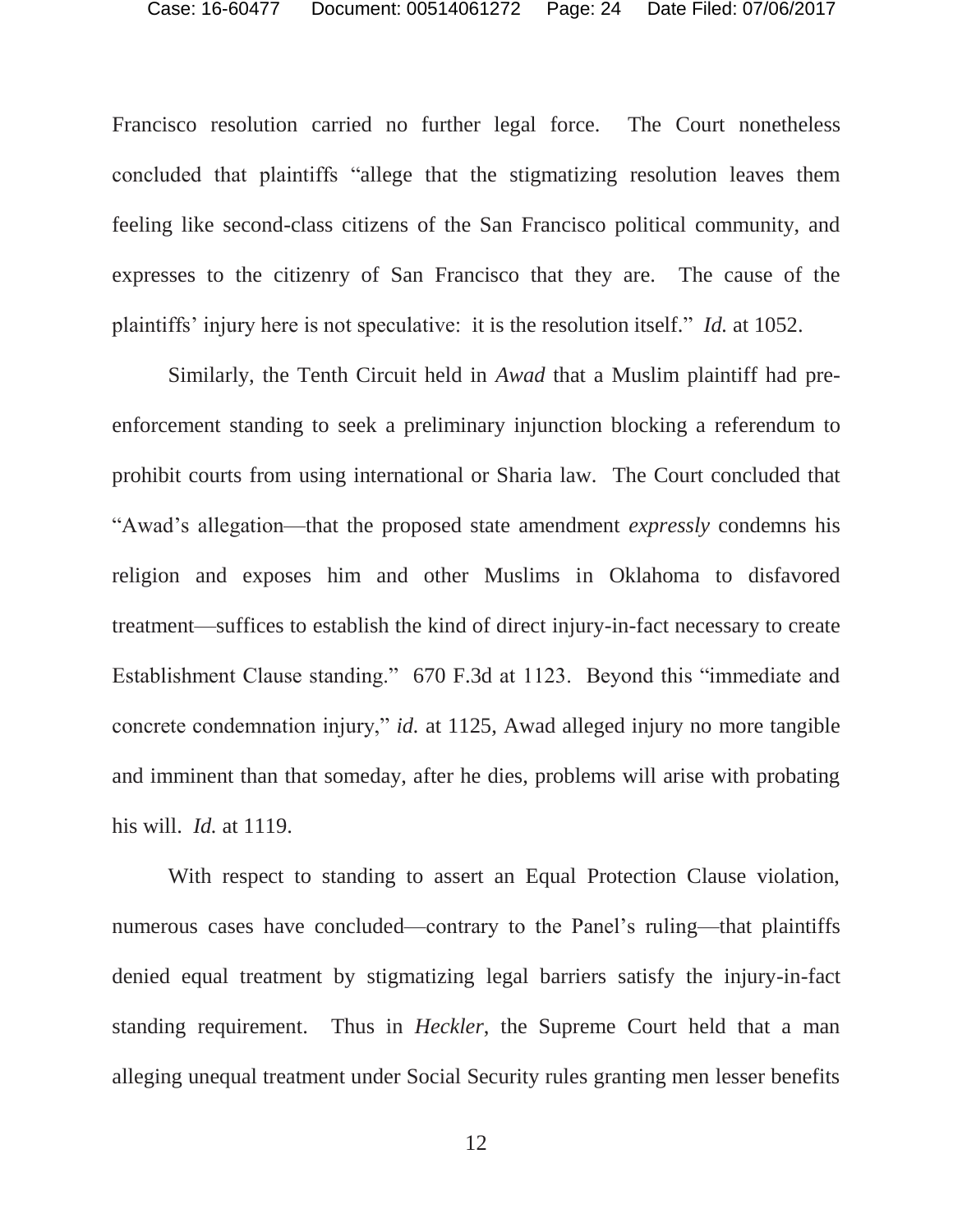than similarly situated women had a cognizable injury. The Court emphasized that the man's standing did not rest on "a substantive right to any particular amount of benefits, [nor] on his ability to obtain increased" benefits. 465 U.S. at 737. And as the Court noted in *N.E. Fla. Chapter of the Assoc. Gen. Contractors of Am. v. City* 

#### *of Jacksonville*:

When the government erects a barrier that makes it more difficult for members of one group to obtain a benefit than it is for members of another group, a member of the former group seeking to challenge the barrier *need not allege that he would have obtained the benefit but for the barrier in order to establish standing.* The "injury in fact" in an equal protection case of this variety is the denial of equal treatment resulting from the imposition of the barrier, not the ultimate inability to obtain the benefit.

508 U.S. 656, 666 (1993) (emphasis added).

 The Court reaffirmed just several weeks ago that discriminatory classification of a group of people is injury in itself, redressable under the Equal Protection guarantee even if a plaintiff stands to gain no further relief. Quoting *Heckler*, the Court said "we have repeatedly emphasized [that] discrimination itself…perpetuat[es] 'archaic and stereotypic notions' incompatible with" equal protection. *Sessions v. Morales-Santana*, 137 S. Ct. 1678, 1698 n. 21 (2017) (quotations and citations omitted).

 Adhering to these principles, this Court affirmed standing in *Peyote Way*, recognizing "that illegitimate unequal treatment is an injury unto itself, 'not coextensive with any [injury due to the denial of] substantive rights to the…party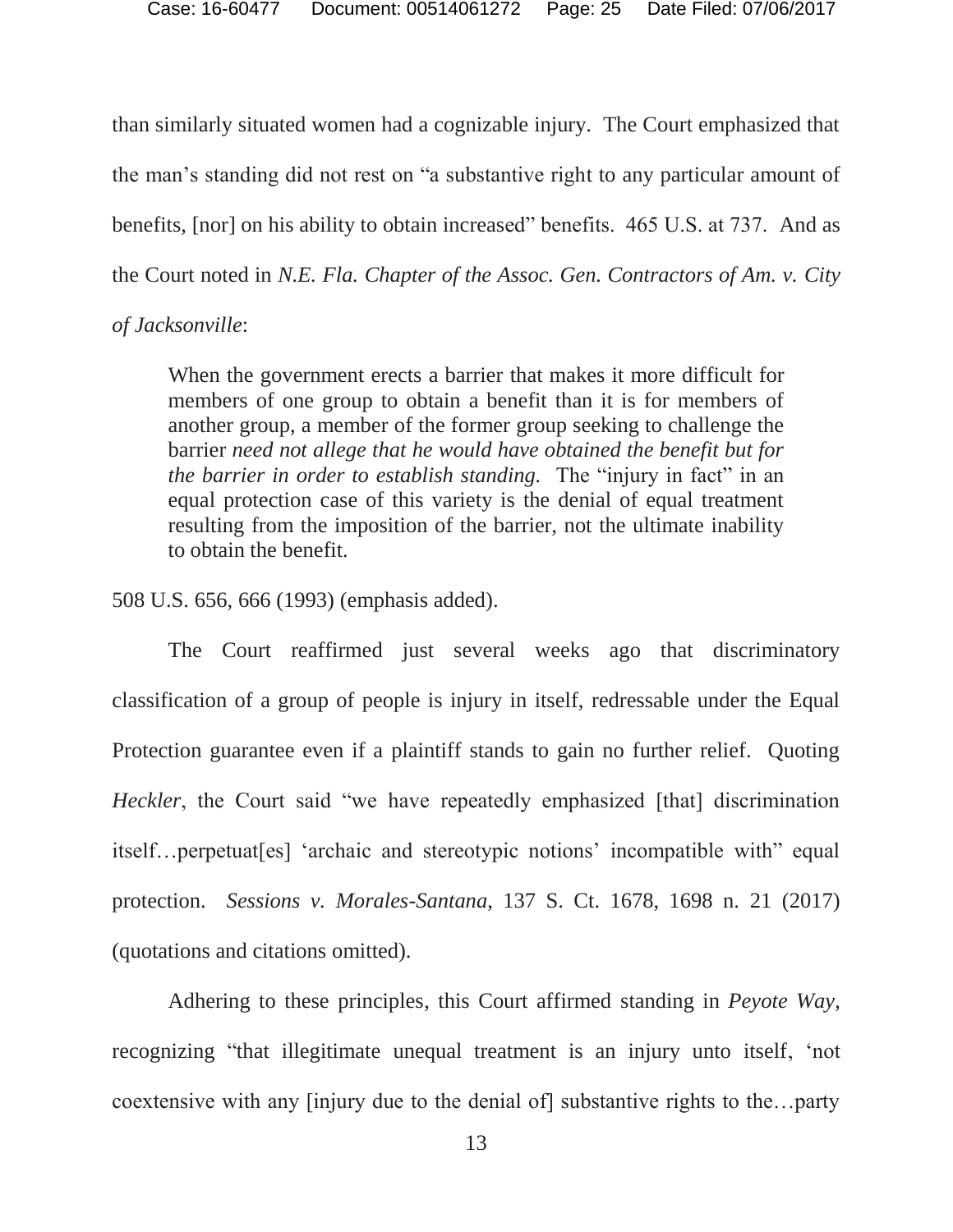discriminated against.'" 922 F.2d at 1214 n. 2 (quoting *Heckler*, 465 U.S. at 739); *see also Tex. Cable & Telecomms. Ass'n v. Hudson*, 265 F. Appx. 210, 218 (5th Cir. 2008) (cable operators had standing to challenge "[d]iscriminatory treatment at the hands of the government," an injury "recognizable for standing irrespective of whether the plaintiff will sustain an actual or more palpable injury as a result of the unequal treatment under law").

 In *Hassan*, the Third Circuit likewise explained that "virtually every circuit court has reaffirmed—as has the Supreme Court—that a 'discriminatory classification is itself a penalty,' *Saenz v. Roe*, 526 U.S. 489, 505…(1999), and thus qualifies as an actual injury for standing purposes, where a citizen's right to equal treatment is at stake." 804 F.3d at 289-90; *see also id.* at 289 n. 1 (gathering cases). The court rejected the argument that "unequal treatment is only injurious when it involves a tangible benefit like college admission or Social Security," confirming instead that unequal legal treatment causing "stigma[]," "'dehumanizing injury,'" and "'dignitary affront'" suffices for standing. *Id.* at 290 (citations omitted).8

 $\overline{a}$ 

<sup>8</sup> *Moore v. Bryant*, 853 F.3d 245 (5th Cir. 2017), denying standing for an equal protection challenge to Mississippi's Confederate symbol in the State flag, does not speak to the *Barber*  Plaintiffs' standing to challenge a statute expressly targeting them for differential treatment and legal disabilities. Indeed, Judge Reeves ruled in *Moore against* but in *Barber for* the plaintiffs' standing, seeing distinctions between the cases. *See Moore v. Bryant*, 205 F. Supp. 3d 834 (S.D. Miss. 2016).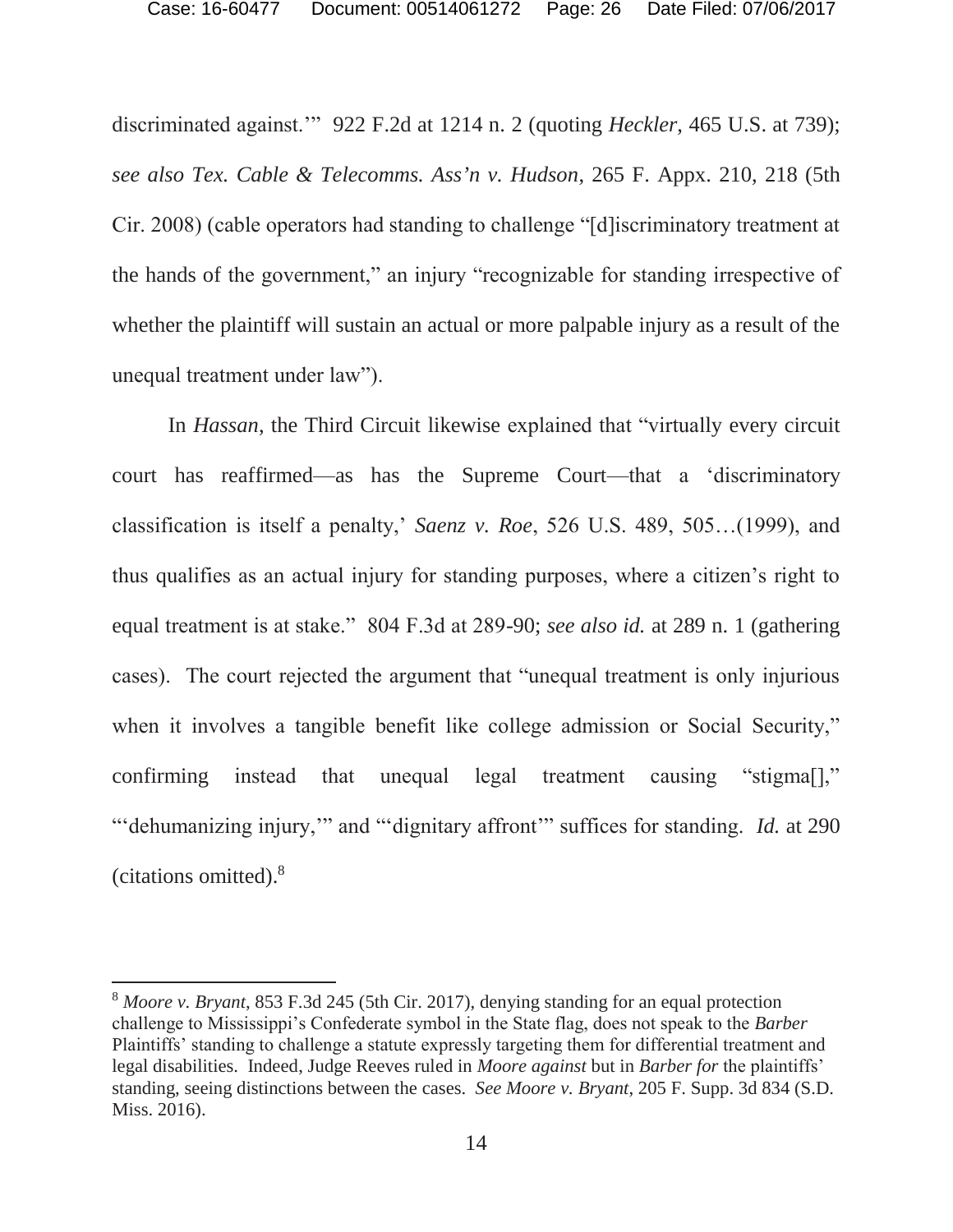Finally, the Panel decision contradicts the spirit and promise of *Obergefell*, which, as confirmed by the Supreme Court just days ago, "proscribes" the State from imposing "disparate treatment" on same-sex couples exercising their right to marry. *Pavan v. Smith*, No. 16-992, 2017 WL 2722472, \*2 (U.S. June 26, 2017). HB 1523 facially denies same-sex couples the right to be treated as other couples. Its exemptions target and impose special disabilities on same-sex but not other couples against whom negative beliefs may be harbored. Under HB 1523, only same-sex couples can be shunted aside by a marriage license clerk, turned away from a restaurant for a marriage-related celebration, or prevented from caring for a foster child. HB 1523 is offensive to the rights of LGBT and other dissenting Mississippians and to the Supreme Court's command on this burning civil rights issue.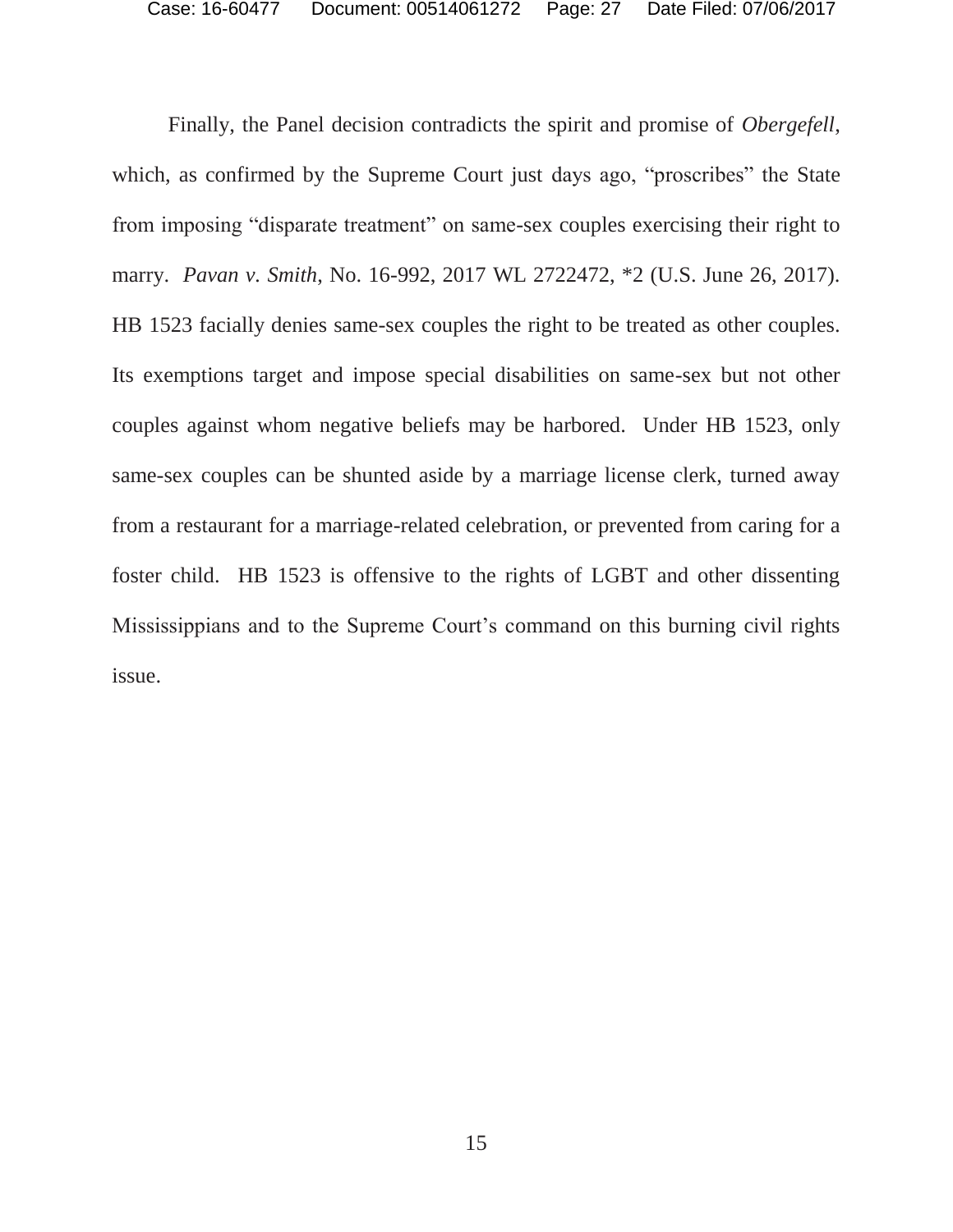#### **CONCLUSION**

 For the foregoing reasons, the issues in this exceptionally important case should be heard and resolved by the en banc Court.

Dated: July 6, 2017

/s/ Robert B. McDuff Robert B. McDuff 767 North Congress Street Jackson, MS 39202 (601) 969-0802 rbm@mcdufflaw.com

Susan L. Sommer LAMBDA LEGAL DEFENSE & EDUCATION FUND, INC. 120 Wall Street, 19th Floor New York, NY 10005 (212) 809-8585 ssommer@lambdalegal.org

Elizabeth Littrell LAMBDA LEGAL DEFENSE & EDUCATION FUND, INC. 730 Peachtree Street, Suite 640 Atlanta, GA 30308 (404) 897-1880 blittrell@lambdalegal.org

Beth L. Orlansky MISSISSIPPI CENTER FOR **JUSTICE** P.O. Box 1023 Jackson, MS 39205-1023 (601) 352-2269 borlansky@mscenterforjustice.org

*Attorneys for Plaintiffs-Appellees*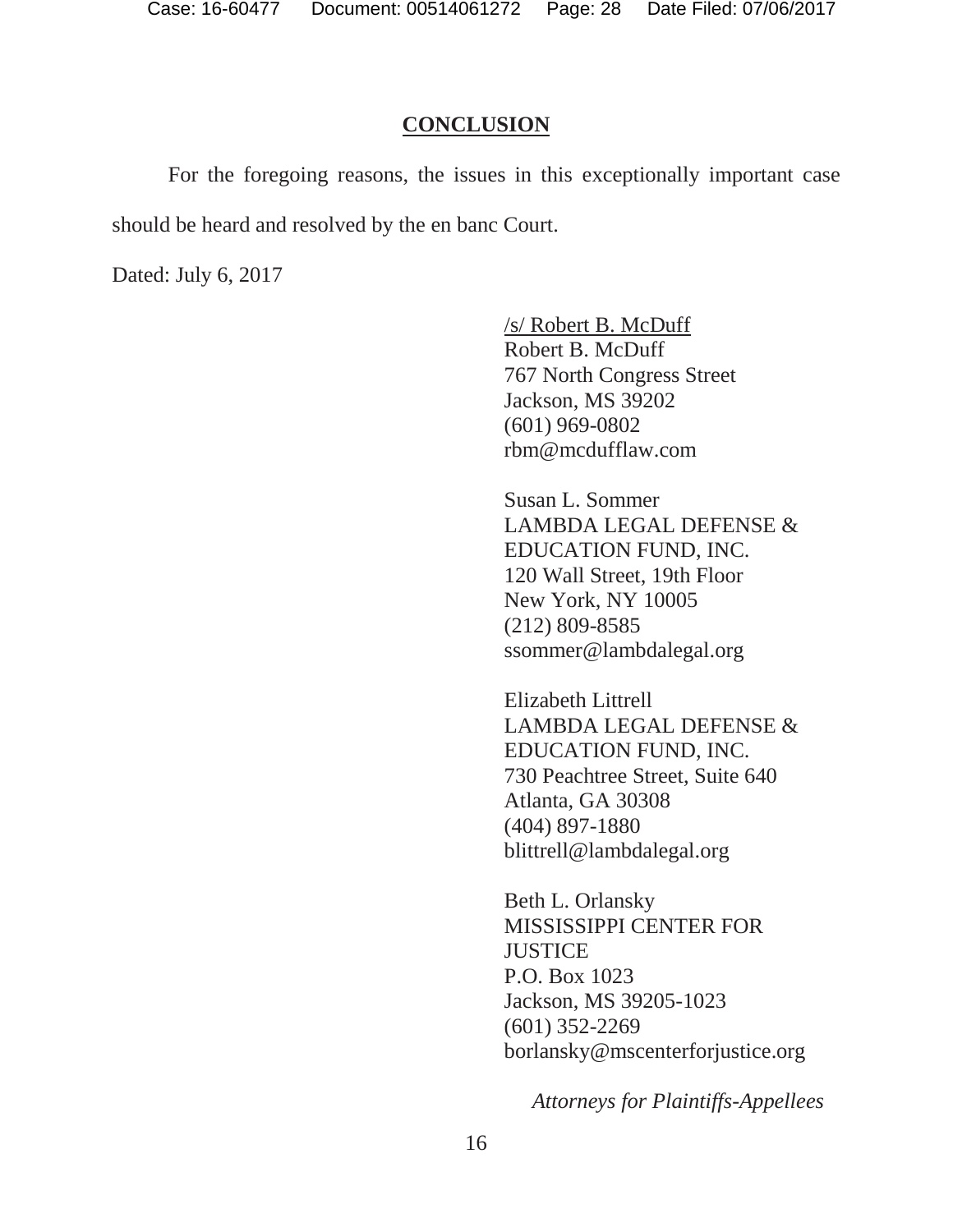#### **CERTIFICATE OF SERVICE**

I hereby certify that on this 6th day of July, 2017, I caused this *Barber* Plaintiffs-Appellees' Petition for Rehearing En Banc to be filed electronically with the Clerk of the Court using the CM/ECF System, which will send notice of such filing to the following registered CM/ECF users representing all parties to the appeal, including: Jonathan F. Mitchell, James Otis Law Group, LLC; Kevin H. Theriot, Alliance Defending Freedom; Drew L. Snyder, Office of Governor Phil Bryant; Tommy D. Goodwin, Office of the Mississippi Attorney General; Daniel Bradshaw, Mississippi Department of Human Services; Roberta A. Kaplan and Joshua D. Kaye, Paul, Weiss, Rifkind, Wharton & Garrison LLP; Dale Carpenter; and Alysson Mills, Fishman Haygood, LLP.

> /s/ Robert B. McDuff Robert B. McDuff

*Attorney for Plaintiffs-Appellees* 

Dated: July 6, 2017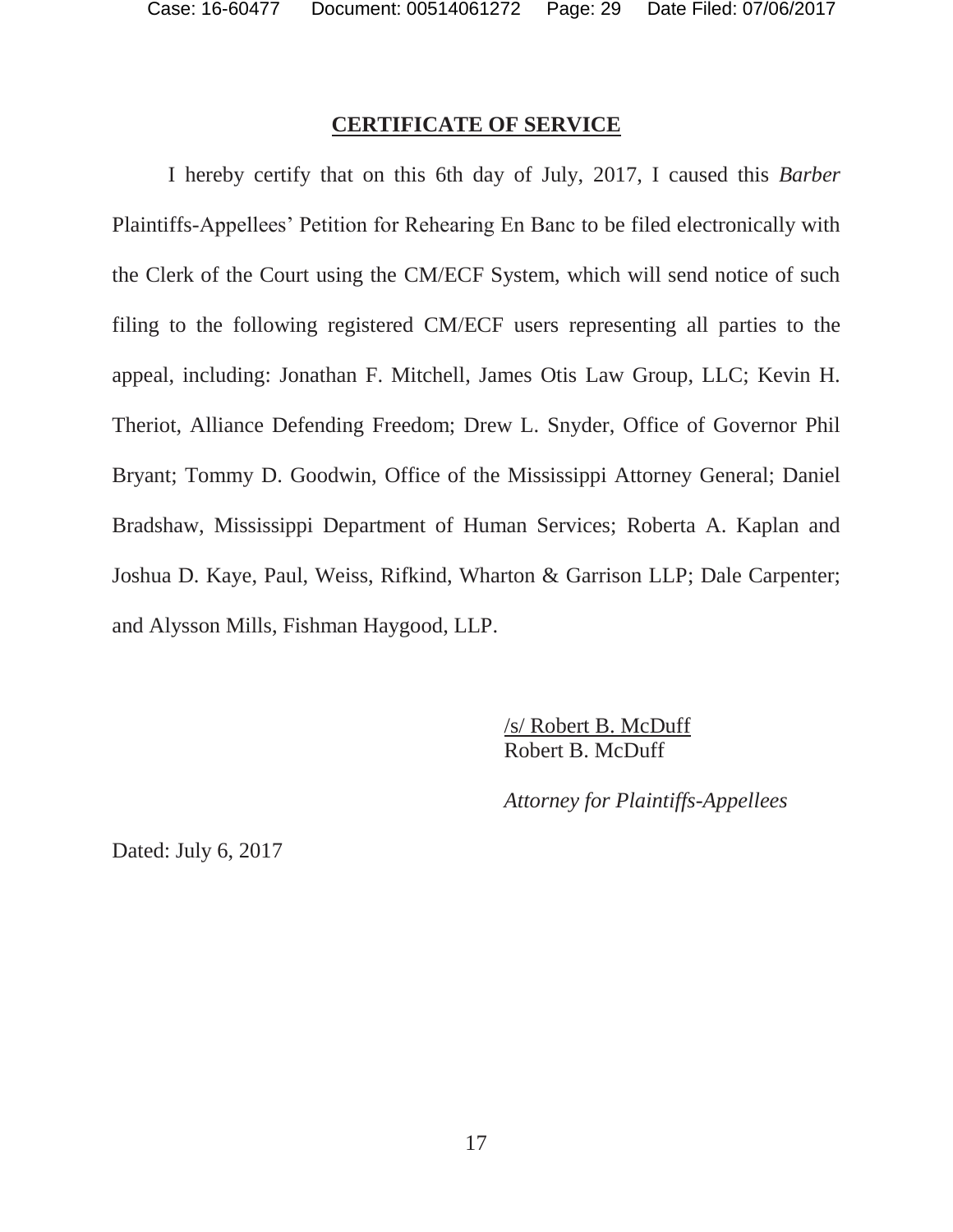#### **CERTIFICATE OF COMPLIANCE WITH RULE 32(a)**

Certificate of Compliance with Type-Volume Limitation, Typeface Requirements, and Type Style Requirements

1. This brief complies with the type-volume limitation of FED. R. APP. P.  $32(a)(7)(B)$  because:

[x] this brief contains 3,725 words, excluding the parts of the brief exempted by FED. R. APP. P.  $32(a)(7)(B)(iii)$ , or

[ ] this brief uses a monospaced typeface and contains [state the number of] lines of text, excluding the parts of the brief exempted by FED. R. APP. P.  $32(a)(7)(B)(iii)$ .

2. This brief complies with the typeface requirements of FED. R. APP. P. 32(a)(5) and the type style requirements of FED. R. APP. P. 32(a)(6) because:

[x] this brief has been prepared in a proportionally spaced typeface using Microsoft Word, version 2013 in 14 point size and Times New Roman font, or

[ ] this brief has been prepared in a monospaced typeface using [state name] and version of word processing program] with [state number of characters per inch and name of type style].

> /s/ Robert B. McDuff Robert B. McDuff

*Attorney for Plaintiffs-Appellees* 

Dated: July 6, 2017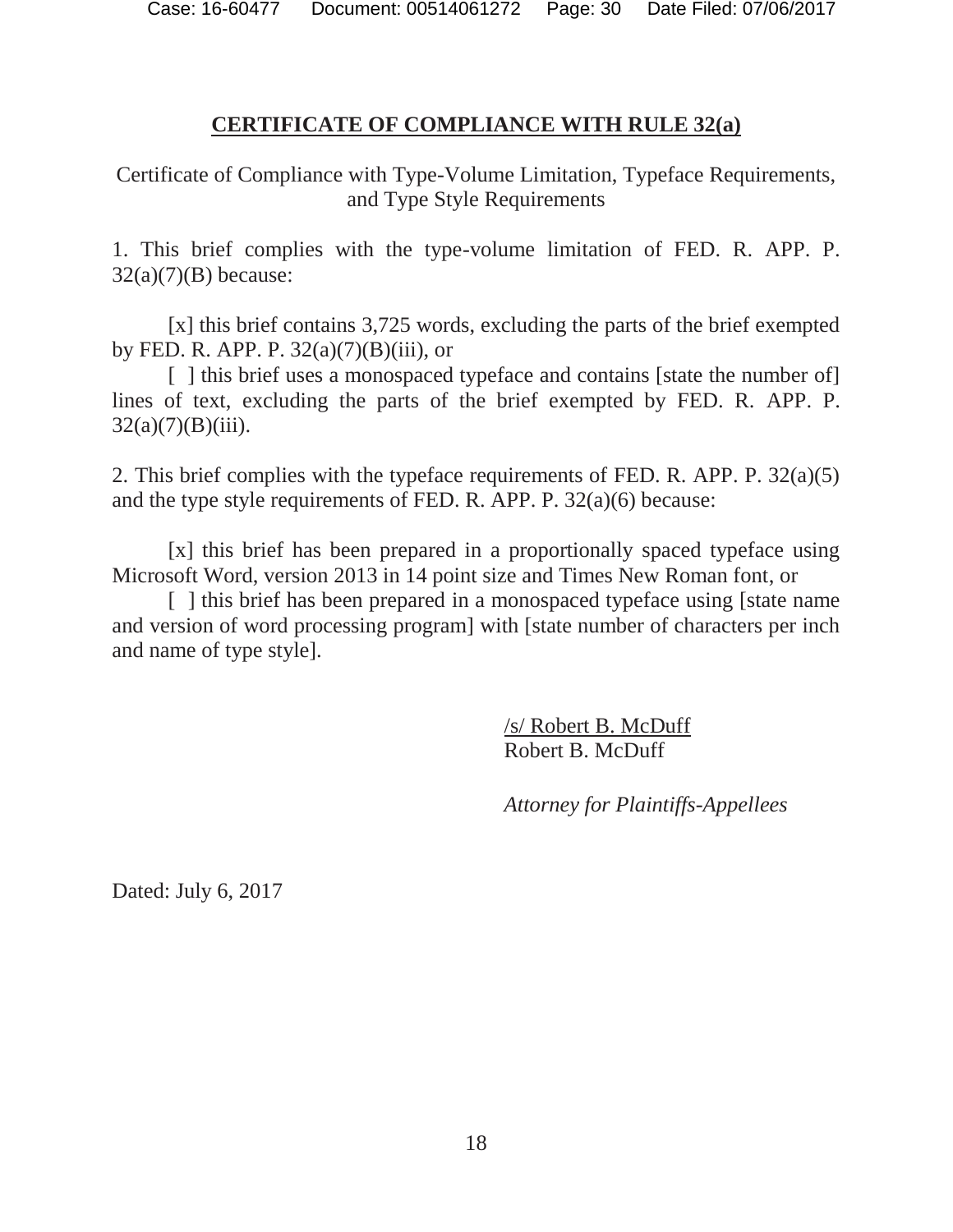# **APPENDIX: PANEL OPINION**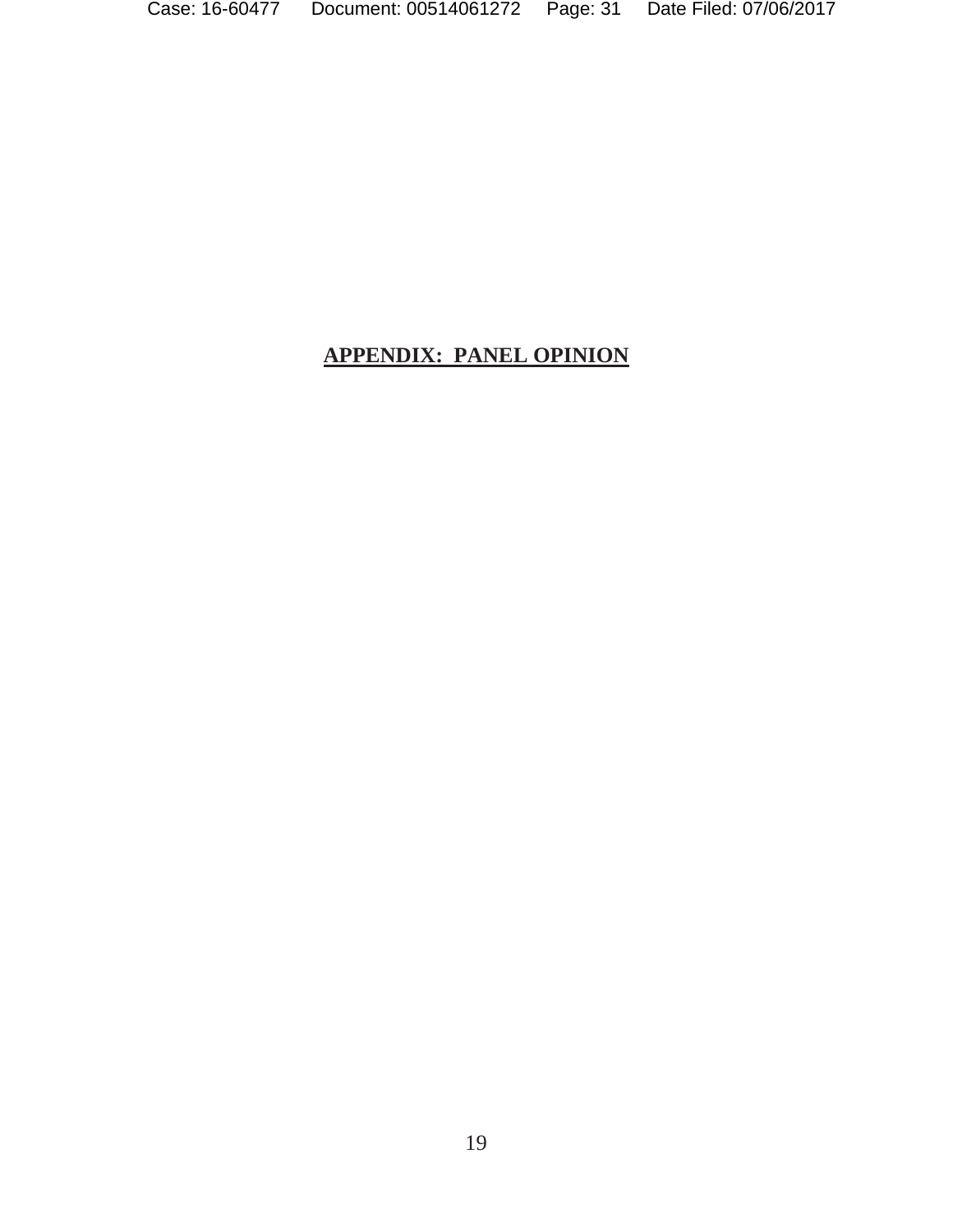# **IN THE UNITED STATES COURT OF APPEALS FOR THE FIFTH CIRCUIT**

No. 16-60477

United States Court of Appeals Fifth Circuit **FILED**

June 22, 2017

Lyle W. Cayce Clerk

RIMS BARBER; CAROL BURNETT; JOAN BAILEY; KATHERINE ELIZABETH DAY; ANTHONY LAINE BOYETTE; DON FORTENBERRY; SUSAN GLISSON; DERRICK JOHNSON; DOROTHY C. TRIPLETT; RENICK TAYLOR; BRANDILYNE MANGUM-DEAR; SUSAN MANGUM; JOSHUA GENERATION METROPOLITAN COMMUNITY CHURCH,

Plaintiffs–Appellees,

versus

GOVERNOR PHIL BRYANT, State of Mississippi; JOHN DAVIS,

Executive Director of the Mississippi Department of Human Services,

Defendants–Appellants.

\* \* \* \* \* \* \* \* \*

No. 16-60478

CAMPAIGN FOR SOUTHERN EQUALITY; THE REVEREND DOCTOR SUSAN HROSTOWSKI,

Plaintiffs–Appellees,

versus

PHIL BRYANT,

 in His Official Capacity as Governor of the State of Mississippi; JOHN DAVIS, in His Official Capacity as

Executive Director of the Mississippi Department of Human Services,

Defendants–Appellants.

Appeals from the United States District Court for the Southern District of Mississippi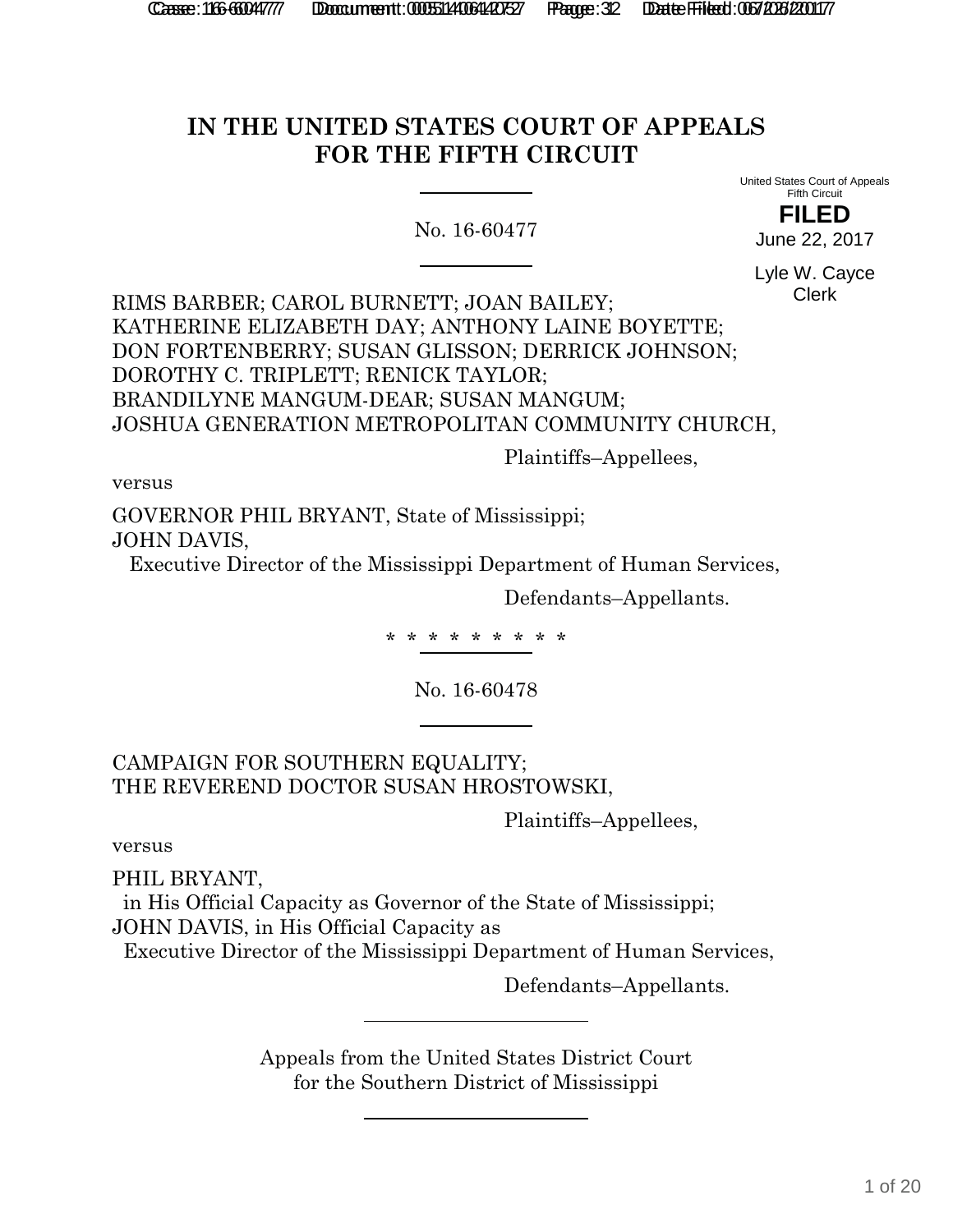Before SMITH, ELROD, and HAYNES, Circuit Judges. JERRY E. SMITH, Circuit Judge:

The Governor of Mississippi and the Executive Director of the Mississippi Department of Human Services appeal a preliminary injunction. Because the plaintiffs do not have standing, we reverse the injunction and render a judgment of dismissal.

# I.

#### A.

The plaintiffs challenge the constitutionality of a Mississippi statute, HB 1523, under the Establishment Clause and the Equal Protection Clause of the Fourteenth Amendment. HB 1523 provides that "[t]he state government shall not take any discriminatory action"1 against persons who act in accordance with certain beliefs in an enumerated set of circumstances. Section 2 of HB 1523 identifies three "religious beliefs or moral convictions":

(a) Marriage is or should be recognized as the union of one man and one woman; (b) [s]exual relations are properly reserved to such a marriage; and (c) [m]ale (man) or female (woman) refer[s] to an individual's immutable biological sex as objectively determined by anatomy and genetics at time of birth.

2016 Miss. Law HB 1523 § 2. Those who act in accordance with those beliefs are protected from discriminatory action by the state in the form of adverse tax, benefit, and employment decisions, the imposition of fines, and the denial of occupational licenses. HB 1523 § 4. The statute creates a private right of action for individuals to address any violations of HB 1523 by state officials and permits its use as a defense in private suits over conduct covered by the statute. HB 1523 § 5.

2

 $^{1}$  *E.g.*, HB 1523 § 3(1).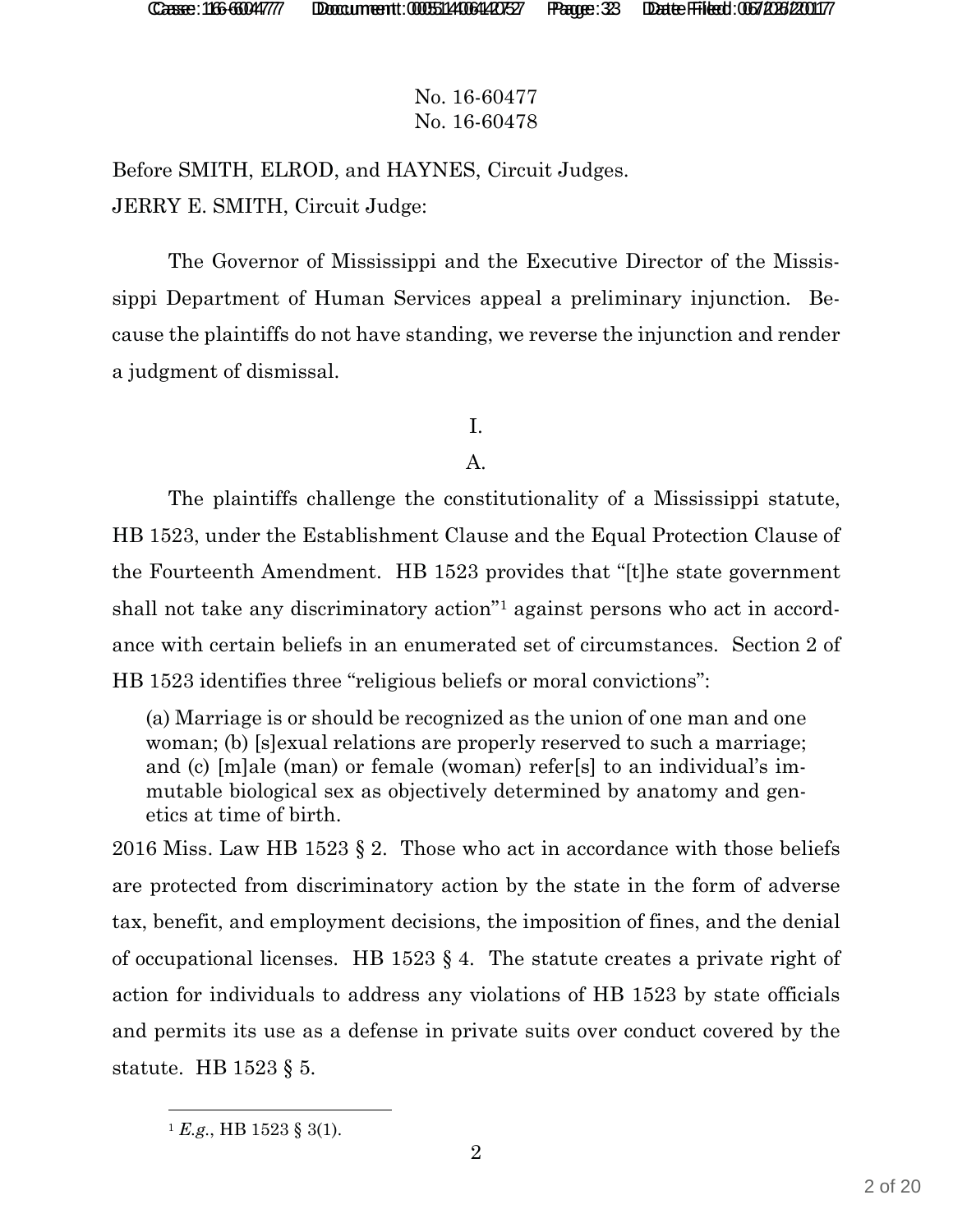Section 3 defines the set of circumstances in which adverse state action is restricted. Religious organizations are protected when they make decisions regarding employment, housing, the placement of children in foster or adoptive homes, or the solemnization of a marriage based on a belief listed in Section 2. HB 1523 § 3(1)–(2). Parents are protected if they decide to raise their foster or adoptive children in accordance with a belief listed in Section 2. HB 1523 § 3(3). Doctors and mental health counselors cannot be compelled to provide services in contravention of a sincerely held Section 2 belief, provided it does not interfere with "visitation, recognition of a designated representative for health care decision-making, or emergency medical treatment necessary to cure an illness or injury as required by law." HB 1523 § 3(4). Businesses that offer wedding-related services are protected if they decline to provide them on the basis of a Section 2 belief. HB  $1523 \text{ } \frac{1}{5} \cdot 3(5)$ .

Section 3 also protects any entity that establishes sex-specific standards for facilities such as locker rooms or restrooms. HB 1523  $\S 3(6)$ . The state cannot take adverse employment action against a state employee for Section 2-related speech as long as his "speech or expressive conduct is consistent with the time, place, manner and frequency of any other expression of a religious, political, or moral belief or conviction allowed . . . ." HB 1523 § 3(7). Finally, county clerks and state judges cannot be compelled to license or celebrate marriages that are inconsistent with a sincerely held Section 2 belief, provided that the official gives prior notice and "any legally valid marriage is not impeded or delayed as a result of any recusal." HB 1523 § 3(8).

#### B.

The plaintiffs are residents of Mississippi and two organizations who do not share the Section 2 beliefs. The district court discussed the individual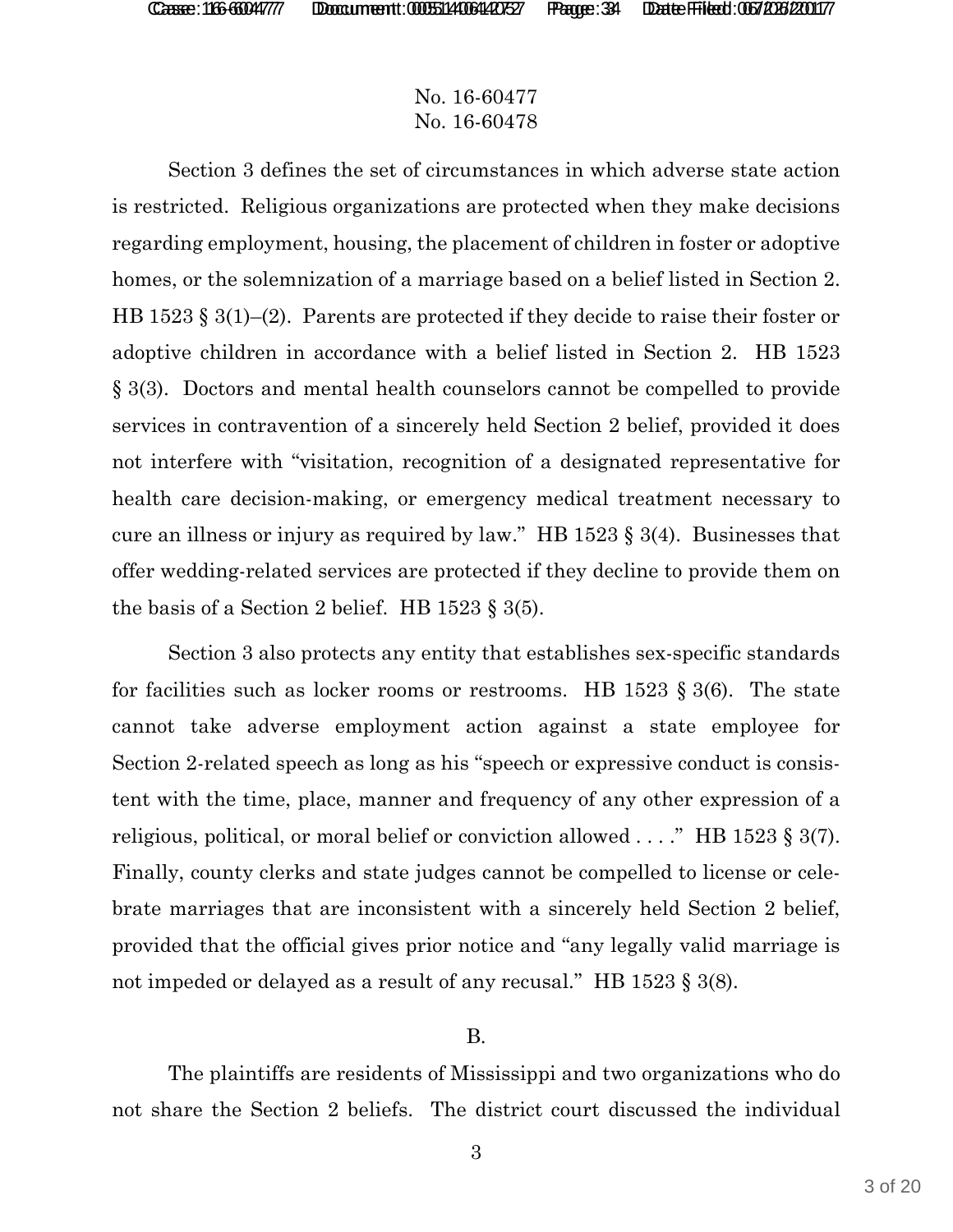l

## No. 16-60477 No. 16-60478

plaintiffs in three categories: (1) religious leaders who do not agree with the Section 2 beliefs, (2) gay and transgender persons who may be negatively affected by HB 1523, and (3) other persons associated with the Section 3 circumstances who do not share the Section 2 beliefs. The organizational plaintiffs are Joshua Generation Metropolitan Community Church, a religious organization that objects to the Section 2 beliefs, and the Campaign for Southern Equality ("CSE"), whose brief describes it as "a non-profit organization that works across the South to promote the full humanity and equality of lesbian, gay, bisexual, and transgender people in American life" (internal quotation marks omitted).

The plaintiffs filed two suits, later consolidated, against state officials who would have a role in the implementation of HB 1523. Plaintiffs assert they are injured by the "clear message" sent by HB 1523 that the "state government disapproves of and is hostile to same-sex couples, to unmarried people who engage in sexual relations, and to transgender people." They maintain that that message violates the Establishment Clause because it endorses specific religious beliefs and that it violates the Equal Protection Clause of the Fourteenth Amendment<sup>2</sup> because it provides different protections for Mississippians based on those beliefs.

The district court issued a preliminary injunction against the implementation of HB 1523. The state defendants appeal.

#### II.

Article III limits federal courts to deciding only actual "Cases" or "Controversies." U.S. CONST. art. III, § 2. "As an incident to the elaboration of" the

 $2$  The plaintiffs in No. 16-60478–CSE and Susan Hrostowski–do not bring an equalprotection challenge.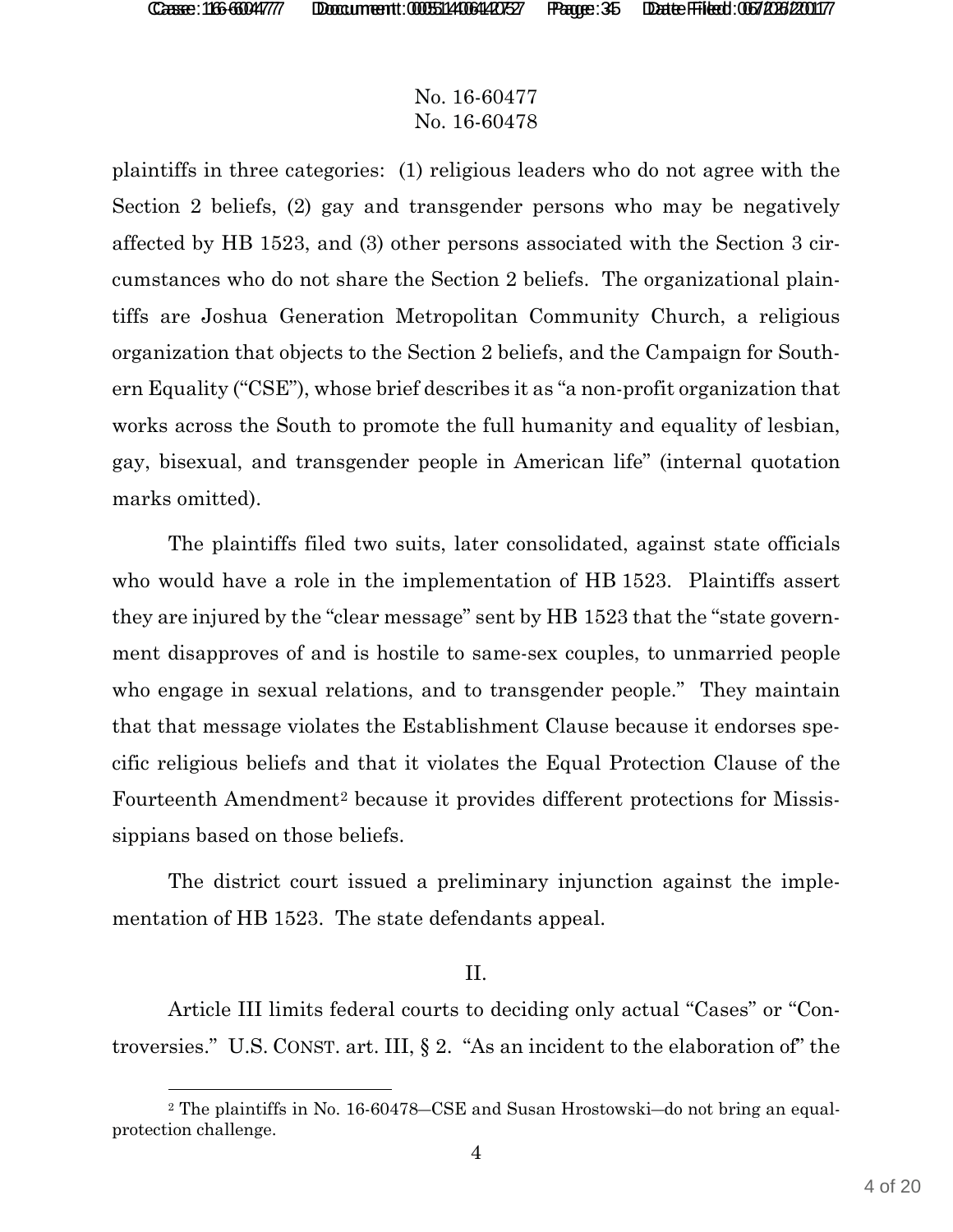### No. 16-60477 No. 16-60478

case-or-controversy requirement, "[we have] always required that a litigant have 'standing' to challenge the action sought to be adjudicated in the lawsuit." *Valley Forge Christian Coll. v. Ams. United for Separation of Church & State, Inc.*, 454 U.S. 464, 471 (1982). The Judicial Branch may not "accept for adjudication claims of constitutional violation . . . where the claimant has not suffered cognizable injury." *Id.* at 474.

"[T]he irreducible constitutional minimum of standing contains three elements." *Lujan v. Defenders of Wildlife*, 504 U.S. 555, 560 (1992). "First, the plaintiff must have suffered an injury in fact—an invasion of a legally protected interest which is (a) concrete and particularized, and (b) actual or imminent, not conjectural or hypothetical[.]" *Id.* (internal quotation marks and citations omitted). "Second, there must be a causal connection between the injury and the conduct complained of—the injury has to be fairly . . . trace[able] to the challenged action of the defendant, and not . . . th[e] result [of] the independent action of some third party not before the court." *Id.* (internal quotation marks and citations omitted). "Third, it must be likely, as opposed to merely speculative, that the injury will be redressed by a favorable decision." *Id.* at 561 (internal quotation marks and citation omitted).

Plaintiffs always have the burden to establish standing. *Id*. "Since they are not mere pleading requirements but rather an indispensable part of the plaintiff's case, each element must be supported . . . with the manner and degree of evidence required at the successive stages of litigation." *Id.* Because a preliminary injunction "may only be awarded upon a clear showing that the plaintiff is entitled to such relief," the plaintiffs must make a "clear showing" that they have standing to maintain the preliminary injunction.3 None of these

<sup>3</sup> *See Winter v. Nat. Res. Def. Council, Inc.*, 555 U.S. 7, 22 (2008); *Townley v. Miller*,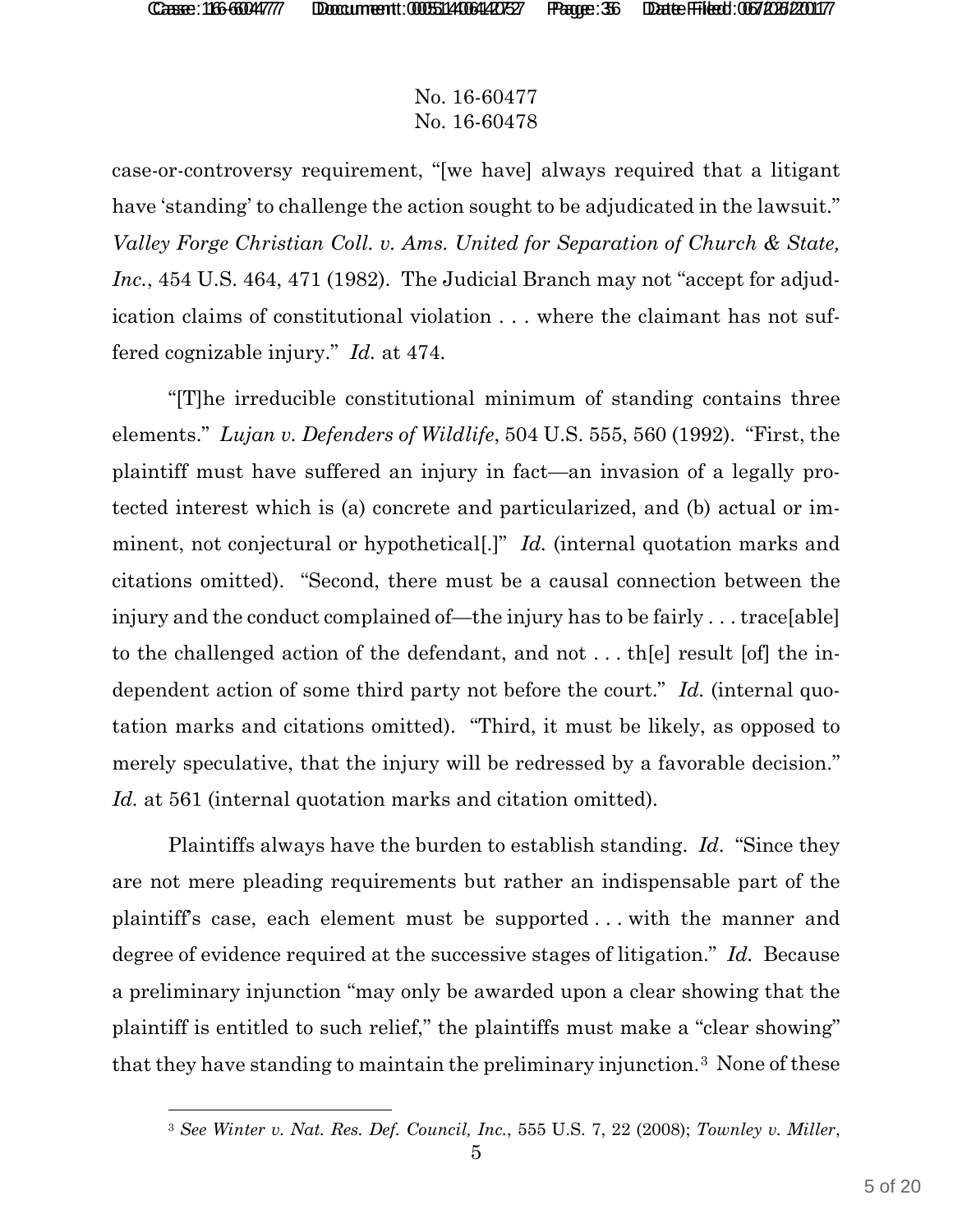$\overline{a}$ 

### No. 16-60477 No. 16-60478

plaintiffs has clearly shown an injury-in-fact, so none has standing. It follows that "[w]e do not-indeed, we may not-reach the merits of the parties' [constitutional] arguments." *Hotze v. Burwell*, 784 F.3d 984, 991 (5th Cir. 2015).

#### III.

#### A.

The Establishment Clause is no exception to the requirement of standing. *Valley Forge*, 454 U.S. at 484. "It is not enough simply to argue that there has been some violation of the Establishment Clause; [the plaintiffs] must allege a personal violation of rights." *Croft v. Governor of Tex.*, 562 F.3d 735, 745 (5th Cir. 2009). The plaintiffs claim they have suffered a stigmatic injury from the statute's endorsement of the Section 2 beliefs. That stigma can be a cognizable Establishment Clause injury, but even such stigmatic injury must be concrete and particularized. *See, e.g.*, *Murray v. City of Austin,* 947 F.2d 147, 151 (5th Cir. 1991).

 "[T]he concept of injury for standing purposes is particularly elusive in Establishment Clause cases," but we are not without guidance. *Id.* (quoting *Saladin v. City of Milledgeville*, 812 F.2d 687, 691 (11th Cir. 1987)). In cases involving religious displays and exercises, we have required an encounter with the offending item or action to confer standing. *See id.*; *Doe v. Tangipahoa Par. Sch. Bd.*, 494 F.3d 494, 497 (5th Cir. 2007) (en banc) (addressing religious invocations). But these religious display and exercise cases represent the outer limits of where we can find these otherwise elusive Establishment Clause injuries.4 Where a statute or government policy is at issue, the policy must

<sup>722</sup> F.3d 1128, 1133 (9th Cir. 2013) ("At the preliminary injunction stage, plaintiffs must make a clear showing of each element of standing.").

<sup>4</sup> *See Chaplaincy of Full Gospel Churches v. U.S. Navy (In re Navy Chaplaincy)*,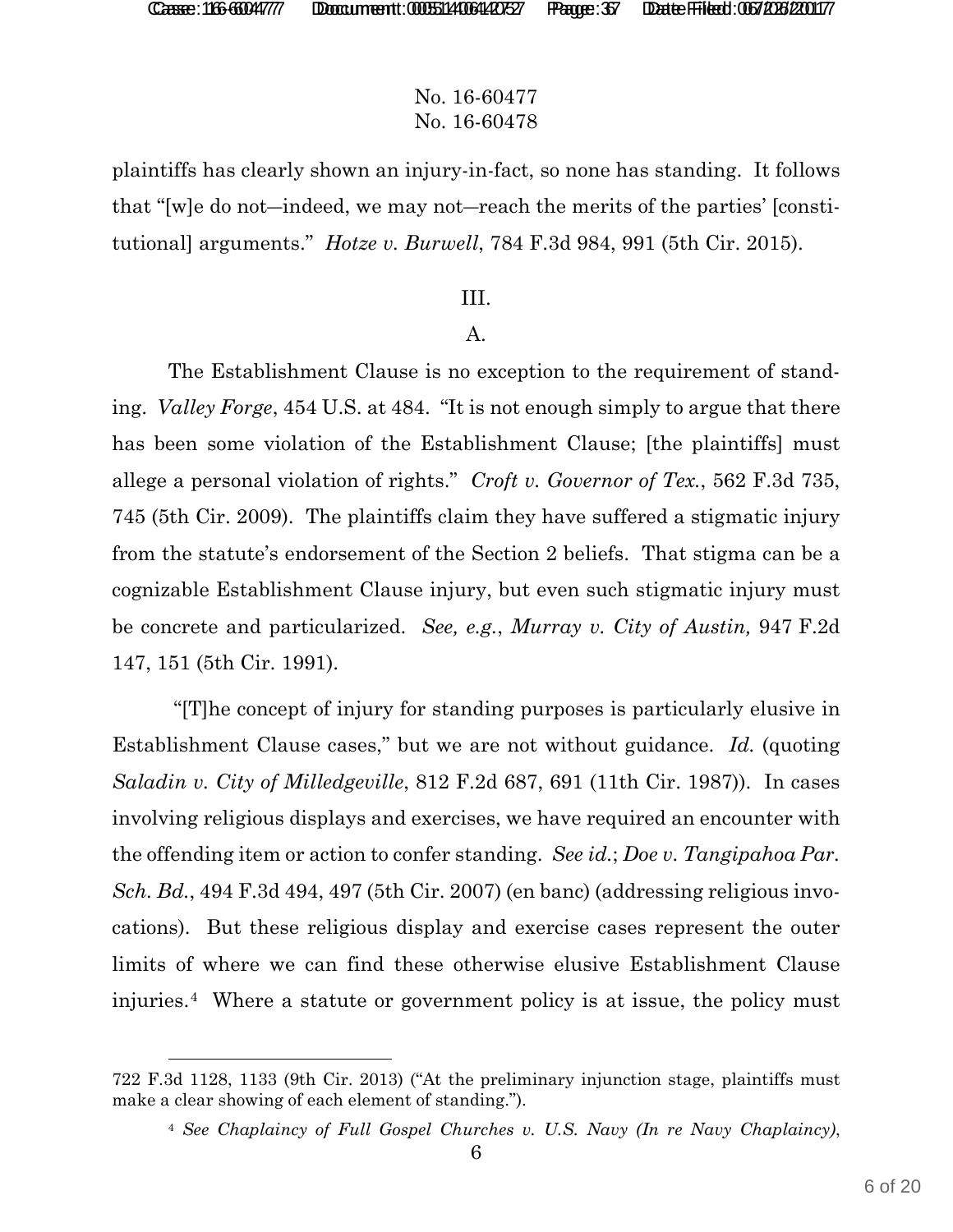## No. 16-60477 No. 16-60478

have some concrete applicability to the plaintiff. *See Littlefield v. Forney Indep. Sch. Dist.*, 268 F.3d 275, 294 n.31 (5th Cir. 2001). Taxpayers have standing for the limited purpose of challenging a direct spending program that implicates the restrictions of the Establishment Clause. *Flast v. Cohen*, 392 U.S. 83, 102–03 (1968).

The plaintiffs analogize their purported stigmatic injury to the injuries in the religious-display and religious-exercise cases. Here, however, there is not a similar item or event to "encounter." That does not excuse the plaintiffs from showing an injury in fact that is *both* "concrete *and* particularized."5 To determine whether they have made such a showing, we must examine their alleged injury in light of our caselaw. Because the challengers have failed to provide sufficient evidence of an injury-in-fact from HB 1523 under any of the aforementioned categories, they have not made a clear showing of standing.

#### B.

A plaintiff has standing to challenge a religious display where his stigmatic injury results from a "personal[ ] confront[ation]" with the display. *See Murray*, 947 F.2d at 150–51. For comparison, the caselaw offers some examples of such a confrontation. There is standing where a plaintiff personally encounters a religious symbol on his public utility bill. *Id.* at 150. Personally

<sup>534</sup> F.3d 756, 764–65 (D.C. Cir. 2008) ("When plaintiffs are not themselves affected by a government action except through their abstract offense at the message allegedly conveyed by that action, they have not shown injury-in-fact to bring an Establishment Clause claim, at least outside the distinct context of the religious display and prayer cases." (emphasis omitted)).

<sup>5</sup> *See Spokeo, Inc. v. Robins*, 136 S. Ct. 1540, 1548 (2016). The religious-display and religious-exercise cases are also an imperfect analogy because HB 1523 covers those who hold a Section 2 belief on either a religious or a secular basis, and beliefs are not defined in reference to any particular religious denomination. HB 1523 § 2 ("The sincerely held religious beliefs or moral conviction protected by this act are . . . .").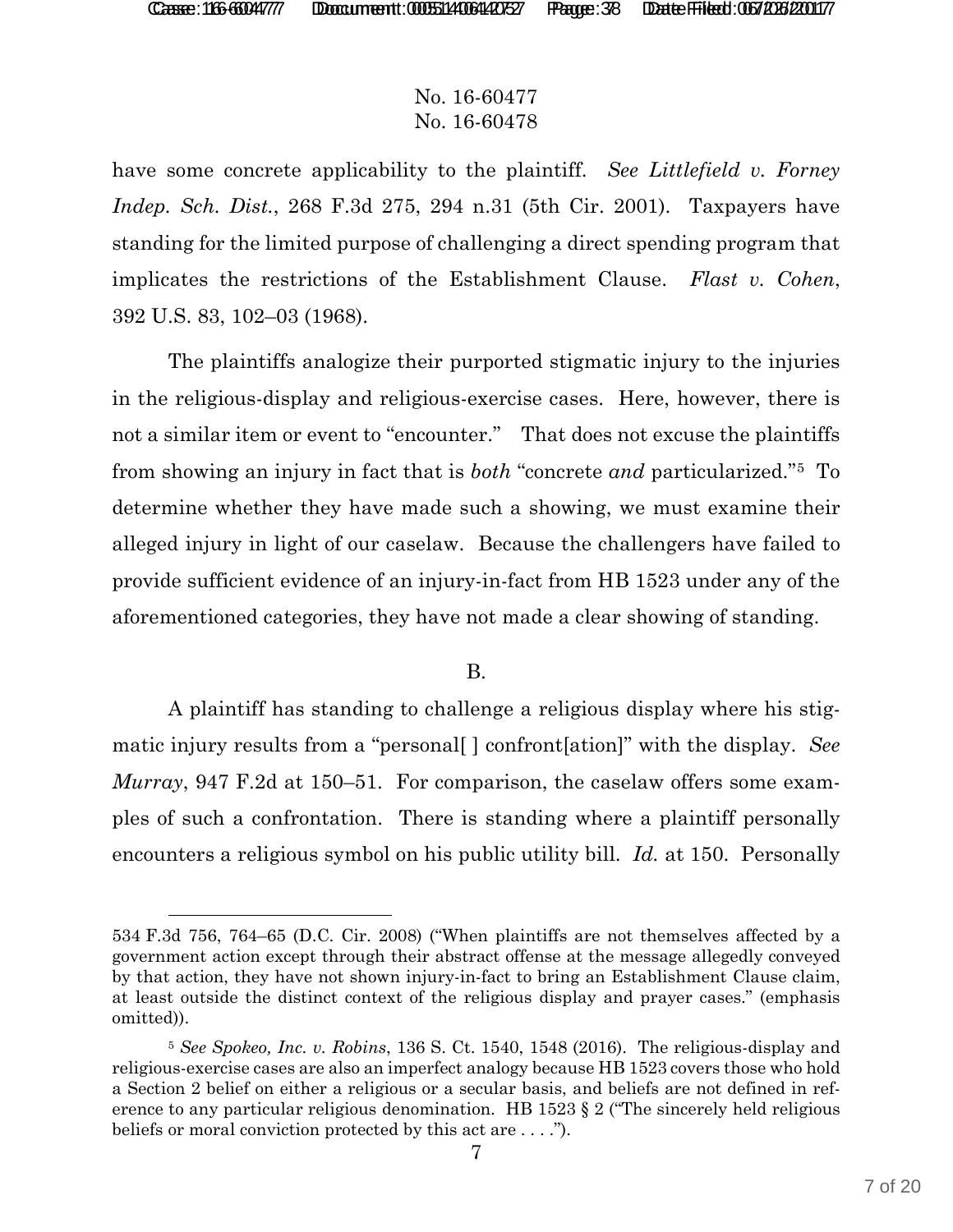# No. 16-60477 No. 16-60478

encountering a religious message on the currency a plaintiff regularly handles is also sufficient.6 But once that display is removed from view, standing dissipates because there is no longer an injury. *See Staley v. Harris Cty.*, 485 F.3d 305, 309 (5th Cir. 2007) (en banc). The personal confrontation must also occur in the course of a plaintiff's regular activities; it cannot be manufactured for the purpose of litigation. *ACLU-NJ v. Twp. of Wall*, 246 F.3d 258, 266 (3d Cir. 2001).

The plaintiffs maintain that the stigmatic injury caused by Section 2 is analogous to the injury-in-fact in the religious-display cases. But they make no clear showing of a personal confrontation with Section 2: The beliefs listed in that section exist only in the statute itself.

Just as an individual cannot "personally confront" a warehoused monument, he cannot confront statutory text. *See Staley*, 485 F.3d at 309. Allowing standing on that basis would be indistinguishable from allowing standing based on a "generalized interest of all citizens in" the government's complying with the Establishment Clause without an injury-in-fact. *See Valley Forge*, 454 U.S. at 483. That, we know, "cannot alone satisfy the requirements of Art. III without draining those requirements of meaning." *Id.* The religiousdisplay cases do not provide a basis for standing to challenge the endorsement of beliefs that exist only in the text of a statute.7

<sup>6</sup> *Newdow v. Lefevre*, 598 F.3d 638, 642–43 (9th Cir. 2010) (finding standing for the plaintiff to challenge the placement of the national motto "In God We Trust" on the currency).

<sup>&</sup>lt;sup>7</sup> "To be sure, we recognize that plaintiffs' creative analogy to the religious display and prayer cases has some surface logic. But the implications of plaintiffs' theory for standing doctrine are quite radical: Plaintiffs seek to use the religious display and prayer cases to wedge open the courthouse doors to a wide range of plaintiffs alleging Establishment Clause violations who were previously barred by bedrock standing requirements—requirements that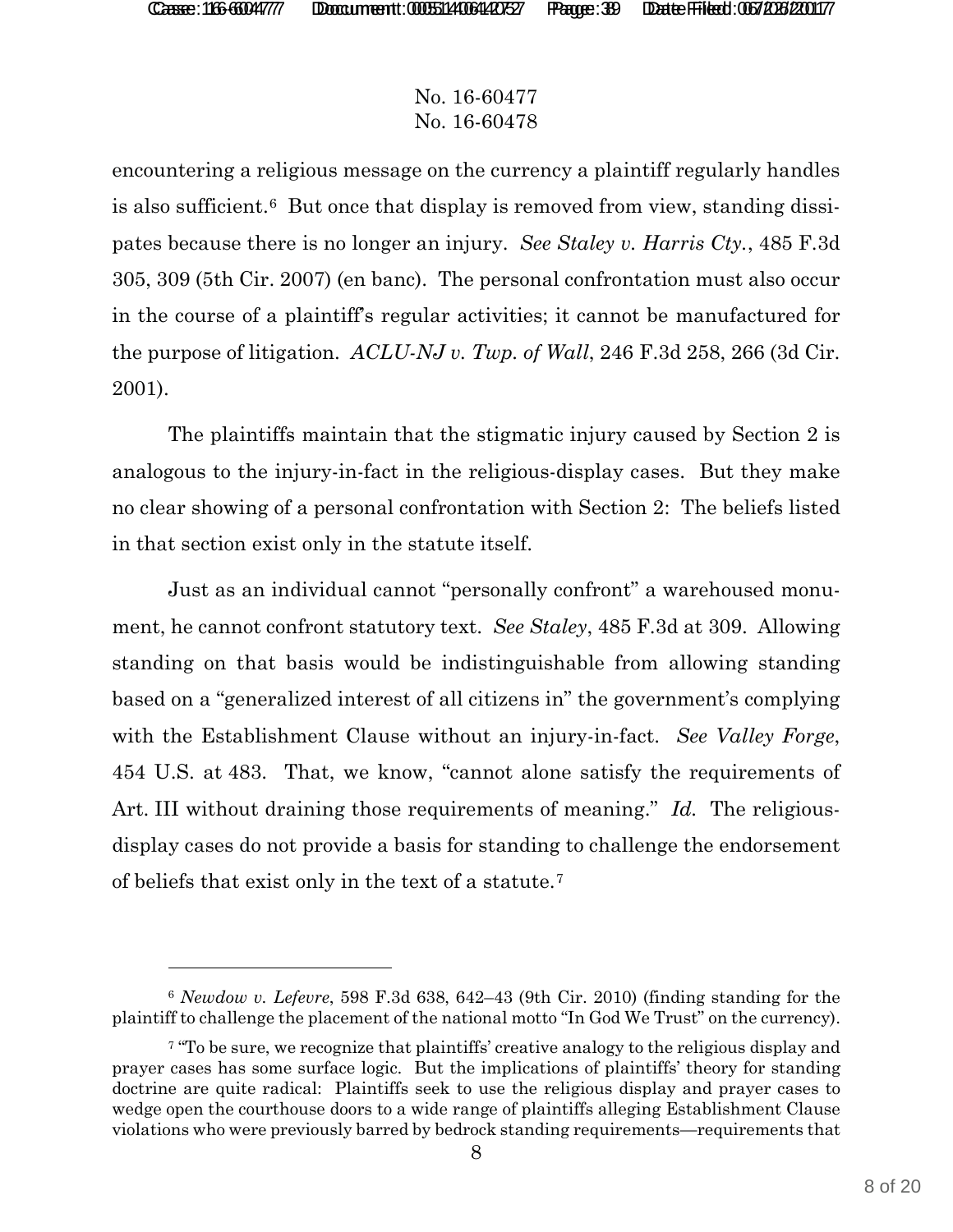-

## No. 16-60477 No. 16-60478

C.

For standing, the religious-exercise cases require the same type of personal confrontation. "Standing to challenge invocations as violating the Establishment Clause" cannot be based "solely on injury arising from mere abstract knowledge that invocations were said." *Tangipahoa Par.*, 494 F.3d at 497. There must be "proof in the record that [the plaintiffs] were exposed to, and may thus claim to have been injured by, invocations given at" the relevant event. *Id.*

At oral argument, the plaintiffs asserted that *Santa Fe Independent School District v. Doe*, 530 U.S. 290 (2000), a religious-exercise case, was the strongest authority supporting their claim that a stigmatic injury is sufficient for Establishment Clause standing.8 In *Santa Fe*, *id.* at 309–10, 314, the Court used broad language to describe the injury non-adherents may suffer from witnessing a prayer at a school football game and the ability of the plaintiffs to bring a facial challenge to that policy. But *Santa Fe* does not address the standing of the instant plaintiffs, and its broad language does not eliminate the injury-in-fact requirement. In fact, we are bound by *Tangipahoa Parish*, 494 F.3d at 497, to require proof of a personal confrontation with the religious exercise. Neither the religious-exercise cases generally, nor *Santa Fe* specifically, provides support for these plaintiffs' standing.

#### D.

Alternatively, the plaintiffs could establish injury-in-fact by clearly

are essential to preserving the separation of powers and limited judicial role mandated by the Constitution." *In re Navy Chaplaincy*, 534 F.3d at 765.

<sup>8</sup> At oral argument, the challengers also pointed to *Bowen v. Kendrick*, 487 U.S. 589, 600–01 (1988). But the only discussion of standing there is in regard to *Flast* taxpayer standing; here, the brief cites only the section of *Kendrick* on facial challenges. *Id.* at 600–01, 618.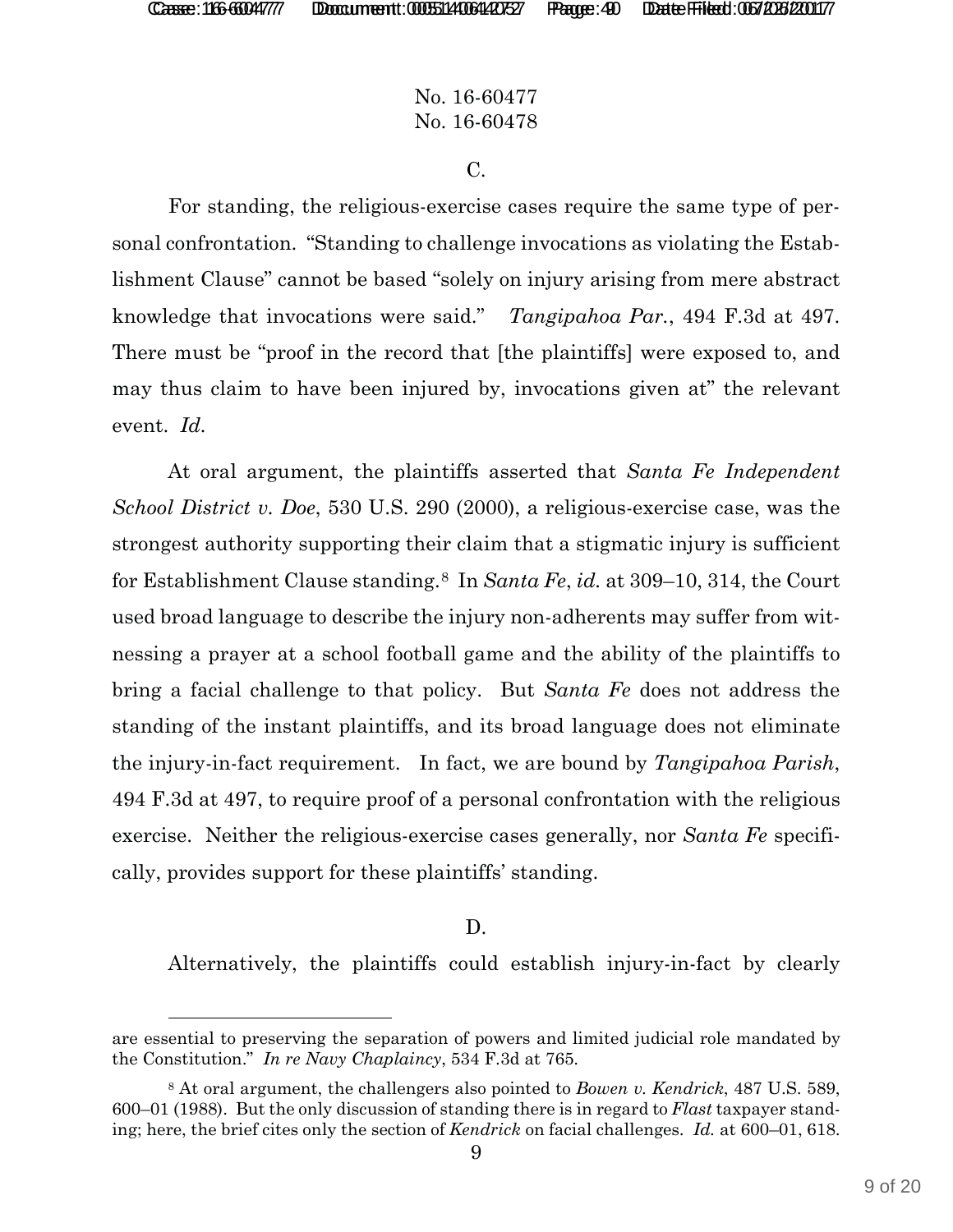showing they are injured by a legal effect of HB 1523. *See Littlefield*, 268 F.3d at 294 n.31. Instead, they rely solely on Section 2's alleged endorsement of specific beliefs. Standing is not available to just any resident of a jurisdiction to challenge a government message without a corresponding action about a particular belief outside the context of a religious display or exercise. *See In re Navy Chaplaincy*, 534 F.3d at 765.

In *Littlefield*, the plaintiffs challenged a public school district's uniform policy on, *inter alia*, Establishment Clause grounds. They contended that the policy's opt-out for those with religious objections to the dress code impermissibly "favor[ed] certain organized religions . . . ." *Littlefield*, 268 F.3d at 294 n.31. Their "direct exposure to the policy satisfie[d] the 'intangible injury' requirement to bring an Establishment Clause challenge." *Id.* Unlike the instant plaintiffs, the *Littlefield* plaintiffs were required to conform to the dress code unless they fit the criteria of the opt-out. But HB 1523 does nothing to compel the behavior of these plaintiffs; it only restricts the actions of state government officials.

The decisions in *Awad v. Zirax*, 670 F.3d 1111, 1120–24 (10th Cir. 2012), and *International Refugee Assistance Project v. Trump*, 857 F.3d 554, 583 (4th Cir. 2017), are similarly unavailing. The plaintiff in *Awad* had standing to challenge an amendment to the Oklahoma Constitution that forbade state courts from considering Sharia law. *Awad*, 670 F.3d at 1123–24. But he had alleged that the amendment would prevent the Oklahoma courts from probating his will. *Id.* at 1119. The plaintiff in *International Refugee* alleged that his wife, who had an approved visa application, was barred by an Executive Order from entering the United States, thus "prolong[ing] their separation." *Int'l Refugee*, 857 F.3d at 583. Those are the sort of concrete injuries-in-fact that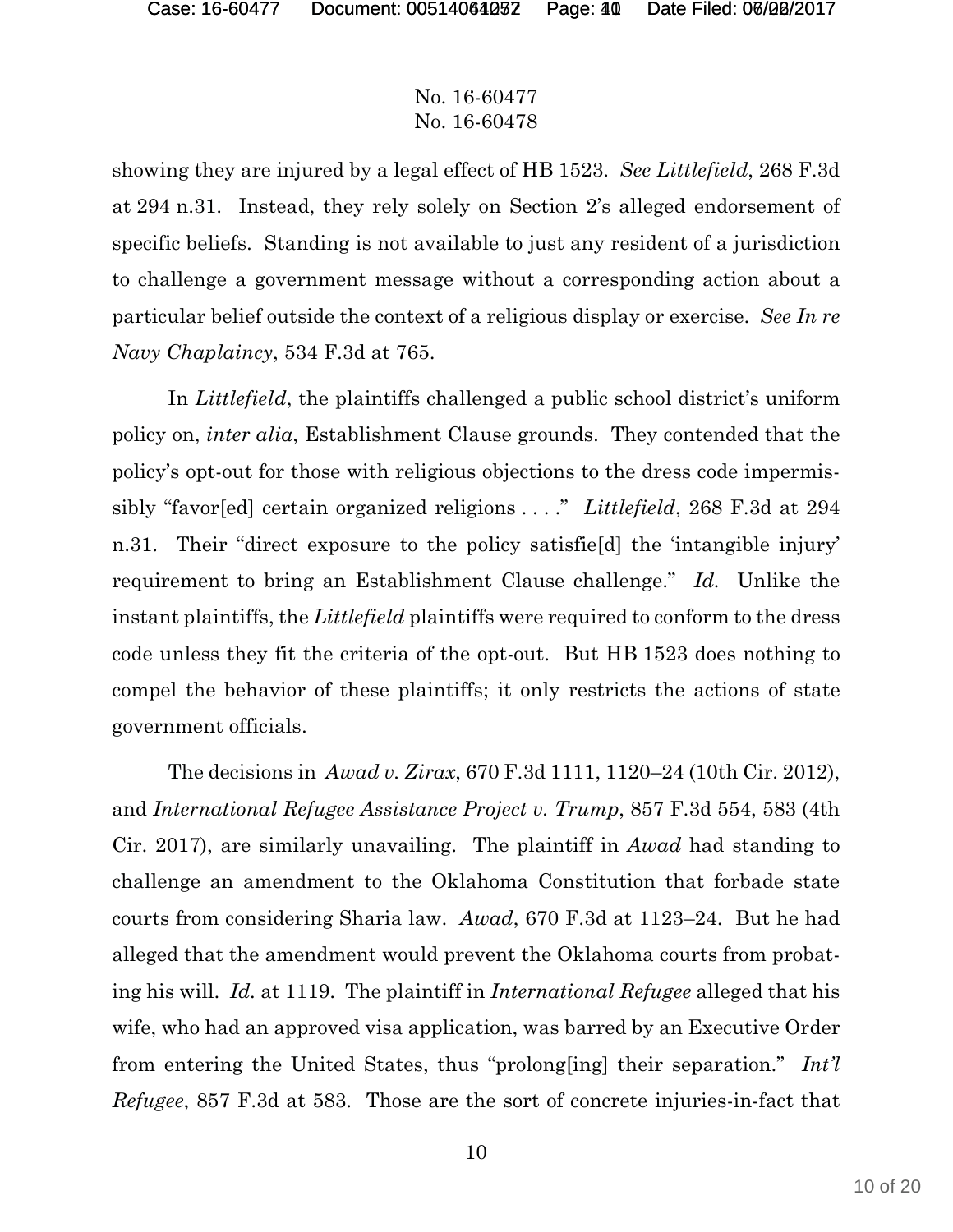### No. 16-60477 No. 16-60478

the plaintiffs have not alleged in this case.9

It is true that HB 1523 protects Section 2 beliefs by restricting the ability of state officials to take action against those who act in a Section 3 circumstance in accordance with those beliefs. But there is no evidence in the record of an injury-in-fact under this theory. The plaintiffs' affidavits only allege offense at the message Section 2 sends, and they confirmed at oral argument that they are relying on that purported stigmatic injury for standing. Because they have claimed no Establishment Clause injury from Section 3, we do not decide whether there could be standing on that basis. The plaintiffs have not clearly shown injury-in-fact.

#### E.

The CSE plaintiffs also claim to have *taxpayer* standing under *Flast*. "[T]o establish taxpayer standing to challenge the constitutionality of a state statute on the basis of the Establishment Clause, a party must show that 'tax revenues are expended on the disputed practice.'"10 A plaintiff must make "the showing of a direct expenditure of income tax revenues on the allegedly unconstitutional program."11 *Flast* only permitted taxpayer standing to challenge programs enacted under the Taxing and Spending Clause that involved more

<sup>&</sup>lt;sup>9</sup> The Ninth Circuit found standing for a group of Catholic San Francisco residents to challenge a non-binding resolution by the Board of Supervisors condemning their beliefs regarding adoption. *See Catholic League for Religious & Civil Rights v. City & Cty. of S.F.*, 624 F.3d 1043, 1052–53 (9th Cir. 2010) (en banc). But that case is distinguishable on its own terms as a "direct attack and disparagement of their religion" "[u]nlike" other standing cases in which the religious effects were ancillary. *Id.* at 1050 n.26. Because HB 1523 is not a specific condemnation of an identified religion challenged by its adherents, the standing analysis in *Catholic League* is inapposite.

<sup>10</sup> *Henderson v. Stalder*, 287 F.3d 374, 380–81 (5th Cir. 2002) (quoting *Doe v. Duncanville Indep. Sch. Dist.*, 70 F.3d 402, 408 (5th Cir. 1995)).

<sup>11</sup> *Id.* at 381 n.7 (citing *Flast*, 392 U.S. at 88).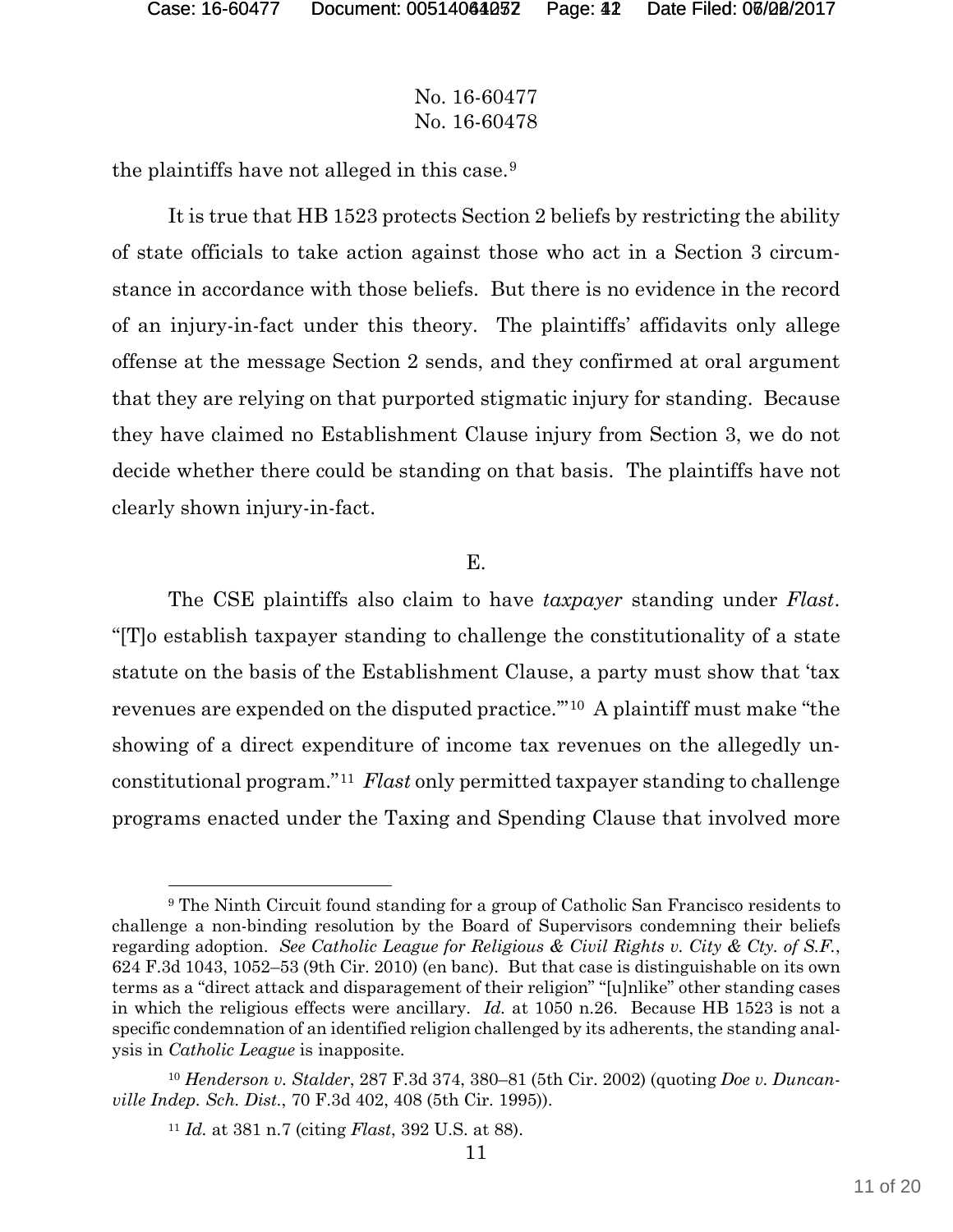than "an incidental expenditure of tax funds in the administration of an essentially regulatory statute." *See Flast*, 392 U.S. at 102. The Court considered that test consistent with its test for state taxpayer standing on federal questions.12 The applicability of *Flast* to state taxpayers' federal constitutional claims was affirmed in *Arizona Christian School Tuition Organization v. Winn*, 563 U.S. 125, 138 (2011).13

HB 1523 does not fall within *Flast*'s "'narrow exception' to 'the general rule against taxpayer standing.'"14 The only spending HB 1523 authorizes is compensatory damages and attorneys' fees against state officials who engage in prohibited discriminatory conduct. Those hypothetical expenditures that may arise from lawsuits against state officials are "incidental" to the overall statutory scheme. *See Flast*, 392 U.S. at 102. The expenditures do not resemble the kind of direct spending program that, if enacted by Congress, would be based on the taxing and spending power. The plaintiffs do not have taxpayer standing to challenge HB 1523.

#### IV.

#### A.

The Barber plaintiffs claim standing under the Equal Protection Clause. The three elements of Article III standing are the same under any clause of the Constitution, but the analysis "often turns on the nature and source of the

<sup>12</sup> *Flast*, 392 U.S. at 102 (citing *Doremus v. Bd. of Educ.*, 342 U.S. 429, 434–35 (1952)). In *Doremus*, 342 U.S. at 434–35, the Court held that there was no taxpayer standing under the Establishment Clause to challenge a state statute requiring daily readings from the Old Testament in public schools because it was "not a direct dollars-and-cents injury."

<sup>13</sup> The Court in *Arizona Christian*, 563 U.S. at 142–43, applied *Flast* in holding that a tax credit that benefited religious schools was not a state expenditure, so the taxpayers did not have standing to challenge it under the Establishment Clause.

<sup>14</sup> *Id.* at 138 (quoting *Kendrick*, 487 U.S. at 618).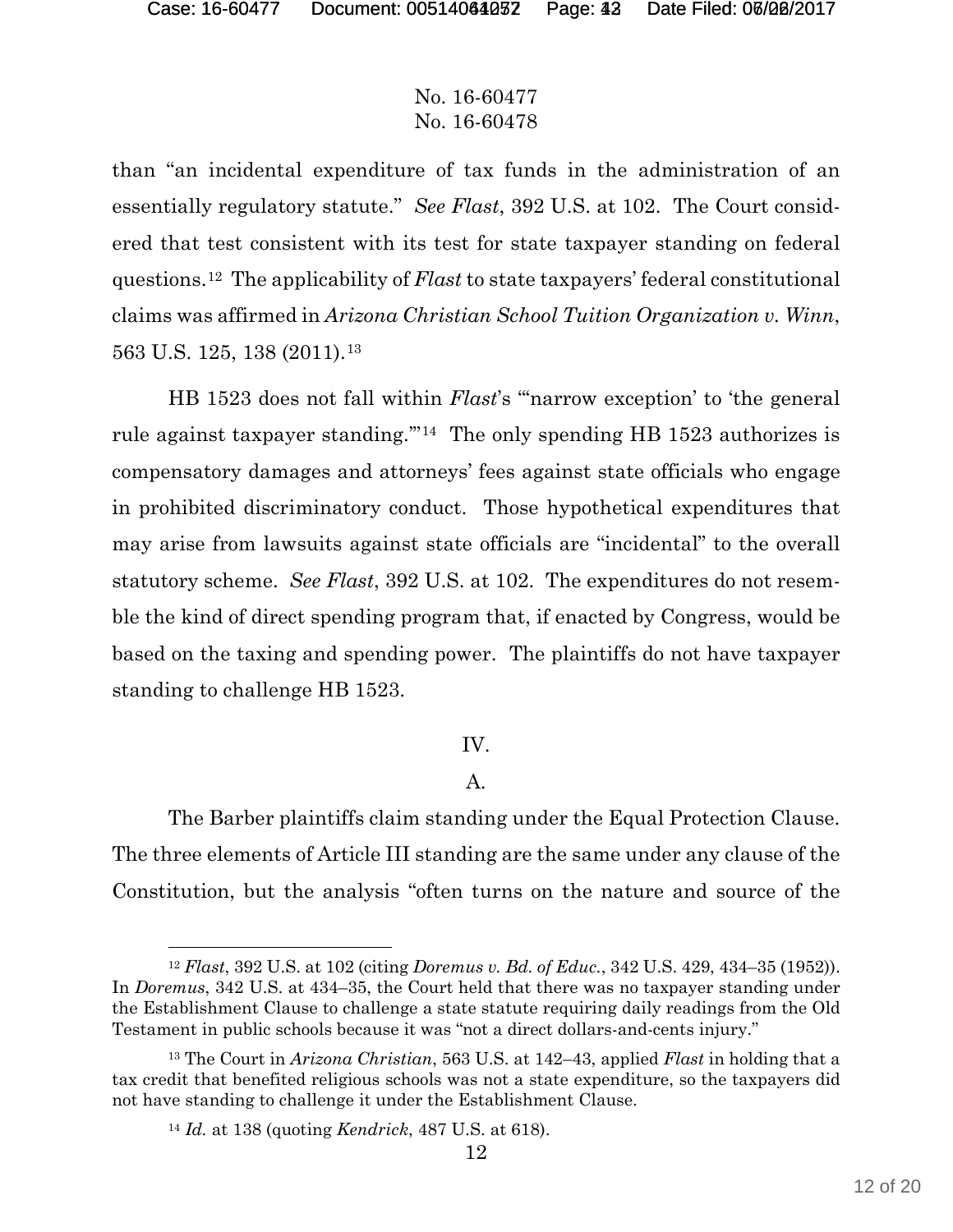claim asserted." *Moore v. Bryant*, 853 F.3d 245, 250 (5th Cir. 2017). The "Equal Protection and Establishment Clause cases call for different injury-infact analyses" because "the injuries protected against under the Clauses are different." *Id.* "[E]xposure to a discriminatory message, without a corresponding denial of equal treatment, is insufficient to plead injury in an equal protection case." *Id.*

*In Moore*, we rejected a claim that the inclusion of the Confederate battle flag on the Mississippi state flag conferred standing under the Equal Protection Clause, reasoning that the plaintiff had not alleged any unequal treatment. *Id.* at 248. "[W]hen plaintiffs ground their equal protection injuries in stigmatic harm, they only have standing if they also allege discriminatory treatment." *Id.* at 251 (citing *Allen v. Wright*, 468 U.S. 737, 755 (1984)). This allegation is required regardless of how "personally and deeply [the plaintiffs] feel[ ] the impact of" the state's message. *Id.* 15

 Future injuries can provide the basis for standing, but they "must be *certainly impending* to constitute injury in fact," and "'[a]llegations of *possible* future injury' are not sufficient." *Clapper v. Amnesty Int'l USA*, 133 S. Ct. 1138, 1147 (2013) (quoting another source). An injury that is based on a "speculative chain of possibilities" does not confer Article III standing. *Id.* at 1150; *see also Allen*, 468 U.S. at 756–59. Such allegations also must be contained in the record. *See, e.g.*, *Tangipahoa Par.*, 494 F.3d at 499.

The Barber plaintiffs claim that their stigmatic injury arises from the

l 15 The recent decision in *Sessions v. Morales-Santana*, No. 15-1191, 2017 U.S. LEXIS 3724 (U.S. June 12, 2017), does not alter this requirement. Morales-Santana raised an allegation of disparate treatment regarding the legal ability of his father "to pass citizenship to his son . . . ." *Id.* at \*3. Third-party standing enabled him to bring that claim on his father's behalf as a means of avoiding removal. *Id.* at \*15–16.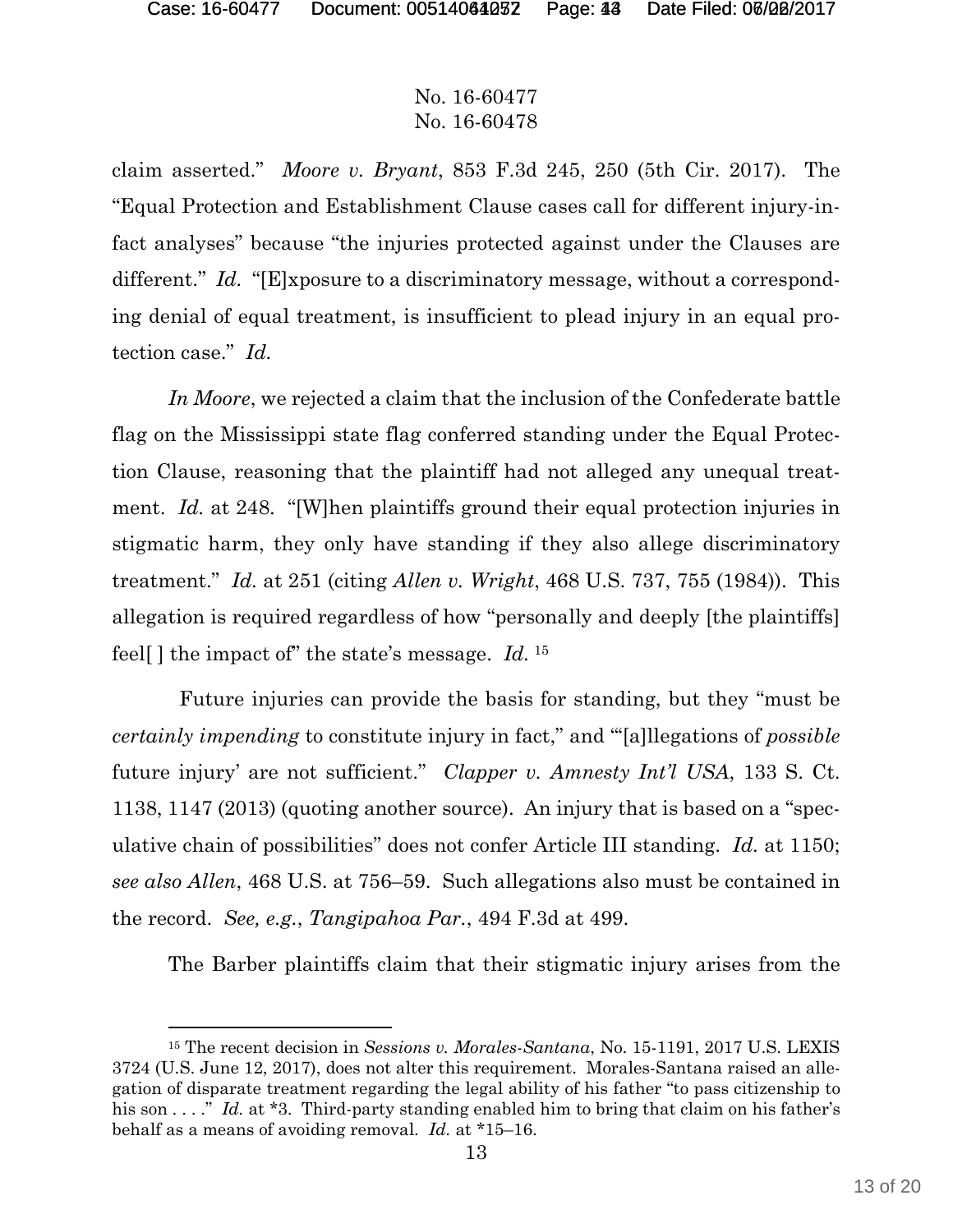statute's "bestowing legal privileges and immunities on those who would discriminate against members of the targeted groups . . . ." But their affidavits only claim offense at the "clear message" of disapproval that is being sent by the state. In *Moore*, 853 F.3d at 251, this court has already foreclosed that argument for Equal Protection Clause standing. The affidavits contain no statement that any of the plaintiffs plans to engage in a course of conduct in Mississippi that is identified in Section 3.

Plaintiff Rennick Taylor comes the closest by stating his intention to marry, but that alone is insufficient. He does not allege that he was seeking wedding-related services from a business that would deny him or that he was seeking a marriage license or solemnization from a clerk or judge who would refuse to be involved in such a ceremony, or even that he intended to get married in Mississippi. Without more, we are left to speculate as to the injuries he and the other plaintiffs might suffer. That we cannot do. *See Clapper*, 133 S. Ct. at 1147. On this record, the plaintiffs are in no better position to claim Equal Protection standing than was the plaintiff in *Moore*.

#### B.

 The Barber plaintiffs assert that some of the individual plaintiffs have Equal Protection standing because they live in a jurisdiction, or work for a state university, that has an anti-discrimination policy that is preempted by HB 1523 to the extent the relevant action is covered by Sections 2 and 3. The cities of Jackson, Hattiesburg, and Oxford and the University of Southern Mississippi have such policies.

The Barber challengers analogize the partial preemption of the local anti-discrimination policies to the Colorado constitutional amendment struck down on equal-protection grounds in *Romer v. Evans*, 517 U.S. 620, 623–24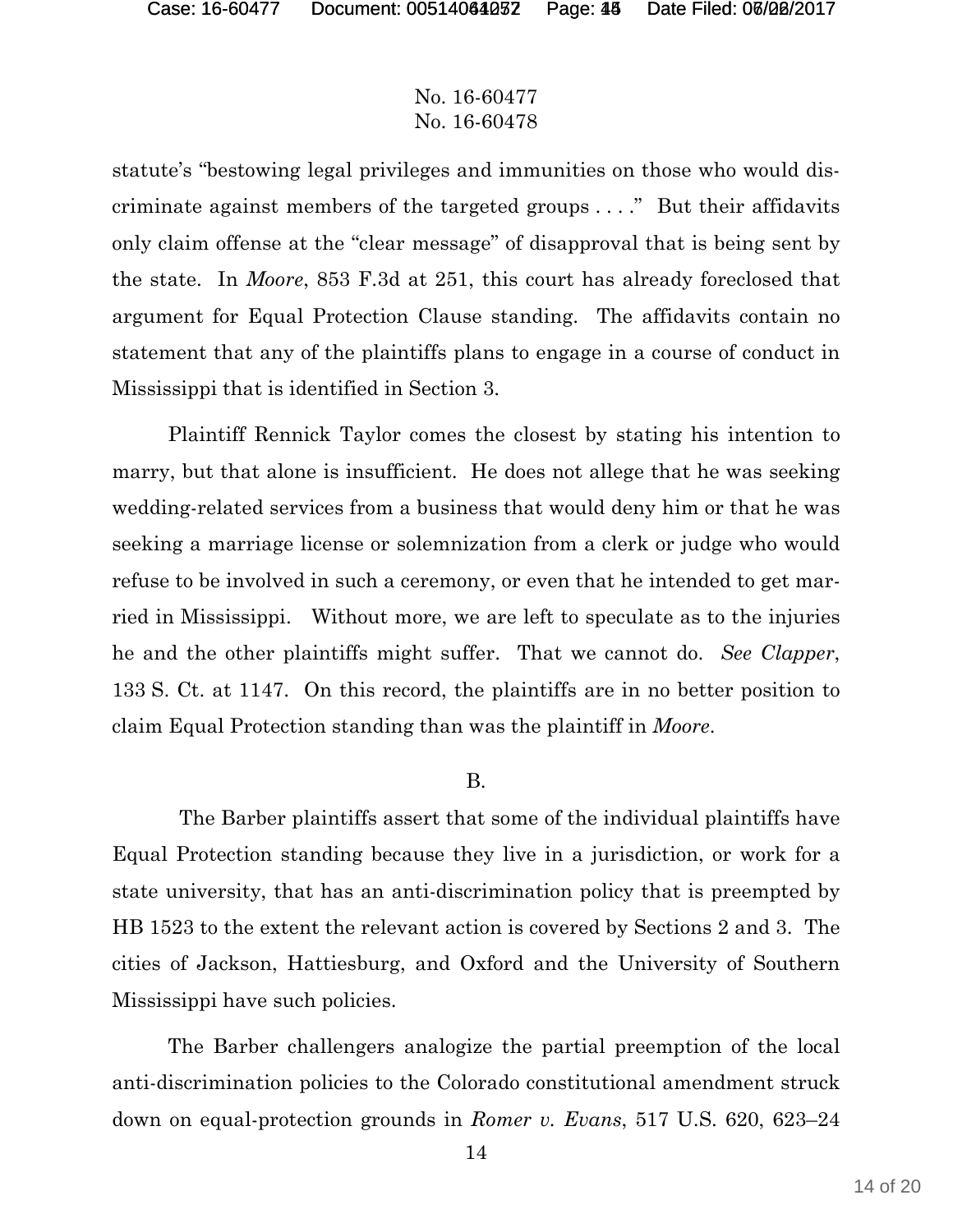l

## No. 16-60477 No. 16-60478

(1996). That amendment "prohibit[ed] all legislative, executive, or judicial action at any level of state or local government designed to protect" individuals on the basis of sexual orientation. *Id.* at 624. The Court held this violated the Equal Protection Clause because "[i]t identifies persons by a single trait and then denies them protection across the board." *Id.* at 633. HB 1523 is similar to the Colorado amendment in that it restricts the availability of antidiscrimination remedies, but it does so only in a defined set of circumstances.

The Court did not address standing in *Evans*, and we are not bound to find standing in a similar circumstance in the absence of such a holding. *See Tangipahoa Par.*, 494 F.3d at 498. Even assuming there was standing in *Evans*, its reasoning does not extend to HB 1523, because its limited scope does not provide the same certainty that any member of an affected group will suffer an injury. HB 1523 preempts the local anti-discrimination policies only in the circumstances enumerated in Section 3. At a minimum, the challengers would have to allege plans to engage in Section 3-related conduct in Mississippi for which they would be subject to a denial of service and would be stripped of a preexisting remedy for that denial.16 The failure of the Barber plaintiffs to assert anything more than a general stigmatic injury dooms their claim to standing under this theory as well.

#### V.

"The exercise of judicial power, which can so profoundly affect the lives, liberty, and property of those to whom it extends, is . . . restricted to litigants who can show 'injury in fact' resulting from the action which they seek to have the court adjudicate." *Valley Forge*, 454 U.S. at 473. Under this current record,

<sup>16</sup> We do not speculate on whether, even with those allegations, the injury would be too attenuated to satisfy the standing requirements. *See Amnesty Int'l*, 133 S. Ct. at 1150.